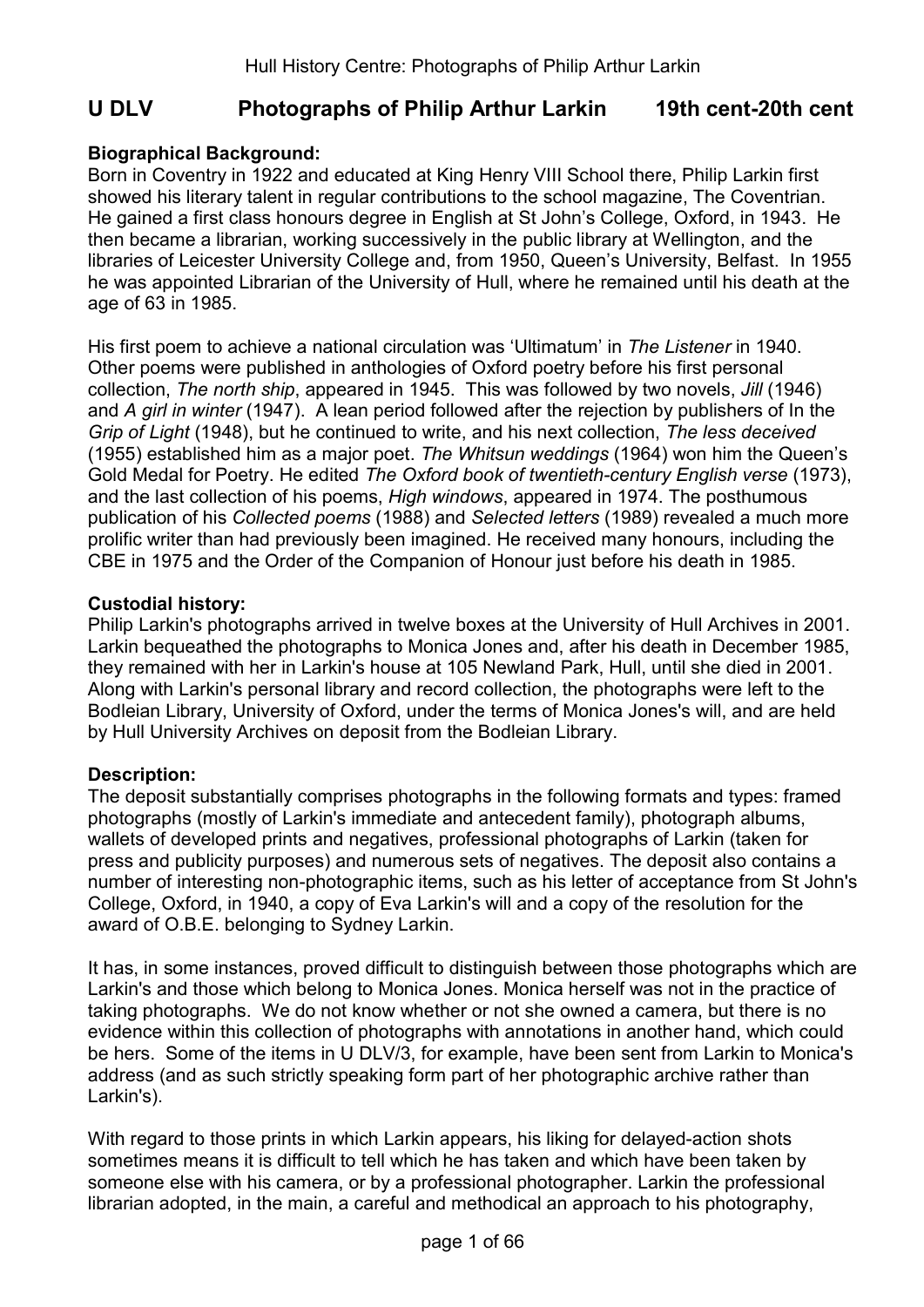labelling many of his prints, marking some for selective enlargement, organizing others into albums and repeatedly returning to certain subjects of concern or of inspiration. The custodial history, however, has meant that something of the internal logic and coherence of the material has inevitably been lost.

## Arrangement:

The photographs are arranged in seven series according to format or storage method broadly reflecting the arrangement of the material as received and also based on a supposition that these factors bear some relation to how Larkin produced or acquired the material. They comprise:

- U DLV/1 Framed photographs
- U DLV/2 Photograph albums
- U DLV/3 Wallets
- U DLV/4 Envelopes [not yet cataloqued]
- U DLV/5 Mounted/rolled photographs and folders [not yet catalogued]
- U DLV/6 Negatives [not yet cataloqued]

## U DLV/7 Miscellaneous Inot vet catalogued1

The system of arrangement adopted here has sought, as far as is possible, to maintain and reflect the original order of the material as it relates to the intentions and working practices of its creating source: Philip Larkin. The time gap of sixteen years between Larkin's death and the deposit of his photograph archive in the University Archives, as well as the fact that Larkin collected and inherited as well as created parts of it, has made this process problematic and has meant that an order has been in part discovered and in part imposed on the material.

#### Extent:

4 metres

#### Related material:

Papers of Philip Arthur Larkin (1922 - 1985) [U DPL] Personal library and record collection of Philip Arthur Larkin Philip Larkin book collection Rachel Foss: Larkin and Photography, A study of material from the University of Hull archive. About Larkin No 20 pp 7-15

#### Access conditions:

Access will be granted to any accredited reader.

U DLV/1 Framed Photographs Within this series, the photographs have been ordered under the following thematic headings: Larkin's family (antecedents), Larkin's immediate family, photographs of or including Larkin, Larkin's contemporaries and miscellaneous photographs. 21 photographs 19th cent - 20th cent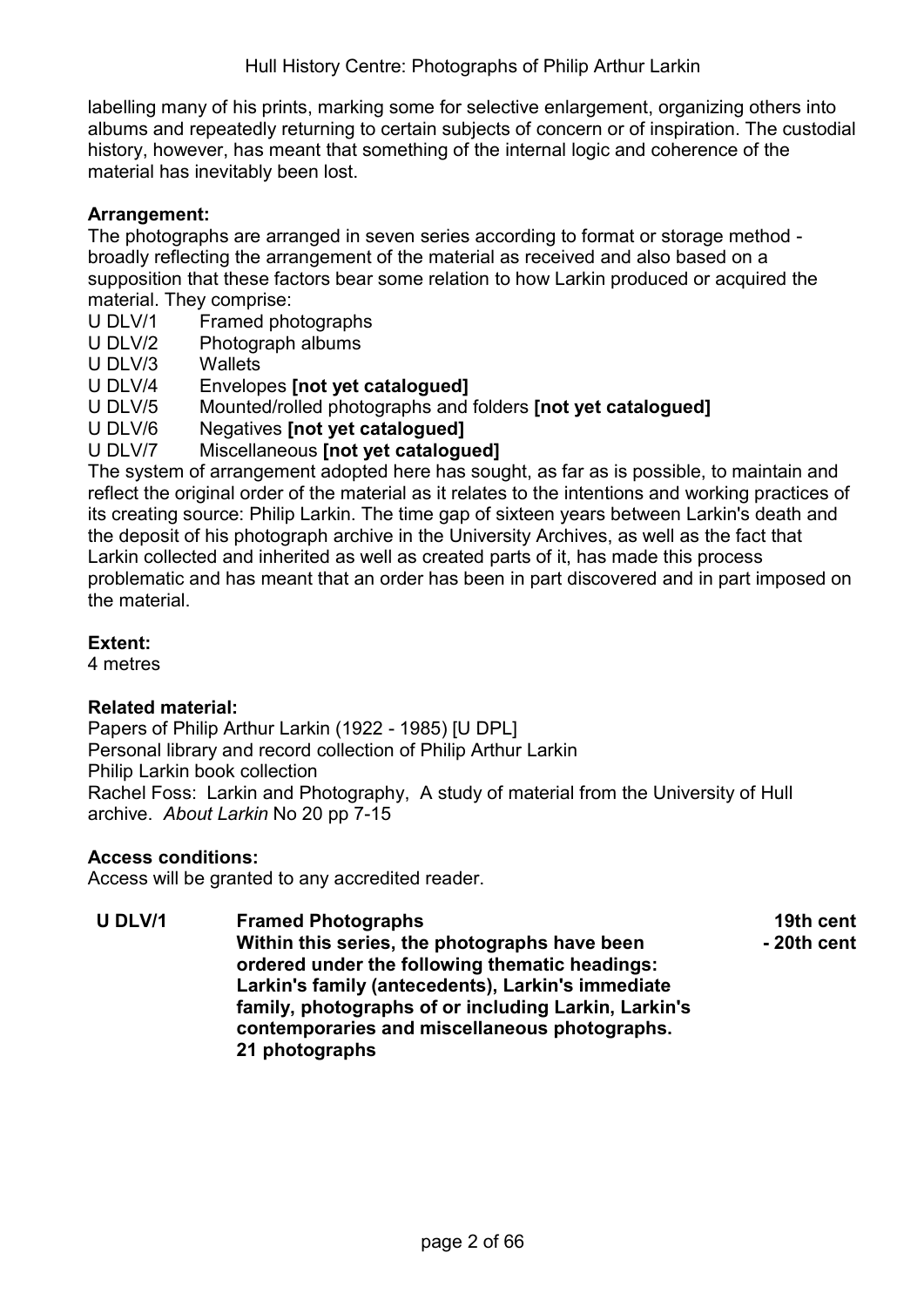|                   | Hull History Centre: Photographs of Philip Arthur Larkin                                                                                                                                                         |        |
|-------------------|------------------------------------------------------------------------------------------------------------------------------------------------------------------------------------------------------------------|--------|
| <b>U DLV/1/1</b>  | <b>Print of Emilie Day</b><br>Has been cut from a print of DLV/1/8 which shows Emilie<br>seated with her husband, William Day same print (and<br>therefore date) as Box 5/1.<br>Black and white.<br>1 photograph | n.d.   |
| <b>U DLV/1/2</b>  | Print of a young woman<br>Colour-tinted<br>1 photograph                                                                                                                                                          | n.d.   |
| <b>U DLV/1/3</b>  | Framed print of William Day as an old man<br><b>Black and white</b><br>1 photograph                                                                                                                              | n.d.   |
| <b>U DLV/1/4</b>  | Framed double prints of Emilie and William Day<br>younger than at U DLV/1/8<br><b>Black and white</b><br>2 photographs                                                                                           | n.d.   |
| <b>U DLV/1/5</b>  | Portrait print of Emilie Day<br><b>Black and white</b><br>1 photograph                                                                                                                                           | n.d.   |
| <b>U DLV/1/6</b>  | <b>Print of Edmund Larkin</b><br><b>Black and white</b><br>1 photograph                                                                                                                                          | n.d.   |
| <b>U DLV/1/7</b>  | <b>Print of Catherine Larkin</b><br><b>Black and white</b><br>1 photograph                                                                                                                                       | n.d.   |
| <b>U DLV/1/8</b>  | <b>Print of Emilie and William Day</b><br>This is the full print from which U DLV/1/1 has been cut.<br>Photograph originally found in a brown leather suitcase<br><b>Black and white</b><br>1 photograph         | n.d.   |
| <b>U DLV/1/9</b>  | Print of [Sydney] Larkin<br>(or Edmund Larkin - cf DLV/1/6; or Cecil Larkin NB not<br>Sydney's father - cf photo in Motion biography of Eva with<br>parents-in-law)<br><b>Black and white</b>                    | n.d.   |
| <b>U DLV/1/10</b> | 1 photograph<br>Miniature print of Eva Day<br><b>Black and white</b><br>1 photograph                                                                                                                             | c.1906 |
| <b>U DLV/1/11</b> | Print of Eva Day<br><b>Black and white</b><br>1 photograph                                                                                                                                                       | c.1906 |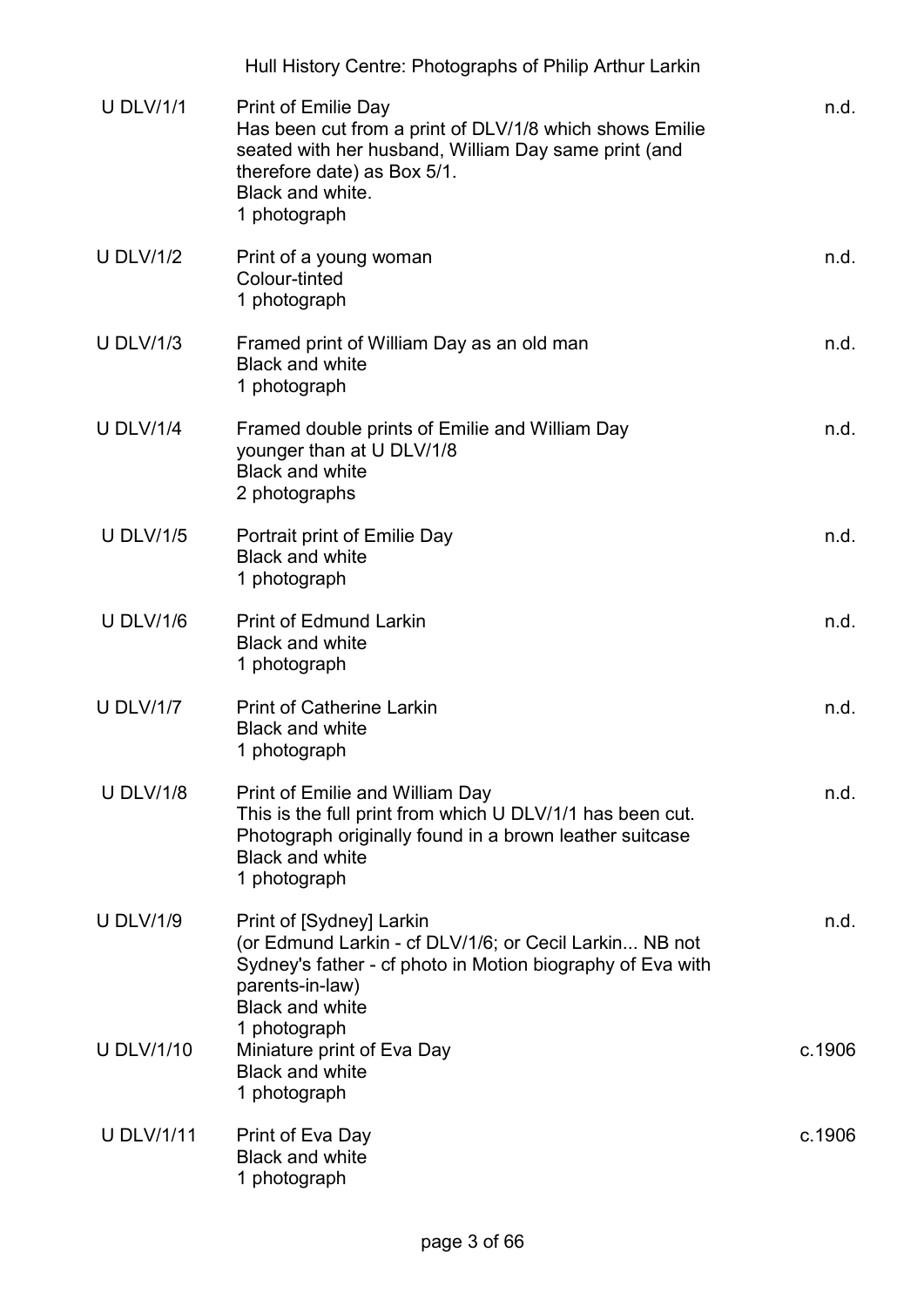|                   | Hull History Centre: Photographs of Philip Arthur Larkin                                                                                                                                                                                                                                            |                    |
|-------------------|-----------------------------------------------------------------------------------------------------------------------------------------------------------------------------------------------------------------------------------------------------------------------------------------------------|--------------------|
| <b>U DLV/1/12</b> | <b>Print of Sydney Larkin</b><br><b>Black and white</b><br>1 photograph                                                                                                                                                                                                                             | n.d.               |
| <b>U DLV/1/13</b> | <b>Print of Eva Larkin</b><br><b>Black and white</b><br>1 photograph                                                                                                                                                                                                                                | n.d.               |
| <b>U DLV/1/14</b> | Print of Sydney Larkin<br><b>Black and white</b><br>1 photograph                                                                                                                                                                                                                                    | n.d.               |
| <b>U DLV/1/15</b> | Portrait print of Philip Larkin<br><b>Black and white</b><br>1 photograph                                                                                                                                                                                                                           | 1960s              |
| <b>U DLV/1/16</b> | Print of Philip Larkin on holiday [in Sark].<br>Reprinted in Selected Letters of Philip Larkin 1940-1985,<br>edited by Anthony Thwaite (London: Faber & Faber 1992)<br><b>Black and white</b><br>1 photograph                                                                                       | late 1950s         |
| <b>U DLV/1/17</b> | Print of Philip Larkin with the Queen Mother at the official<br>opening of Stage One of the Brynmor Jones Library,<br>University of Hull.<br><b>Black and white</b><br>1 photograph                                                                                                                 | 20 Jun 1960        |
| <b>U DLV/1/18</b> | Print of [Maeve Brennan and Brenda Moon]<br>This print can also be found at U DLV/2/5/16.<br><b>Black and white</b><br>1 photograph                                                                                                                                                                 | 1970s              |
| U DLV/1/19        | Print of Monica Jones in Haydon Bridge, Northumberland<br>Smaller prints exist at [wallet 1/3 print 9 and at wallet 9/22<br>print 6]<br>Colour<br>1 photograph                                                                                                                                      | [1976]             |
| <b>U DLV/1/20</b> | Print of 'Guy the Gorilla'.<br>Placed on Philip Larkin's desk while he was Librarian at<br>Hull University.<br><b>Black and white</b>                                                                                                                                                               | c.1950s -<br>1960s |
| <b>U DLV/1/21</b> | 1 photograph<br><b>Entitled 'Another Wasted Evening'.</b><br>Picture of a young woman, cut out of a magazine and<br>mounted on card. See also U DLV/1/22-25<br>Contains/originally contained 3 photographs and 1<br>mounted art print inside the back of the frame (see<br>U DLV/1/22-25)<br>1 item | n.d.               |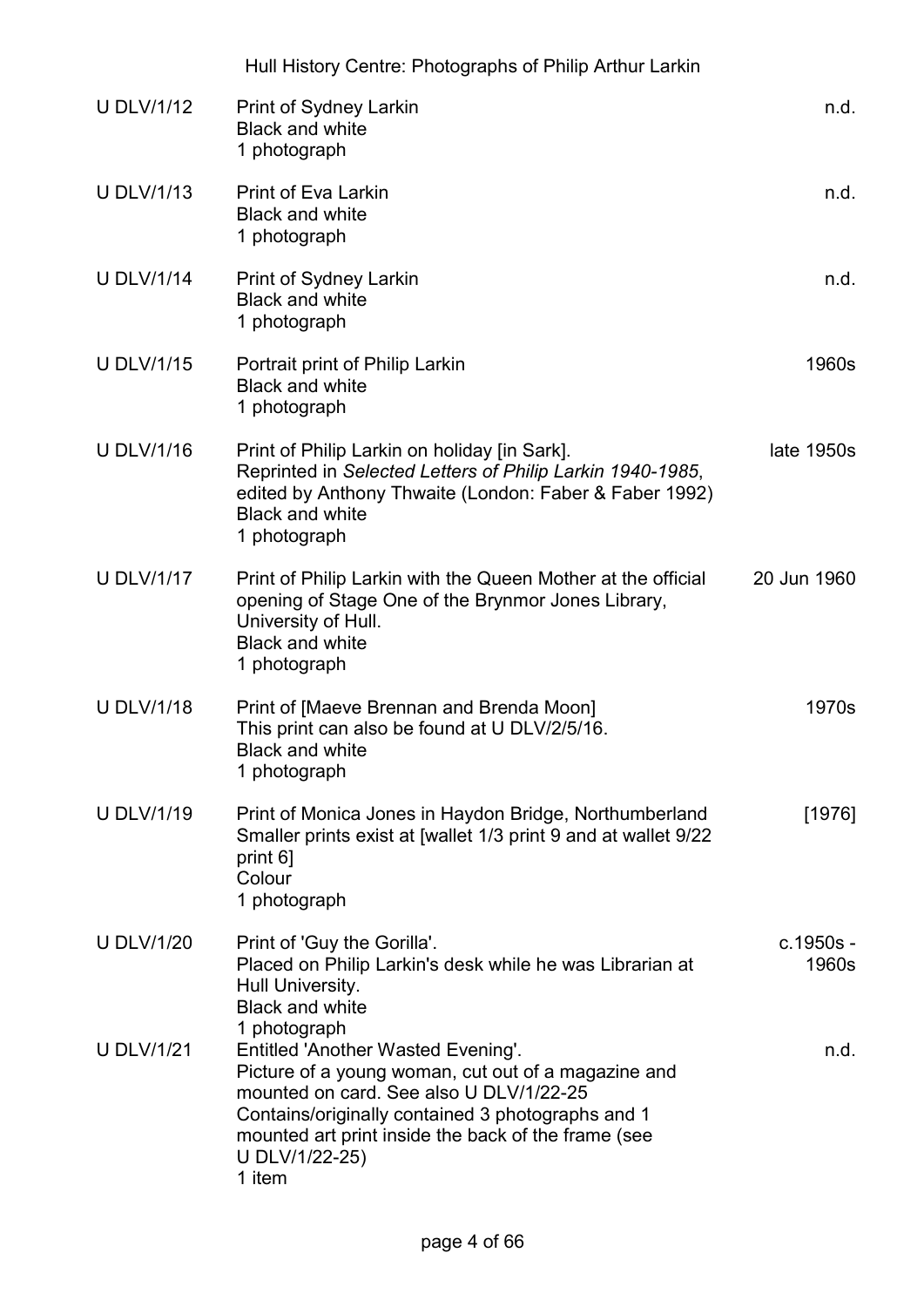|                   | Hull History Centre: Photographs of Philip Arthur Larkin                                                                                                                                                                                                                                                                                                                                                                                                                                                                                                                                                                                                                                                                           |             |
|-------------------|------------------------------------------------------------------------------------------------------------------------------------------------------------------------------------------------------------------------------------------------------------------------------------------------------------------------------------------------------------------------------------------------------------------------------------------------------------------------------------------------------------------------------------------------------------------------------------------------------------------------------------------------------------------------------------------------------------------------------------|-------------|
| <b>U DLV/1/22</b> | Print of Monica Jones sitting on floor<br>Originally part of U DLV/1/21<br><b>Black and white</b><br>1 photograph                                                                                                                                                                                                                                                                                                                                                                                                                                                                                                                                                                                                                  | n.d.        |
| <b>U DLV/1/23</b> | <b>Print of Monica Jones</b><br><b>Black and white</b><br>Originally part of U DLV/1/21<br>1 photograph                                                                                                                                                                                                                                                                                                                                                                                                                                                                                                                                                                                                                            | n.d.        |
| <b>U DLV/1/24</b> | Postcard reproduction of Cezanne's<br>'Les Joueurs de cartes' (Musee du Louvre).<br>Mounted on card. Originally part of U DLV/1/21<br>1 item                                                                                                                                                                                                                                                                                                                                                                                                                                                                                                                                                                                       | n.d.        |
| <b>U DLV/1/25</b> | Print of Monica Jones, smoking by mantelpiece.<br>Black and white. Mounted.<br>Originally part of U DLV/1/21<br>1 photograph                                                                                                                                                                                                                                                                                                                                                                                                                                                                                                                                                                                                       | n.d.        |
| U DLV/2           | <b>Photograph albums</b><br>U DLV/2 comprises 6 albums: the first, which has<br>come to be known as the 'Oxford album', is<br>effectively a home-made notebook; the others have<br>been labelled here with reference to their physical<br>appearance. Within the series, the albums have been<br>ordered roughly chronologically. U DLV/2/4 and<br>U DLV/2/5 are fairly fragmented: both cover a large<br>date-span and both contain numerous loose<br>photographs which have been stored or filed within<br>their leaves. The album pages have been numbered in<br>the cataloguing process and the catalogue<br>entries record either the relevant page number or its<br>position as a loose insert within the album.<br>6 albums | 1940s-1980s |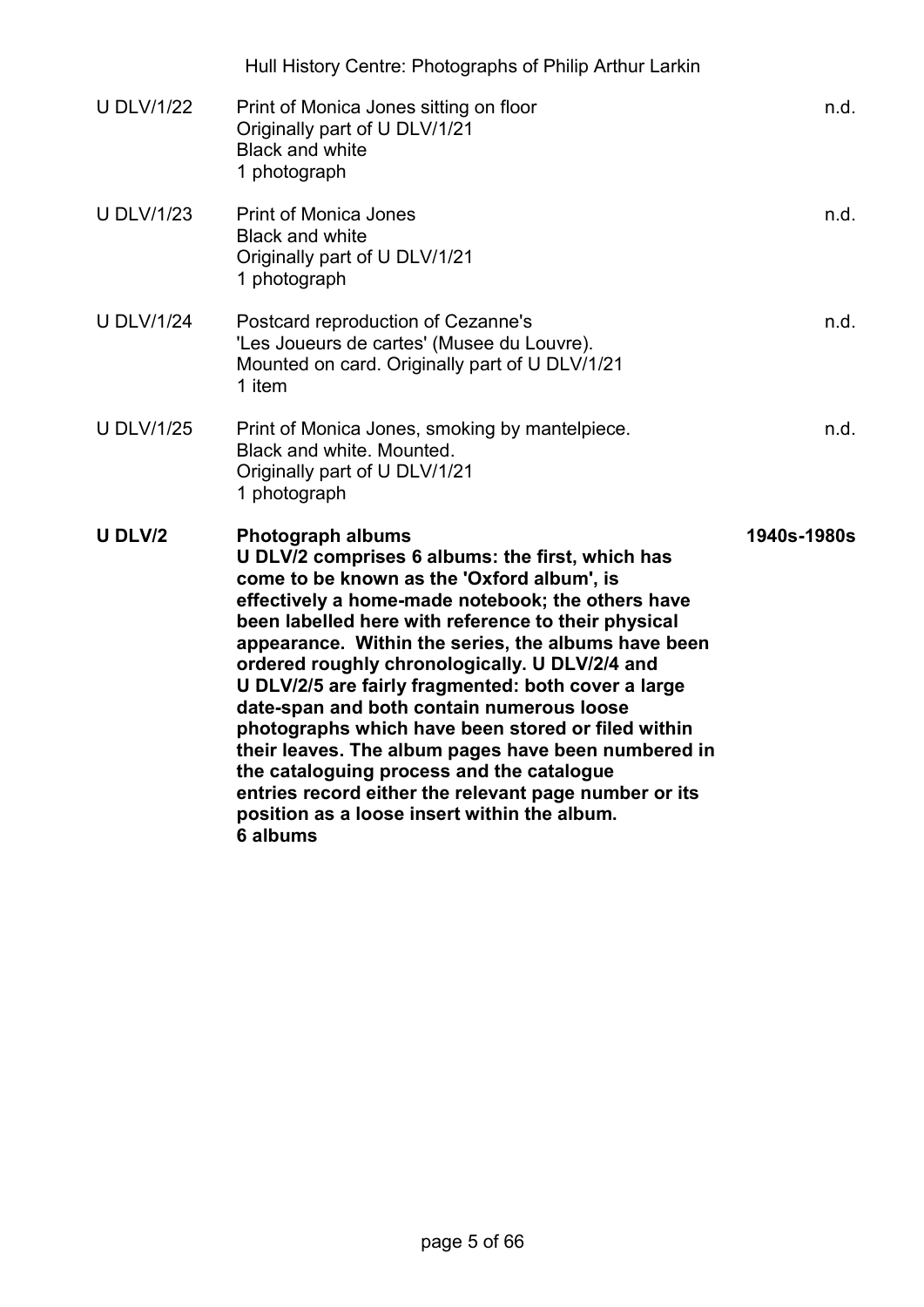| <b>U DLV/2/1</b>   | <b>Oxford Notebook</b><br>This item has come to be known subsequently as the<br>'Oxford Notebook' or 'Oxford Album', DLV/2/1<br>comprises a Notebook inscribed by Larkin and<br>entitled by him 'Photographs'. First page reads: 'S.<br>John's College, Oxford'. Comprises 29 black and<br>white prints and 1 negative. Most of the photographs<br>have been arranged one per page, with facing<br>captions by Larkin<br>(recorded here in inverted commas). Two<br>photographs are missing from their places and 3<br>photographs, along with the negative, are loose. The<br>majority of the photographs are of Larkin's<br>contemporaries at Oxford.<br>A couple of the prints appear in Andrew Motion,<br>Philip Larkin: A Writer's Life (London: Faber and<br>Faber, 1993). See individual records for details.<br>1 album | 1941-1946 |
|--------------------|---------------------------------------------------------------------------------------------------------------------------------------------------------------------------------------------------------------------------------------------------------------------------------------------------------------------------------------------------------------------------------------------------------------------------------------------------------------------------------------------------------------------------------------------------------------------------------------------------------------------------------------------------------------------------------------------------------------------------------------------------------------------------------------------------------------------------------|-----------|
| <b>U DLV/2/1/1</b> | Print with caption: 'Summer 1941. P.A. Larkin'.<br>Philip Larkin at St. John's College, Oxford<br>Album pp.2-3<br>1 photograph                                                                                                                                                                                                                                                                                                                                                                                                                                                                                                                                                                                                                                                                                                  | 1941      |
| <b>U DLV/2/1/2</b> | Print with caption: 'Left to right: B. Noel Hughes. Norman<br>C. Iles. James H. Wilcox. P.A. Larkin. Philip S. Brown.'<br>Group photograph at St. John's College, Oxford.<br>Album pp.4-5. Photographer information taken from<br>Andrew Motion biography. Reproduced in Andrew Motion,<br>Philip Larkin: A Writer's Life (London: Faber and Faber,<br>1993), pp. 140-141 insert.<br>1 photograph                                                                                                                                                                                                                                                                                                                                                                                                                               | [1941]    |
| <b>U DLV/2/1/3</b> | Print with caption: 'Philip S. Brown. P.A. Larkin.'<br>At St. John's College, Oxford. Album pp.6-7<br>1 photograph                                                                                                                                                                                                                                                                                                                                                                                                                                                                                                                                                                                                                                                                                                              | [1941]    |
| <b>U DLV/2/1/4</b> | Print with caption: 'F.R. Buck'.<br>At St. John's College, Oxford.<br>Album pp.8-9<br>1 photograph                                                                                                                                                                                                                                                                                                                                                                                                                                                                                                                                                                                                                                                                                                                              | [1941]    |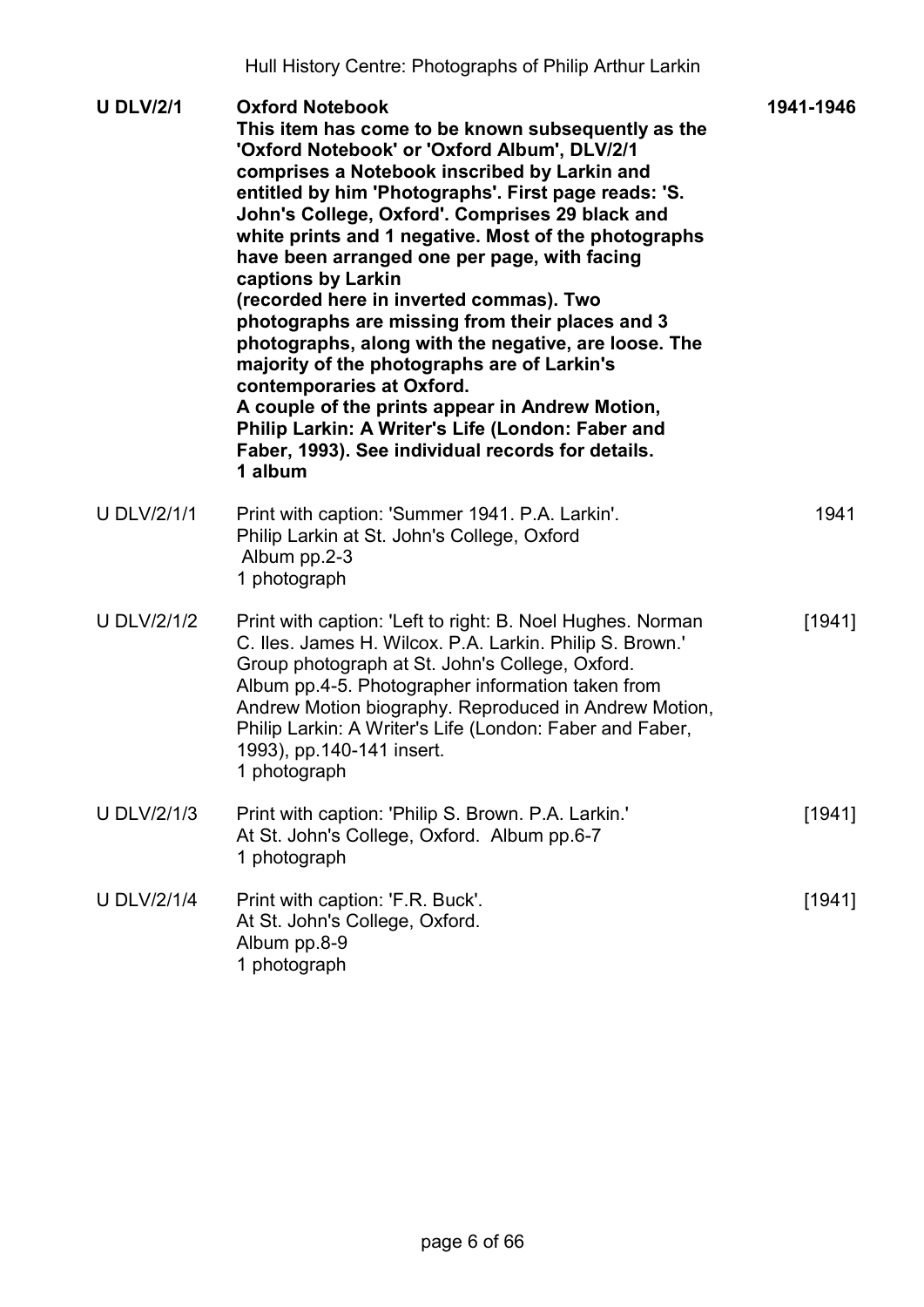|                     | Hull History Centre: Photographs of Philip Arthur Larkin                                                                                                                                                                                                                                                                                                                                                                                      |        |
|---------------------|-----------------------------------------------------------------------------------------------------------------------------------------------------------------------------------------------------------------------------------------------------------------------------------------------------------------------------------------------------------------------------------------------------------------------------------------------|--------|
| <b>U DLV/2/1/5</b>  | Print with caption: 'Summer 1942.<br>Group (left to right): Mervyn Brown ("Scarface").<br>[Walter] J.B.Widdowson ("Russian Officer"). EDL<br>du Cann ("In the Rear of the Enemy").<br>MacNaughton Smith ("Scarface").<br>Kingsley W.Amis ("Japanese Soldier"). Nicol J.H.<br>Russel ("Scarface"). P.S. Brown ("Scarface"). David<br>Williams, N.C. Iles ("Firsttodai"; sic). Graham<br>Parkes ("Scarface"). David West ("Roumanian Officer"). | 1942   |
|                     | Group photograph with subjects posing in character.<br>Album pp.10-11<br>1 photograph                                                                                                                                                                                                                                                                                                                                                         |        |
| <b>U DLV/2/1/6</b>  | Print with caption: 'Nicol Russel'<br>At St. John's College, Oxford.<br>Album pp.12-13<br>1 photograph                                                                                                                                                                                                                                                                                                                                        | [1942] |
| <b>U DLV/2/1/7</b>  | Print with caption: 'David Glyn Williams'.<br>At St. John's College, Oxford.<br>Album pp.14-15<br>1 photograph                                                                                                                                                                                                                                                                                                                                | [1942] |
| <b>U DLV/2/1/8</b>  | Print with caption: 'Philip Scott Brown'.<br>At St. John's College, Oxford.<br>Album pp.16-17<br>1 photograph                                                                                                                                                                                                                                                                                                                                 | [1942] |
| <b>U DLV/2/1/9</b>  | Print with caption: 'Kingsley William Amis'.<br>Photograph missing.<br>Album p.18<br>1 photograph                                                                                                                                                                                                                                                                                                                                             | [1942] |
| U DLV/2/1/10        | Print with caption: 'Hilary Joliffe Morris'.<br>Album pp.20-21<br>1 photograph                                                                                                                                                                                                                                                                                                                                                                | [1942] |
| <b>U DLV/2/1/11</b> | Print with caption: 'Characteristic group. Left to Right:<br>Hilary J. Morris. Norman Iles (plus bread). David<br>Williams?'<br>Group photograph. 3rd figure obscured.<br>Album pp.22-23                                                                                                                                                                                                                                                      | [1942] |
| U DLV/2/1/12        | 1 photograph<br>Print with caption: 'Formal Group.<br>Right to left: Mervyn Brown, Philip Brown, Graham<br>Parkes, Kingsley Amis, David Williams, Edward du Cann,<br>Norman Iles, David West, Nick Russel, Walter<br>Widdowson and MacNaughton Smith'.<br>Album pp.24-25<br><b>Photograph missing</b>                                                                                                                                         | [1942] |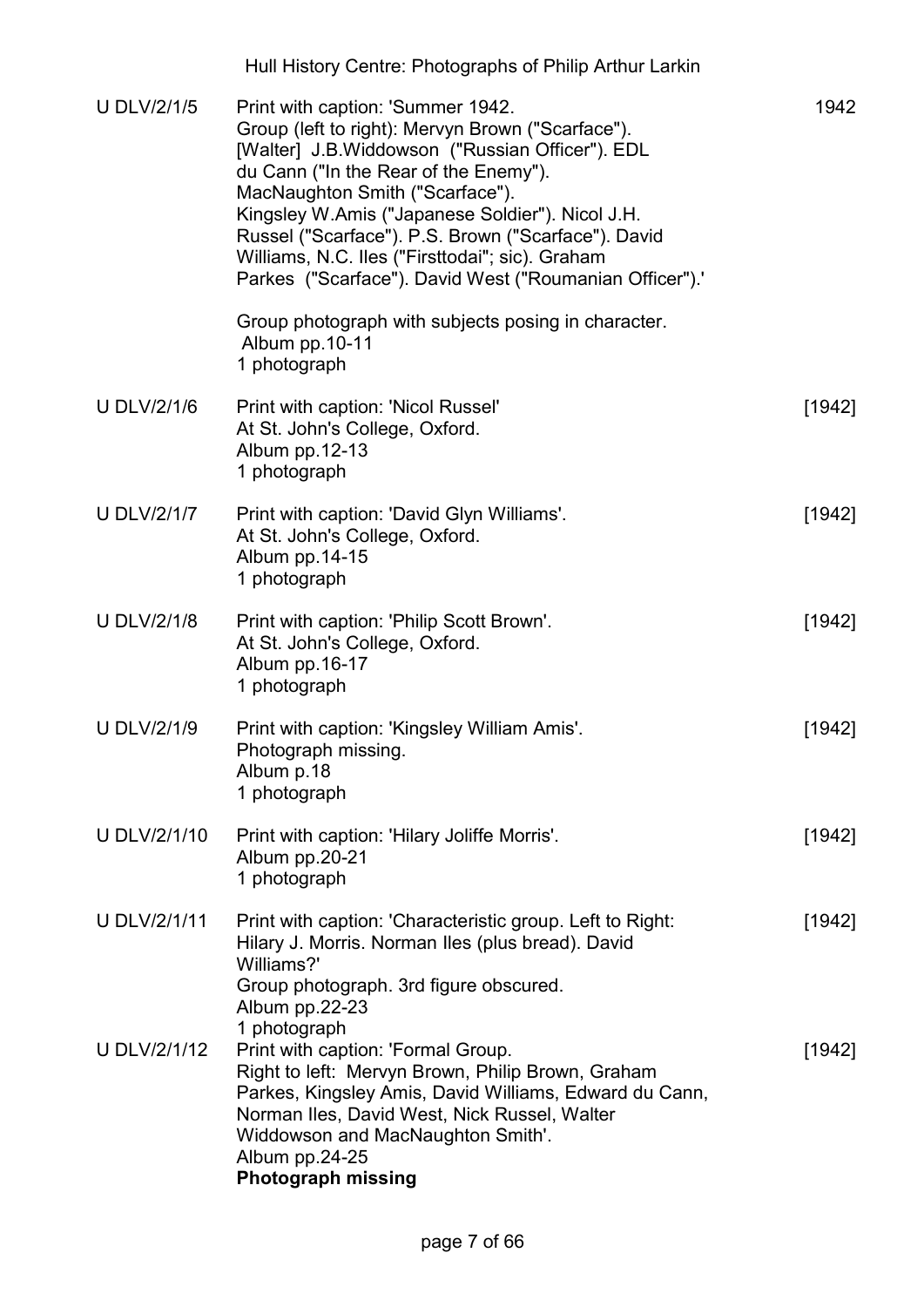|                     | Hull History Centre: Photographs of Philip Arthur Larkin                                                                                                                                                                                     |          |
|---------------------|----------------------------------------------------------------------------------------------------------------------------------------------------------------------------------------------------------------------------------------------|----------|
| <b>U DLV/2/1/13</b> | Print with caption: 'Summer 1942. Borva House Cottage<br>(P.S.B. in background)'.<br>Album pp.26-27<br>1 photograph                                                                                                                          | 1942     |
| <b>U DLV/2/1/14</b> | Print with caption: 'P.A.L. Painting'.<br>Photograph of Philip Larkin.<br>Album pp.28-29<br>1 photograph                                                                                                                                     | [1941]   |
| <b>U DLV/2/1/15</b> | Print with caption: 'A light field ambulance, N. Africa'.<br>Album pp.30-31<br>1 photograph                                                                                                                                                  | [1943]   |
| <b>U DLV/2/1/16</b> | Print with caption: 'J.B. Sutton in battle-dress'.<br>Signed photograph ('To Philip from Jim') of James Sutton<br>in army uniform.<br>Album pp.32-33<br>1 photograph                                                                         | [1941]   |
| <b>U DLV/2/1/17</b> | Print with caption: 'Summer, Oxford, 1943. N.C. Iles as a<br>2nd Lieutenant'. Norman Iles in army uniform outside St.<br>John's College, Oxford.<br>Album pp.34-35<br>1 photograph                                                           | 1943     |
| U DLV/2/1/18        | Print with caption: 'Left to Right: Mervyn Brown, 2nd<br>Lieutenant. Philip Brown. Dennis Groves, FAA Cadet.<br>Jock?The party had been drinking'.<br>Group photograph outside St. John's College, Oxford.<br>Album pp.36-37<br>1 photograph | [1942]   |
| U DLV/2/1/19        | Print with caption: 'Philip Brown, 125 Walton St'.<br>Photograph of Philip Brown in rooms at Oxford.<br>Album pp.38-39<br>1 photograph                                                                                                       | [1942]   |
| U DLV/2/1/20        | Print with caption: 'Denis Frankel'.<br>Denis Frankel in Oxford.<br>Album pp.40-41<br>1 photograph                                                                                                                                           | $[1942]$ |
| <b>U DLV/2/1/21</b> | Print with caption: 'Ian Alexander McNaughton Davie'.<br>Album pp.42-43<br>1 photograph                                                                                                                                                      | [1942]   |
| <b>U DLV/2/1/22</b> | Print with caption: 'Diana Gollancz, 16 St John Street'.<br>Actual photograph is of Ruth Bowman.<br>Album pp.44-45<br>1 photograph                                                                                                           | [1943]   |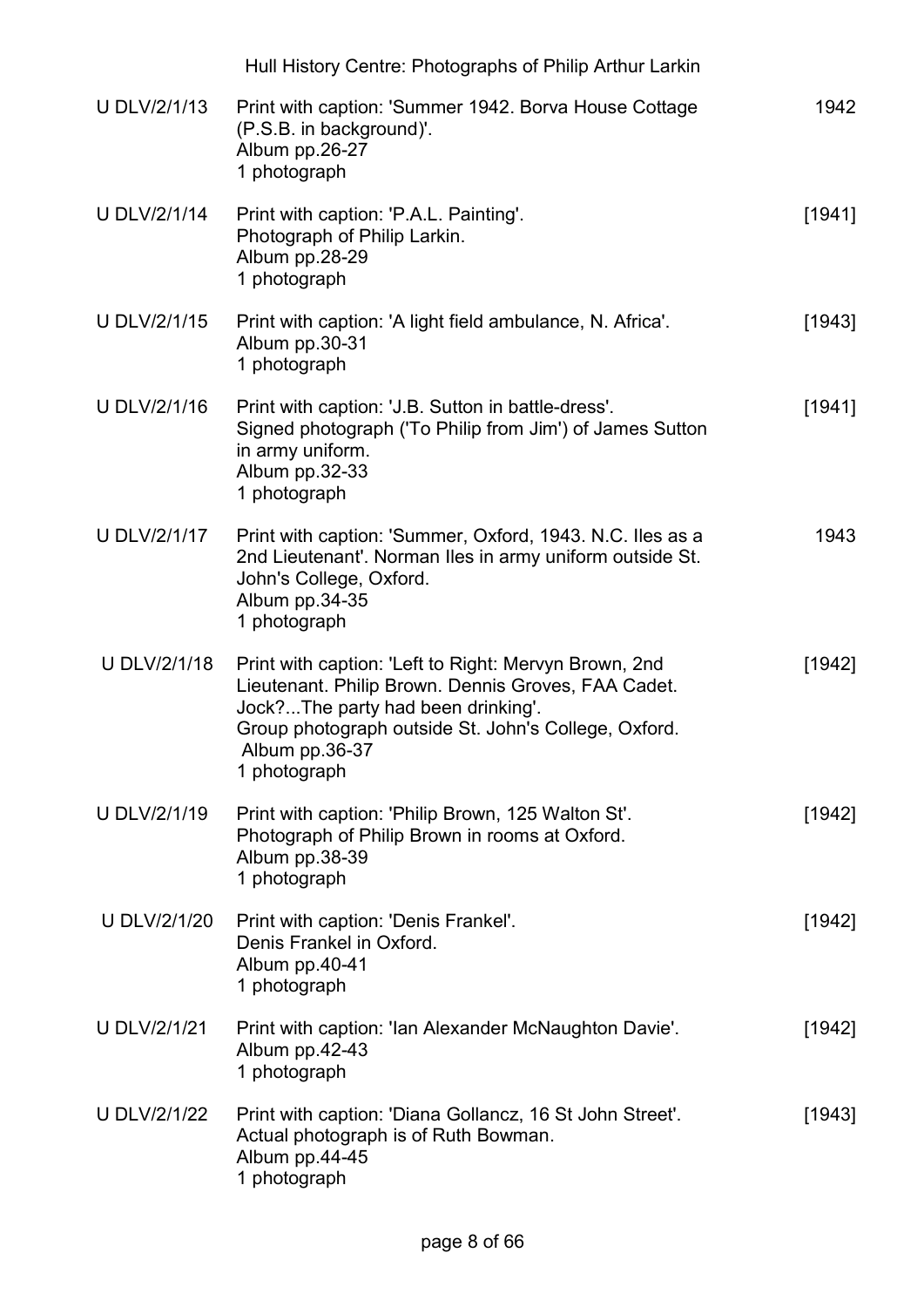|                     | Hull History Centre: Photographs of Philip Arthur Larkin                                                                                                                                                                                                                                                |               |
|---------------------|---------------------------------------------------------------------------------------------------------------------------------------------------------------------------------------------------------------------------------------------------------------------------------------------------------|---------------|
| <b>U DLV/2/1/23</b> | Print with caption: 'Robert Bruce Montgomery, 47<br>Wellington Square'. Bruce Montgomery outside his<br>lodgings in Oxford. Larger version exists at U DLV/2/5/10.<br>Album pp.46-47<br>1 photograph                                                                                                    | $[1943]$      |
| <b>U DLV/2/1/24</b> | Print with caption: 'PAL, Wellington Square, Oxford'.<br>Philip Larkin outside Bruce Montgomery's lodgings at 47,<br>Wellington Square, Oxford. Reproduced in Andrew<br>Motion, Philip Larkin: A Writer's Life (London: Faber and<br>Faber, 1993), pp.140-141 insert.<br>Album pp.48-49<br>1 photograph | [1943]        |
| <b>U DLV/2/1/25</b> | 'Ruth, aug. 1946'<br>Ruth Bowman.<br>Album pp.50-51<br>1 photograph                                                                                                                                                                                                                                     | 1946          |
| <b>U DLV/2/1/26</b> | Print with caption: 'Jim, back from the R.A.S.C. Sept<br>1946'. James Sutton on his return from the Royal<br>Ambulance Service Corps.<br>Album pp.52-53<br>1 photograph                                                                                                                                 | 1946          |
| <b>U DLV/2/1/27</b> | Print of Philip Larkin as teenager.<br>(Photograph probably taken on a family holiday.)<br>Loose insert inside front cover.<br>1 photograph                                                                                                                                                             | c.1939        |
| <b>U DLV/2/1/28</b> | <b>Print of James Sutton</b><br>Loose insert inside front cover<br>1 photograph                                                                                                                                                                                                                         | [1941]        |
| U DLV/2/1/29        | Print of James Sutton and two other men in military<br>uniform.<br>On service with the R.A.S.C. (Royal Ambulance Service<br>Corps) in Italy. Loose insert inside front cover. On back of<br>photograph is written: 'G.P.Webb, 15 Bedale Road,<br>Wellingborough, Northamptonshire'.<br>1 photograph     | [1943 - 1946] |
| U DLV/2/1/30        | Negative of [Monica Jones] on a ferry.<br>Loose insert inside back cover. Negative is an anomaly in<br>the Notebook.<br>1 negative                                                                                                                                                                      | 1970s         |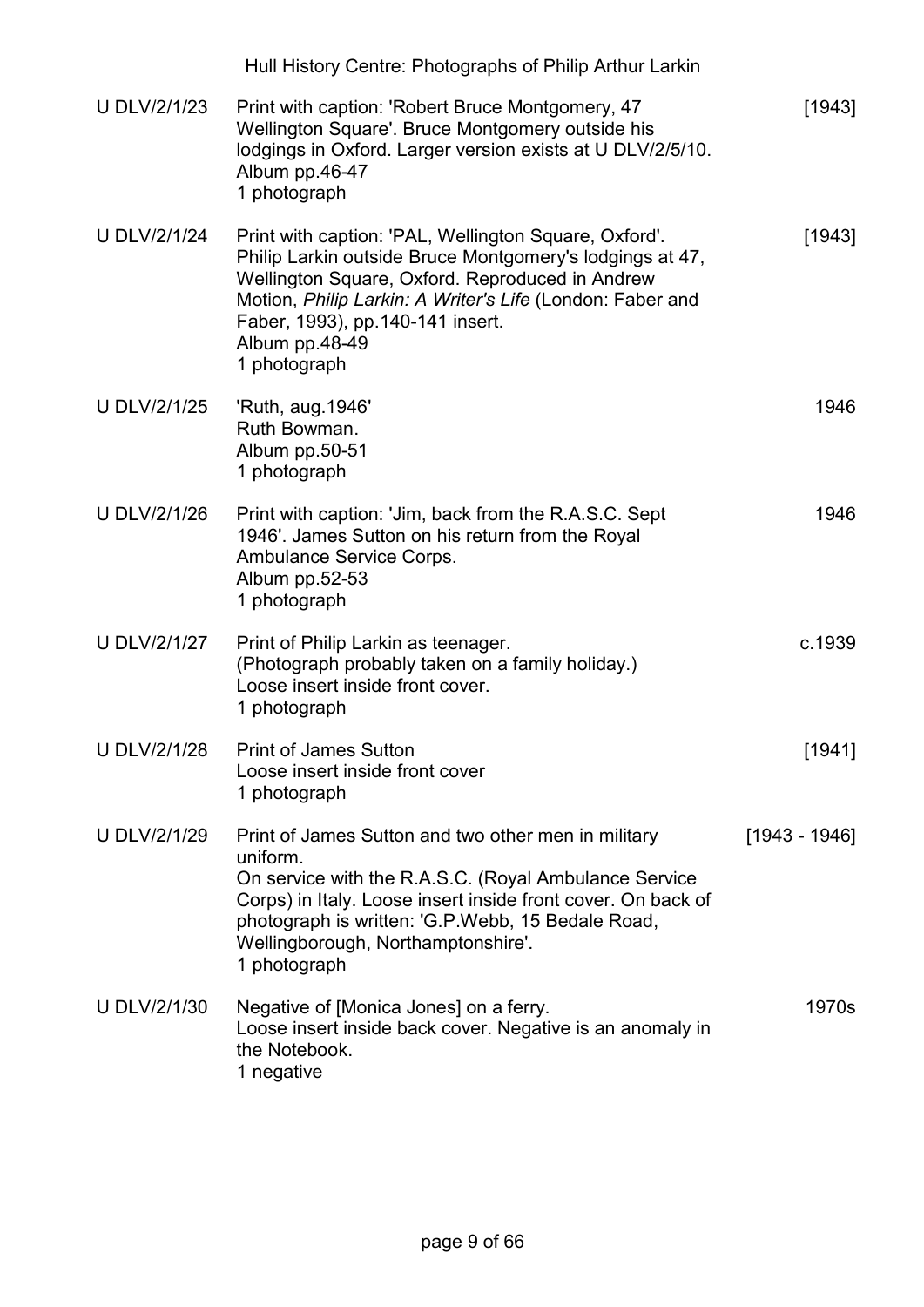| <b>U DLV/2/2</b>   | <b>Black photograph album</b><br>Comprises 40 photographs. The majority of the<br>photographs are of places (e.g. Leicester, Coventry,<br>Oxford) and are identified with captions. Also<br>includes some photographs of Philip Larkin, James<br>Sutton and one of Monica Jones. The photographs<br>date from the late 1940s; in different formats and<br>covering a variety of subjects, they have been taken<br>over a period of time and variously selected for<br>inclusion in the album. Also includes one loose<br>photograph (of Larkin as a teenager). The album<br>contains 36 pages in total, of which 14 are<br>filled, usually with two or three photographs per<br>page. All photographs are black and white prints.<br>1 volume |        | 1940s-1960s |
|--------------------|-----------------------------------------------------------------------------------------------------------------------------------------------------------------------------------------------------------------------------------------------------------------------------------------------------------------------------------------------------------------------------------------------------------------------------------------------------------------------------------------------------------------------------------------------------------------------------------------------------------------------------------------------------------------------------------------------------------------------------------------------|--------|-------------|
| <b>U DLV/2/2/1</b> | Print with caption: 'Leicester statue'.<br>Album p.1<br>1 photograph                                                                                                                                                                                                                                                                                                                                                                                                                                                                                                                                                                                                                                                                          |        | 1940s       |
| <b>U DLV/2/2/2</b> | Print with caption: 'Oxford canal'.<br>Album p.1<br>1 photograph                                                                                                                                                                                                                                                                                                                                                                                                                                                                                                                                                                                                                                                                              |        | 1940s       |
| <b>U DLV/2/2/3</b> | Print with caption: 'Warwick Common'.<br>Album p.1<br>1 photograph                                                                                                                                                                                                                                                                                                                                                                                                                                                                                                                                                                                                                                                                            |        | 1940s       |
| <b>U DLV/2/2/4</b> | Print of baby.<br>Album p.2<br>1 photograph                                                                                                                                                                                                                                                                                                                                                                                                                                                                                                                                                                                                                                                                                                   |        | 1940s       |
| <b>U DLV/2/2/5</b> | Print with caption: 'Woodstock'.<br>Woodstock, Oxford.<br>Album p.3<br>1 photograph                                                                                                                                                                                                                                                                                                                                                                                                                                                                                                                                                                                                                                                           | [1947] |             |
| <b>U DLV/2/2/6</b> | Print of a plaque to Walter Savage Landor (1775-1864).<br>Warwick High Street [now Girls' High School, 2005]<br>Album p.3<br>1 photograph                                                                                                                                                                                                                                                                                                                                                                                                                                                                                                                                                                                                     |        | [1947]      |
| <b>U DLV/2/2/7</b> | Print with caption: 'Near Leicester'.<br>Album p.3                                                                                                                                                                                                                                                                                                                                                                                                                                                                                                                                                                                                                                                                                            |        | [1947]      |
| <b>U DLV/2/2/8</b> | 1 photograph<br>Print with caption: 'Coten End 1947'.<br>'Coten End', the Larkin family house in Warwick.<br>1 photograph                                                                                                                                                                                                                                                                                                                                                                                                                                                                                                                                                                                                                     |        | 1947        |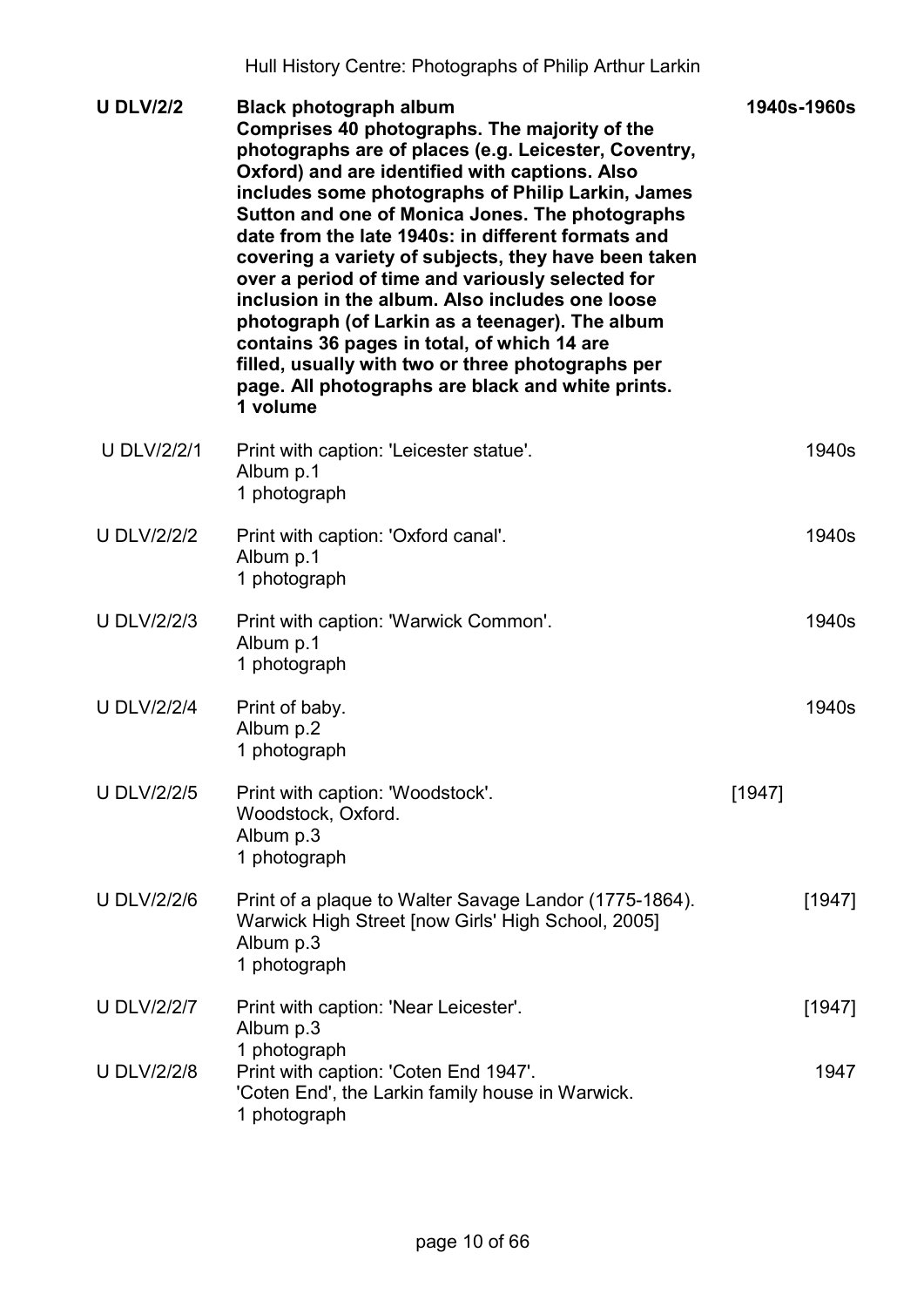|                     | Hull History Centre: Photographs of Philip Arthur Larkin                                                                                                                        |        |
|---------------------|---------------------------------------------------------------------------------------------------------------------------------------------------------------------------------|--------|
| <b>U DLV/2/2/9</b>  | Print of signpost to Warwick Hospital, Lakin Road<br>Album p.4<br>1 photograph                                                                                                  | 1940s  |
| <b>U DLV/2/2/10</b> | <b>Print of James Sutton</b><br>Reproduced in Andrew Motion, Philip Larkin: A Writer's<br>Life (London: Faber and Faber, 1993), pp.140-141 insert.<br>Album p.4<br>1 photograph | c.1947 |
| <b>U DLV/2/2/11</b> | Print with caption: '6, College Street', Leicester<br>Shows Philip Larkin reflected in mirror.<br>Album p.4<br>1 photograph                                                     | c.1947 |
| <b>U DLV/2/2/12</b> | Print with caption: '6, College Street', Leicester<br>Shows Philip Larkin reflected in mirror.<br>Album p.4<br>1 photograph                                                     | c.1947 |
| <b>U DLV/2/2/13</b> | Print with caption: 'Burford'.<br>Album p.5<br>1 photograph                                                                                                                     | c.1947 |
| <b>U DLV/2/2/14</b> | Print of Monica Jones.<br>Album p.5<br>1 photograph                                                                                                                             | c.1948 |
| <b>U DLV/2/2/16</b> | Print with caption: 'L.U.C. - 1948'.<br>View of Leicester University College.<br>1 photograph                                                                                   | 1948   |
| <b>U DLV/2/2/17</b> | Print with caption: 'Witney'.<br>Graveyard in Witney.<br>Album p.6<br>1 photograph                                                                                              | c.1947 |
| <b>U DLV/2/2/18</b> | Print with caption: 'St John's'.<br>View of St. John's College, Oxford.<br>Album p.6<br>1 photograph                                                                            | c.1947 |
| <b>U DLV/2/2/19</b> | Print with caption: 'Warwick 1948'.<br>View of Warwick [Cathedral].<br>Album p.7<br>1 photograph                                                                                | 1948   |
| <b>U DLV/2/2/20</b> | Print with caption: 'Oxford 1947'.<br>View of Oxford canal.<br>Album p.7<br>1 photograph                                                                                        | 1947   |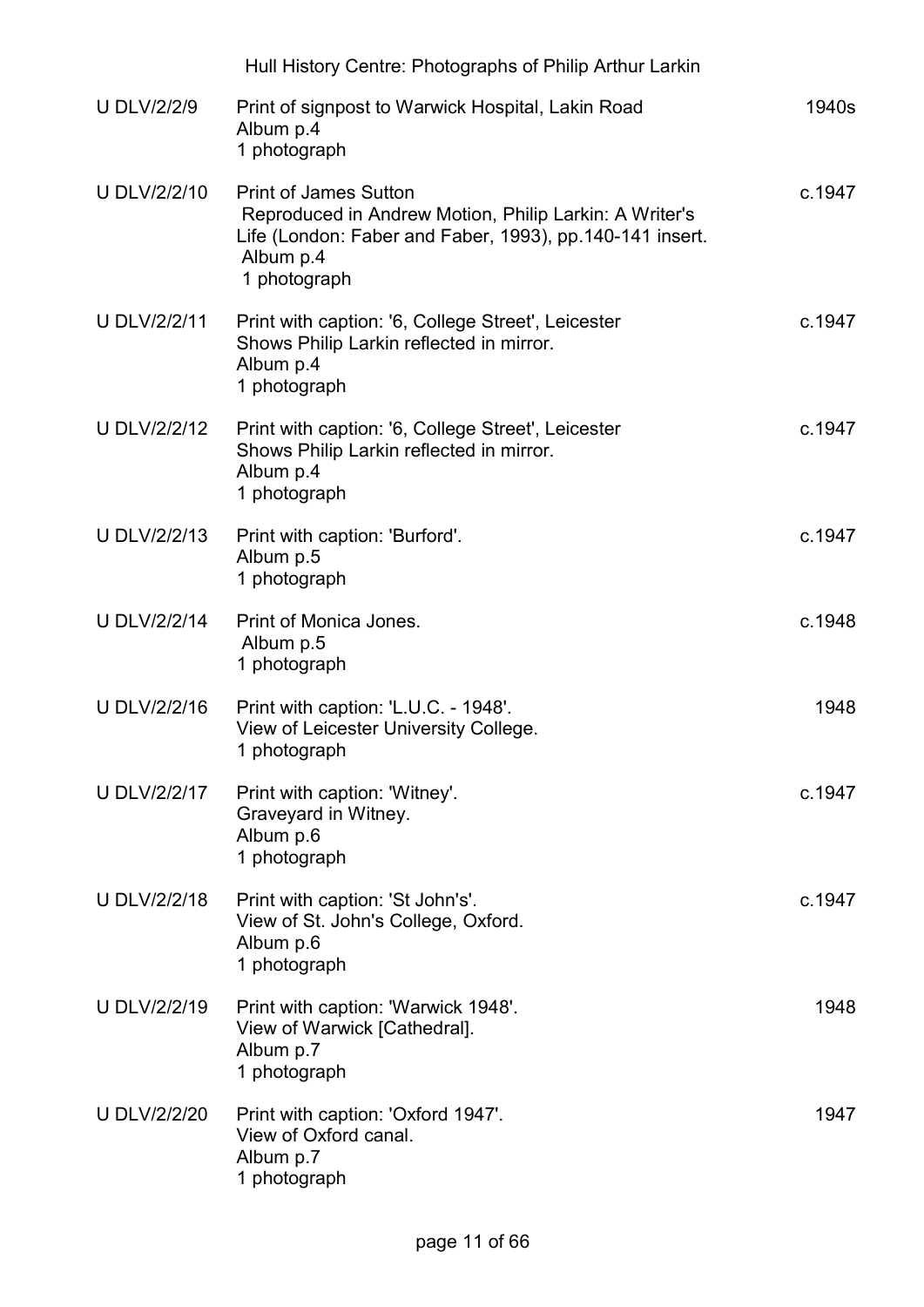|                     | Hull History Centre: Photographs of Philip Arthur Larkin                                                                                              |                |
|---------------------|-------------------------------------------------------------------------------------------------------------------------------------------------------|----------------|
| <b>U DLV/2/2/21</b> | Print: view of a harbour.<br>Album p.7 May have been added later, is stuck with black<br>photo corners rather than double sided tape.<br>1 photograph | mid 20th cent. |
| <b>U DLV/2/2/22</b> | Print with caption: 'Coventry Cathedral'.<br>Aerial view.<br>Album p.8<br>1 photograph                                                                | c.1950         |
| <b>U DLV/2/2/23</b> | Print with caption: 'Eton College'.<br>Album p.8<br>1 photograph                                                                                      | c.1950         |
| <b>U DLV/2/2/24</b> | Print with caption: 'Eynsham Church'.<br>View of church and graveyard.<br>Album p.9<br>1 photograph                                                   | 1940s          |
| <b>U DLV/2/2/25</b> | Print with caption: 'Nr Eton'.<br>View of river and wood.<br>Album p.9<br>1 photograph                                                                | c.1950         |
| <b>U DLV/2/2/26</b> | Print with caption: 'Nottingham Museum'.<br>Album p.9<br>1 photograph                                                                                 | c.1950         |
| <b>U DLV/2/2/27</b> | Print with caption: 'Eynsham'.<br>View of lane.<br>Album p.10<br>1 photograph                                                                         | 1940s          |
| <b>U DLV/2/2/28</b> | Print with caption: 'To the match'.<br>View of Waterloo Street and group of men.<br>Album p.10<br>1 photograph                                        | 1940s          |
| <b>U DLV/2/2/29</b> | Print: view of cliff and sea.<br>Unidentified location<br>Album p.11 (top left-hand corner)<br>1 photograph                                           | 1940s          |
| <b>U DLV/2/2/30</b> | Print of the Custom House, Dublin<br>Album p.11 (top right-hand corner)<br>1 photograph                                                               | c.1950         |
| <b>U DLV/2/2/31</b> | Print: view of cliffs and harbour<br>Unidentified location.<br>Album p.11 (bottom left-hand corner).<br>1 photograph                                  | c.1950         |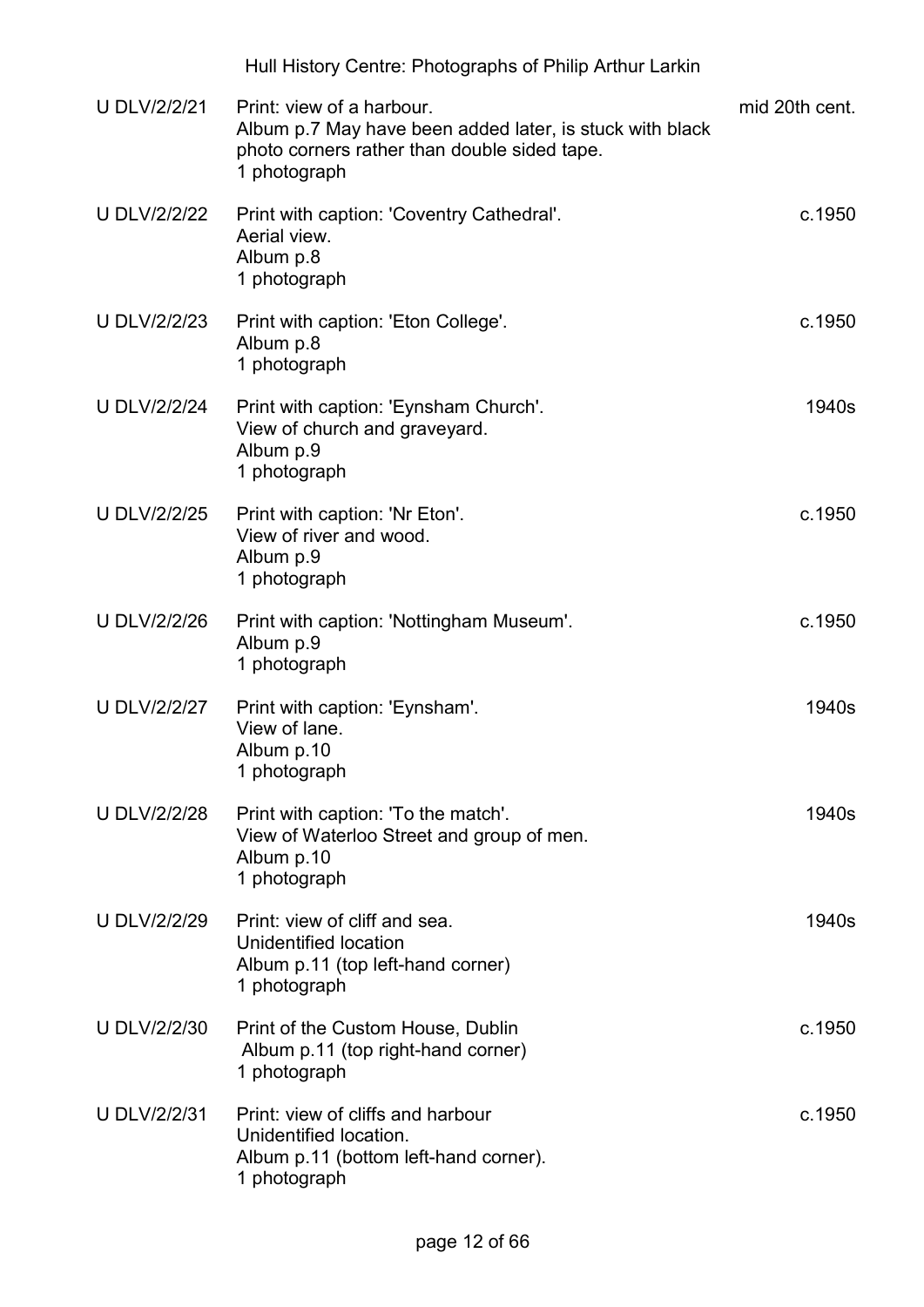|                     | Hull History Centre: Photographs of Philip Arthur Larkin                                                                                                                                            |        |
|---------------------|-----------------------------------------------------------------------------------------------------------------------------------------------------------------------------------------------------|--------|
| <b>U DLV/2/2/32</b> | Print: view of street in Warwick<br>Unidentified location. Album p.11 (bottom right-hand<br>corner).<br>1 photograph                                                                                | c.1950 |
| <b>U DLV/2/2/33</b> | Print of procession [in Leicester]<br>Album p.12 (top left-hand corner).<br>1 photograph                                                                                                            | 1940s  |
| <b>U DLV/2/2/34</b> | Print of building site<br>Unidentified location.<br>Album p.12 (top right-hand corner).<br>1 photograph                                                                                             | 1950s  |
| <b>U DLV/2/2/35</b> | Print of procession [in Leicester]<br>Album p.12 (bottom right-hand corner)<br>1 photograph                                                                                                         | 1950s  |
| <b>U DLV/2/2/36</b> | Print: view of lake and hills.<br>Unidentified location.<br>Album p.13 (top left-hand corner).<br>1 photograph                                                                                      | 1950s  |
| <b>U DLV/2/2/37</b> | Print of two bears in a park.<br>Album p.13 (top right-hand corner)<br>1 photograph                                                                                                                 | 1950s  |
| <b>U DLV/2/2/38</b> | Print of church spire.<br>Unidentified location. Album p.12 (bottom left-hand<br>corner).<br>1 photograph                                                                                           | 1950s  |
| <b>U DLV/2/2/39</b> | Print: group of (mainly) children outside James Rooney<br>Ltd [in Dublin]. Same print can be found at [wallet 9/72]<br>and [wallet 10/7].<br>Album p.14<br>1 photograph                             | 1950s  |
| <b>U DLV/2/2/40</b> | Print of Philip Larkin on beach in Jersey during a family<br>holiday. (NB same photo exists in Box 8 (no U.I.D. - small<br>wallet 'Cappell Ltd').<br>Loose insert on p.15 of album.<br>1 photograph | 1939   |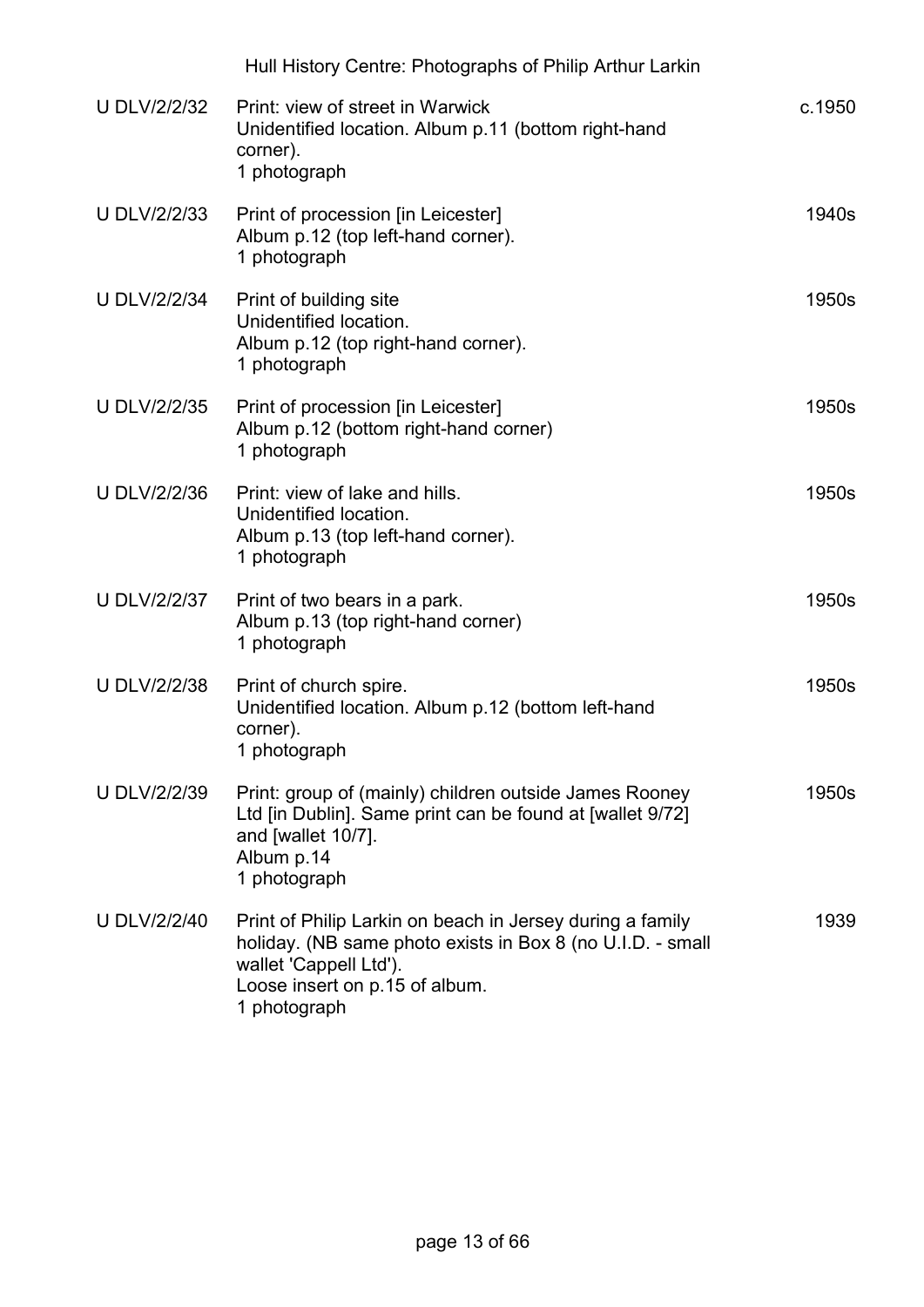| <b>U DLV/2/3</b>    | Blue photograph album<br>Comprises 18 photographs of villages in East<br>Yorkshire, all of which are in the vicinity of Howden<br>and date from the late 1960s. This 'photographic tour'<br>possibly records an actual tour made by Larkin.<br>Album contains 18 pages. Photographs are attached<br>one per page. All are black and white prints.<br>1 volume | late 1960s |
|---------------------|---------------------------------------------------------------------------------------------------------------------------------------------------------------------------------------------------------------------------------------------------------------------------------------------------------------------------------------------------------------|------------|
| <b>U DLV/2/3/1</b>  | Print: signpost on entering the village of Kilpin.<br>Album p.1<br>1 photograph                                                                                                                                                                                                                                                                               | late 1960s |
| <b>U DLV/2/3/2</b>  | Print: signpost on entering the village of Laxton<br>Album p.3<br>1 photograph                                                                                                                                                                                                                                                                                | late 1960s |
| <b>U DLV/2/3/3</b>  | Print of a house.<br>Unidentified.<br>Album p.5<br>1 photograph                                                                                                                                                                                                                                                                                               | late 1960s |
| <b>U DLV/2/3/4</b>  | Print: view of gravestones in Spring Bank Cemetery, Hull.<br>Album p.7<br>1 photograph                                                                                                                                                                                                                                                                        | late 1960s |
| <b>U DLV/2/3/5</b>  | Print: view of gravestones in Spring Bank Cemetery, Hull.<br>Album p.9 (NB this print exists in wallets series)<br>1 photograph                                                                                                                                                                                                                               | late 1960s |
| <b>U DLV/2/3/6</b>  | Print of The Villa, Laxton.<br>Album p.11<br>1 photograph                                                                                                                                                                                                                                                                                                     | late 1960s |
| <b>U DLV/2/3/7</b>  | Print of door of Saltmarshe Estate Office.<br>Album p.13<br>1 photograph                                                                                                                                                                                                                                                                                      | late 1960s |
| <b>U DLV/2/3/8</b>  | Print: view of garden, path and house.<br>Unidentified location.<br>Album p.15 (prob same location as U DLV/2/3/14-16).<br>1 photograph                                                                                                                                                                                                                       | late 1960s |
| <b>U DLV/2/3/9</b>  | Print: signpost on entering the village of Yokefleet.<br>Album p.17<br>1 photograph                                                                                                                                                                                                                                                                           | late 1960s |
| <b>U DLV/2/3/10</b> | Print of the Wesleyan Chapel at Blacktoft.<br>Album p.19<br>1 photograph                                                                                                                                                                                                                                                                                      | late 1960s |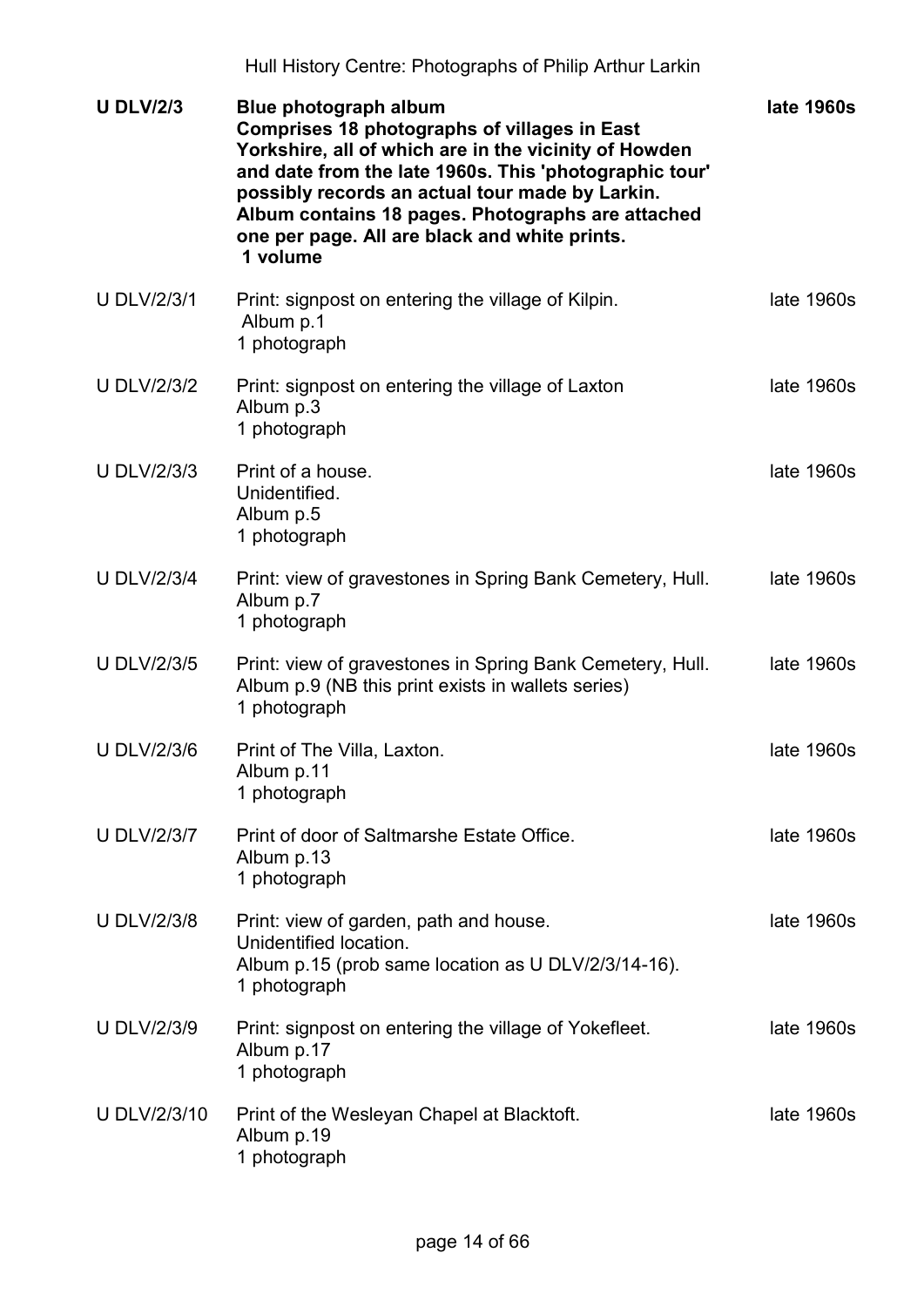|                     | Hull History Centre: Photographs of Philip Arthur Larkin                                                                                                   |            |
|---------------------|------------------------------------------------------------------------------------------------------------------------------------------------------------|------------|
| <b>U DLV/2/3/11</b> | Print of Blacktoft Church.<br>Album p.21<br>1 photograph                                                                                                   | late 1960s |
| <b>U DLV/2/3/12</b> | Print: signpost on entering the village of Faxfleet.<br>Album p.23<br>1 photograph                                                                         | late 1960s |
| <b>U DLV/2/3/13</b> | Print: signpost on entering the village of Broomfleet<br>Album p.25<br>1 photograph                                                                        | late 1960s |
| U DLV/2/3/14        | Print: view of farmhouse<br>Unidentified location<br>Album p.27 (probably same location as U DLV/2/3/8 and<br>U DLV/2/3/15-16).<br>1 photograph            | 1960s      |
| U DLV/2/3/15        | Print: view of farmhouse<br>Unidentified location<br>Album p.29 (probably same location as U DLV/2/3/8,<br>U DLV/2/3/14 and U DLV/2/3/16).<br>1 photograph | 1960s      |
| U DLV/2/3/16        | Print: view of farmhouse<br>Album p.31 (probably same location as U DLV/2/3/8 and<br>U DLV/2/3/14 - 15)<br>1 photograph                                    | late 1960s |
| <b>U DLV/2/3/17</b> | Print of 'The Railway Hotel'<br>[at Staddlethorpe or Gilberdyke].<br>Album p.33<br>1 photograph                                                            | late 1960s |
| <b>U DLV/2/3/18</b> | Print of platform at Staddlethorpe Railway Station.<br>Album p.37<br>1 photograph                                                                          | late 1960s |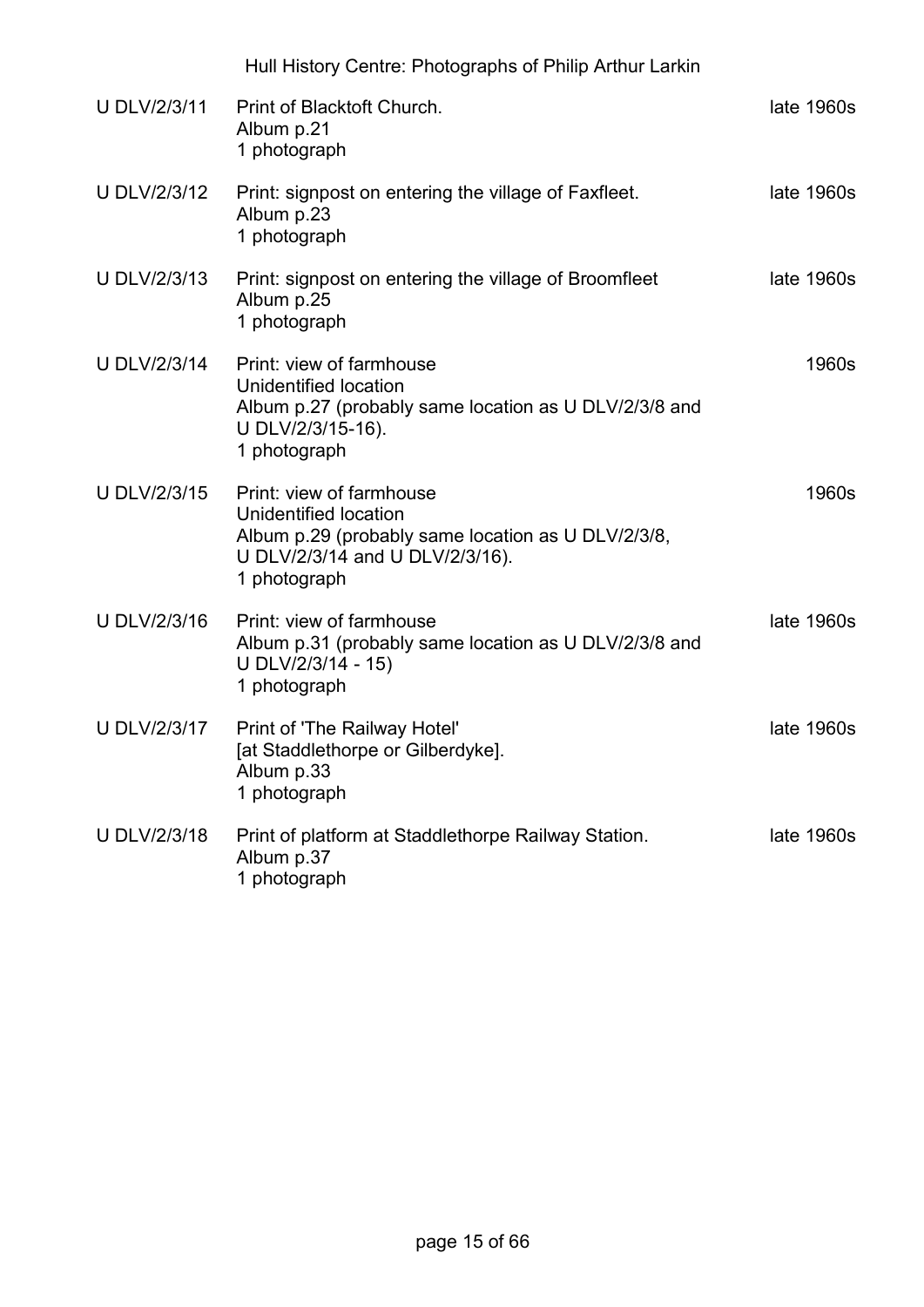| <b>U DLV/2/4</b>   | Red photograph album<br>Comprises 18 pages and 40 photographs in total. 8<br>black and white prints are attached in the leaves of<br>the album. However, many photographs have been<br>added or 'filed' within the leaves of the album: 30<br>loose prints and 1 negative. This album also includes<br>2 folders which contain coloured prints. The album is<br>somewhat 'ad hoc' in nature and reveals little in the<br>way of deliberate arrangement. The subjects of the<br>photographs, which span a fairly wide period,<br>predominantly include Philip Larkin, Maeve Brennan,<br><b>Monica Jones, Betty Mackereth</b><br>and Library staff at the Brynmor Jones Library,<br>University of Hull. Some photographs are by Larkin;<br>others are formal photographs taken by the<br><b>University of Hull</b><br>Photographer.<br>1 volume | 1966-1984 |
|--------------------|-----------------------------------------------------------------------------------------------------------------------------------------------------------------------------------------------------------------------------------------------------------------------------------------------------------------------------------------------------------------------------------------------------------------------------------------------------------------------------------------------------------------------------------------------------------------------------------------------------------------------------------------------------------------------------------------------------------------------------------------------------------------------------------------------------------------------------------------------|-----------|
| <b>U DLV/2/4/1</b> | Print of Maeve Brennan at breakfast, Floral Hall, Hornsea<br>Smaller print exists at (wallet 10/124 - print 12).<br>Album p.1. Dated from Larkin's note on (wallet 10/124.)<br>Black and white.<br>1 photograph                                                                                                                                                                                                                                                                                                                                                                                                                                                                                                                                                                                                                               | 1963      |
| <b>U DLV/2/4/2</b> | Print: clothing notices displayed in shop window.<br><b>Black and white</b><br>Album p.2<br>1 photograph                                                                                                                                                                                                                                                                                                                                                                                                                                                                                                                                                                                                                                                                                                                                      | 1960s     |
| <b>U DLV/2/4/3</b> | Print: Maeve Brennan with Hornsea Mere in background<br>Smaller version of this print exists at (wallet 10/124 print<br>14). Black and white print<br>Album p.3. Dated from Larkin's note (wallet 10/124 - MB<br>wearing same dress as in U DLV/2/4/1)<br>1 photograph                                                                                                                                                                                                                                                                                                                                                                                                                                                                                                                                                                        | [1963]    |
| <b>U DLV/2/4/4</b> | Print: Maeve Brennan with church building in background.<br>Smaller print exists at (wallet 10/24 print 13)<br><b>Black and white</b><br>Album p.4 Dated from Larkin's note (wallet 10/124)<br>1 photograph                                                                                                                                                                                                                                                                                                                                                                                                                                                                                                                                                                                                                                   | 1963      |
| <b>U DLV/2/4/5</b> | Print: Monica Jones in church pulpit.<br><b>Black and white</b><br>Album p.5<br>1 photograph                                                                                                                                                                                                                                                                                                                                                                                                                                                                                                                                                                                                                                                                                                                                                  | 1960s     |
| <b>U DLV/2/4/6</b> | Print: Monica Jones in church pulpit<br><b>Black and white</b><br>Album p.6<br>1 photograph                                                                                                                                                                                                                                                                                                                                                                                                                                                                                                                                                                                                                                                                                                                                                   | 1960s     |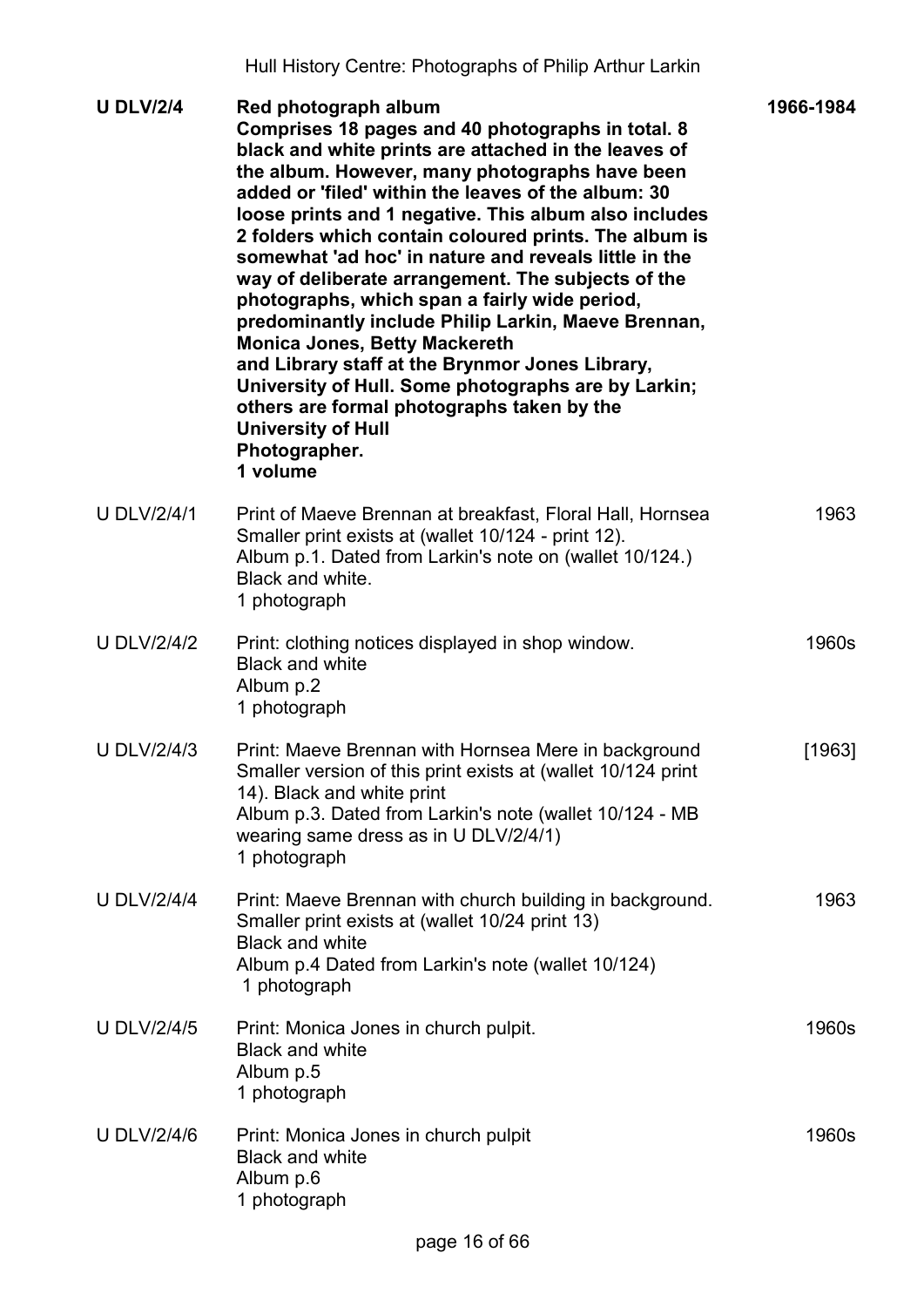|                     | Hull History Centre: Photographs of Philip Arthur Larkin                                                                                                                                                                                          |             |
|---------------------|---------------------------------------------------------------------------------------------------------------------------------------------------------------------------------------------------------------------------------------------------|-------------|
| <b>U DLV/2/4/7</b>  | Print: group photograph of library staff.<br>Outside the Brynmor Jones Library, University of<br>Hull. Philip Larkin in centre.<br><b>Black and white</b><br>Smaller version of print exists at U DLV/2/4/11.<br>Album p.7<br>1 photograph        | 1960s       |
| <b>U DLV/2/4/8</b>  | Print: group photograph of library staff.<br>Outside the Brynmor Jones Library, University of Hull.<br>Philip Larkin in centre.<br><b>Black and white</b><br>Album p.8<br>1 photograph                                                            | 1960s       |
| <b>U DLV/2/4/9</b>  | Print: man [on Hull Univerity campus]<br><b>Black and white</b><br>(Negative Box 10/87 - same image - has 'PJC Cottingham<br>1956 written on its sleeve). Print dated from annotation on<br>back.<br>Loose insert between pp.8-9.<br>1 photograph | Aug 1966    |
| <b>U DLV/2/4/10</b> | <b>Print of Monica Jones</b><br><b>Black and white</b><br>Loose insert between pp.8-9.<br>1 photograph                                                                                                                                            | 1960s       |
| <b>U DLV/2/4/11</b> | Print: formal group photograph of staff of Brynmor Jones<br>Library, University of Hull.<br><b>Black and white</b><br>Larger version exists at U DLV/2/4/7.<br>Loose insert between pp.8-9.<br>1 photograph                                       | 1960s       |
| <b>U DLV/2/4/12</b> | Print of Monica Jones, Hilary Pym and Barbara Pym<br>outside the Pyms's cottage at Finstock, near Oxford.<br>Colour<br>Print can also be found at (wallet 9/57)<br>Loose insert between pp.8-9. Dated from annotation on<br>back.<br>1 photograph | 30 Jul 1976 |
| <b>U DLV/2/4/13</b> | Print of Philip Larkin, Betty Mackereth and two others at<br>the Brynmor Jones Library. On the occasion of<br>Betty Mackereth's retirement party.<br>Colour<br>Loose insert between pp.8-9.<br>1 photograph                                       | 25 Jun 1984 |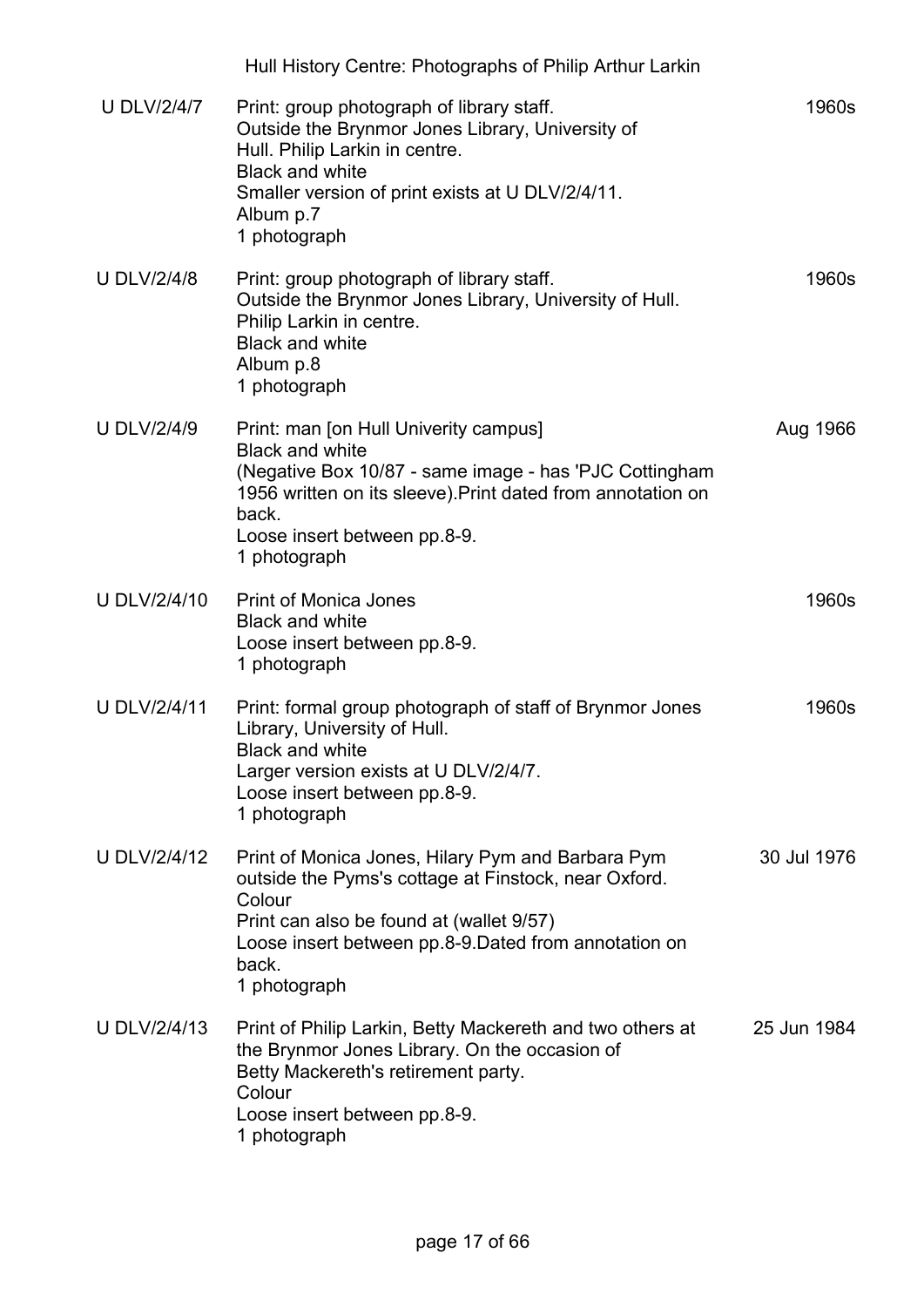|                     | Hull History Centre: Photographs of Philip Arthur Larkin                                                                                                                                                                    |             |
|---------------------|-----------------------------------------------------------------------------------------------------------------------------------------------------------------------------------------------------------------------------|-------------|
| <b>U DLV/2/4/14</b> | Print: Betty Mackereth, [Wendy Mann] and [another man]<br>at the Brynmor Jones Library. On the occasion of<br>Betty Mackereth's retirement party.<br>Colour<br>Loose insert between pp.8-9.<br>1 photograph                 | 25 Jun 1984 |
| <b>U DLV/2/4/15</b> | Print: Monica Jones in her office at Leicester University.<br><b>Black and white</b><br>Loose insert between pp.8-9. (Written on back of photo: '1<br>album')<br>1 photograph                                               | c.1975      |
| <b>U DLV/2/4/16</b> | Print: Philip Larkin with a group of men including [Arthur<br>Wood - second left] and Hugh Hanley (far right).<br><b>Black and white</b><br>Loose insert between pp.8-9.<br>1 photograph                                    | 2 Jan 1973  |
| <b>U DLV/2/4/17</b> | Print: Philip Larkin at the Brynmor Jones Library.<br>Larkin giving an address at a book publication launch.<br><b>Black and white</b><br>Loose insert between pp.8-9.<br>1 photograph                                      | 30 Jun 1972 |
| U DLV/2/4/18        | Print: Philip Larkin addressing a University of Hull degree<br>ceremony at Hull City Hall<br><b>Black and white</b><br>Loose insert between pp.8-9.<br>1 photograph                                                         | 5 Jul 1968  |
| <b>U DLV/2/4/19</b> | Print: formal group photograph of staff at the Brynmor<br>Jones Library. On occasion of Betty Mackereth's<br>retirement<br>Colour<br>Loose insert between pp.8-9.<br>1 photograph                                           | 25 Jun 1984 |
| <b>U DLV/2/4/20</b> | Print: Philip Larkin presenting gifts to Betty Mackereth at<br>the Brynmor Jones Library. On occasion of Betty<br>Mackereth's retirement.<br>Colour<br>Loose insert between pp.8-9.<br>1 photograph                         | 25 Jun 1984 |
| <b>U DLV/2/4/21</b> | Print: Philip Larkin presenting gifts to Betty Mackereth in<br>the Brynmor Jones Library, University of Hull. On the<br>occasion of Betty Mackereth's retirement.<br>Colour<br>Loose insert between pp.8-9.<br>1 photograph | 25 Jun 1984 |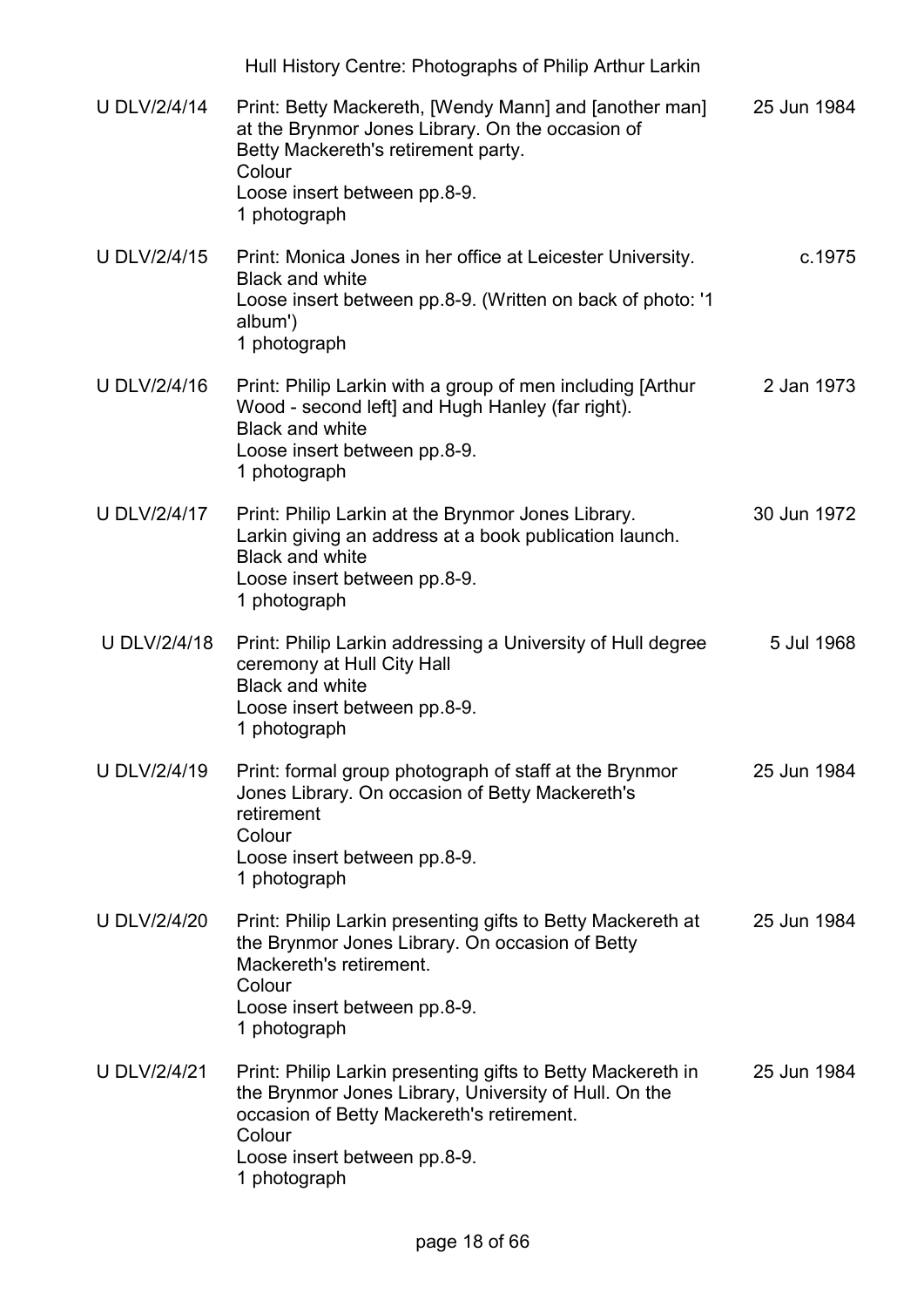|                     | Hull History Centre: Photographs of Philip Arthur Larkin                                                                                                                                                                                                                                                                                                                                  |             |
|---------------------|-------------------------------------------------------------------------------------------------------------------------------------------------------------------------------------------------------------------------------------------------------------------------------------------------------------------------------------------------------------------------------------------|-------------|
| <b>U DLV/2/4/22</b> | Print: Philip Larkin with library staff at the Brynmor Jones<br>Library, University of Hull, at a party to mark the<br>retirement of Betty Mackereth.<br>Colour<br>Loose insert between pp.8-9.<br>1 photograph                                                                                                                                                                           | 25 Jun 1984 |
| <b>U DLV/2/4/23</b> | Print: Philip Larkin in doctoral robes outside the Brynmor<br>Jones Library, University of Hull.<br>Colour<br>See also U DLV/2/4/24 (same photograph)<br>Loose insert between pp.8-9<br>1 photograph                                                                                                                                                                                      | 9 Jun 1978  |
| <b>U DLV/2/4/24</b> | Print: Philip Larkin in doctoral robes outside the Brynmor<br>Jones Library, University of Hull.<br>Colour<br>See also U DLV/2/4/23 (same photograph)<br>Loose insert between pp.8-9.<br>1 photograph                                                                                                                                                                                     | 9 Jun 1978  |
| <b>U DLV/2/4/25</b> | Print: formal photograph of Philip Larkin and university<br>dignitaries at the University of Hull.<br>Colour<br>Loose insert between pp.8-9. (guess poss: see Motion<br>p.471: 'Larkinland' - formal reception at Staff House?)<br>1 photograph                                                                                                                                           | c.1980      |
| <b>U DLV/2/4/26</b> | Print of a young woman<br>Print in a paper frame.<br>Colour<br>Loose insert between pp.8-9. [Try identify woman]<br>1 photograph                                                                                                                                                                                                                                                          | 1970s       |
| <b>U DLV/2/4/27</b> | Print of Philip Larkin at Magdalen College, Oxford.<br>Colour<br>1 photograph                                                                                                                                                                                                                                                                                                             | May 1979    |
| <b>U DLV/2/4/28</b> | Prints: Philip Larkin with Maeve Brennan, Wendy Mann,<br>Betty Mackereth, Tom Graham and [another man] at<br>lunch in the Brynmor Jones Library, University of Hull<br>Prints stored in envelope.<br>Colour<br>Loose insert between pp.8-9. (Occasion- to celebrate<br>Larkin's appointment as Librarian; if 30 years, wd be<br>1985?) Date on envelope: 21 March 198[?]<br>4 photographs | [1985]      |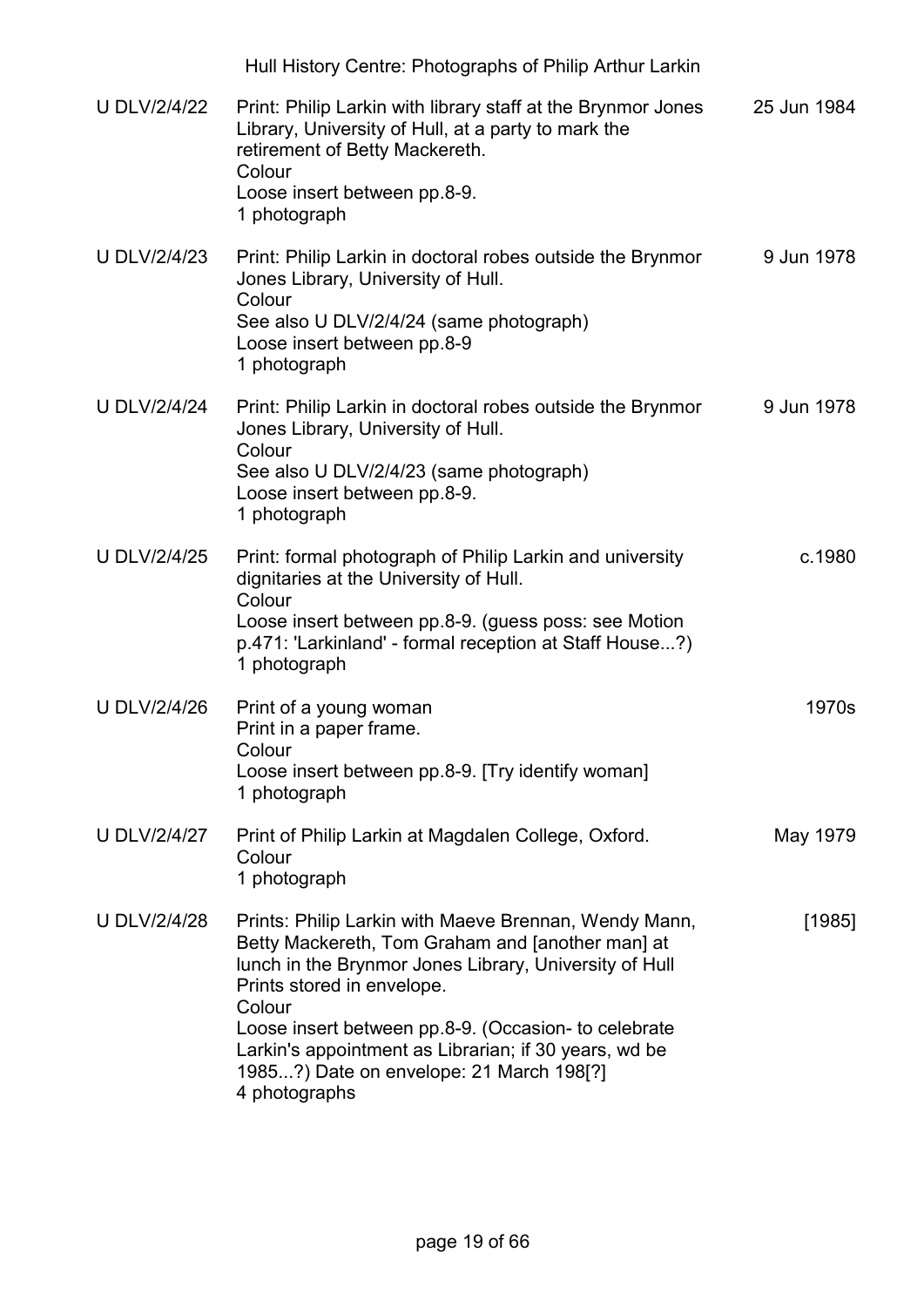| <b>U DLV/2/4/29</b> | <b>Print of Philip Larkin</b><br><b>Black and white</b><br>Reprinted in 'Selected Letters of Philip Larkin 1940-1985'<br>edited by Anthony Thwaite (London: Faber and Faber,<br>1992), pp252-253<br>In envelope labelled 'Gin and tonic photo'. Loose insert<br>between pp.8-9.<br>1 photograph | c.1961          |
|---------------------|-------------------------------------------------------------------------------------------------------------------------------------------------------------------------------------------------------------------------------------------------------------------------------------------------|-----------------|
| <b>U DLV/2/4/30</b> | Negative of U DLV/2/4/29<br>Print can be found at U DLV/2/4/29.<br>In envelope labelled 'Gin and tonic photo'. Loose insert<br>between pp.8-9.<br>1 photograph                                                                                                                                  | c.1979          |
| <b>U DLV/2/4/31</b> | Print of Monica Jones by bookshelves [at Brynmor Jones<br>Library]<br><b>Black and white</b><br>Loose insert inside back cover.<br>1 photograph                                                                                                                                                 | c.1975          |
| <b>U DLV/2/4/32</b> | Print: Philip Larkin with [another man]<br><b>Black and white</b><br>Loose insert inside back cover<br>1 photograph                                                                                                                                                                             | 1968            |
| <b>U DLV/2/4/33</b> | Print of man (same man as in U DLV/2/4/32)<br><b>Black and white</b><br>Loose insert inside back cover<br>1 photograph                                                                                                                                                                          | 1968            |
| <b>U DLV/2/4/34</b> | Print: group photograph of staff at the Brynmor Jones<br>Library, University of Hull<br>Colour<br>Loose insert inside back cover<br>1 photograph                                                                                                                                                | <b>Jul 1968</b> |
| <b>U DLV/2/4/35</b> | Print: group photograph of staff at the Brynmor Jones<br>Library, University of Hull<br><b>Black and white</b><br>Loose insert inside back cover<br>1 photograph                                                                                                                                | 1966            |
| <b>U DLV/2/4/36</b> | Prints of Betty Mackereth at work in the Brynmor Jones<br>Library, University of Hull<br><b>Black and white</b><br>Loose insert inside back cover<br>2 photographs                                                                                                                              | c.1966          |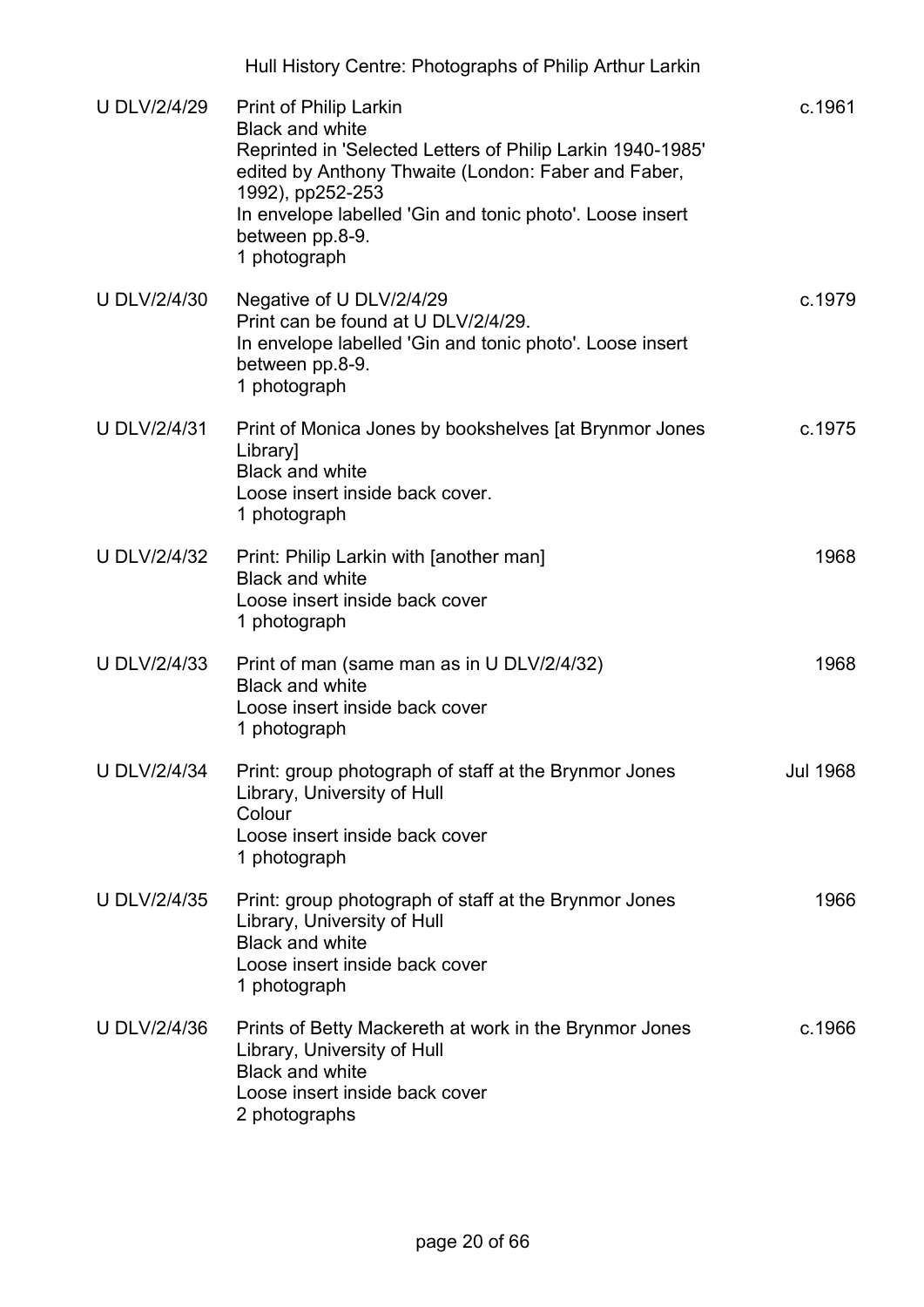|                     | Hull History Centre: Photographs of Philip Arthur Larkin                                                                                                                                                                                                                                                                                                                                                                                                                                                                                                                                                                                                                                                                                                                                                                   |             |
|---------------------|----------------------------------------------------------------------------------------------------------------------------------------------------------------------------------------------------------------------------------------------------------------------------------------------------------------------------------------------------------------------------------------------------------------------------------------------------------------------------------------------------------------------------------------------------------------------------------------------------------------------------------------------------------------------------------------------------------------------------------------------------------------------------------------------------------------------------|-------------|
| <b>U DLV/2/4/37</b> | A4 sheet of prints of the construction of the Brynmor<br>Jones Library, University of Hull.<br>Includes one print of Monica Jones.<br><b>Black and white</b><br>Loose insert inside back cover<br>1 photograph                                                                                                                                                                                                                                                                                                                                                                                                                                                                                                                                                                                                             | May 1968    |
| <b>U DLV/2/5</b>    | Beige photograph album<br>Whole album was originally filled. All pages have<br>'photocorners'. A few pages still have photographs<br>attached, although most have come loose. As with U<br>DLV/2/4, the album contains numerous loose<br>photographs inserted into the leaves of the album,<br>which makes discerning any deliberate method of<br>arrangement problematic. The subjects of the<br>photographs include Monica Jones, Maeve Brennan,<br>Betty Mackereth, Brynmor Jones Library staff and<br>George Hartley at Oxford. Some are holiday<br>photographs. U DLV/2/5/1 to U DLV/2/5/6 are<br>photographs taken during a holiday with Monica<br>Jones and correspond to the first six pages in the<br>album (same place and time apparently - possibly<br>Sark) Thereafter the photographs are loose.<br>1 volume | 1940s-1960s |
| <b>U DLV/2/5/1</b>  | Print: Philip Larkin and Monica Jones<br>On jetty [in Sark]? Album p.1<br><b>Black and white</b><br>1 photograph                                                                                                                                                                                                                                                                                                                                                                                                                                                                                                                                                                                                                                                                                                           | 1960s       |
| <b>U DLV/2/5/2</b>  | Print: view of cottages and moored boats [on Sark]<br>Album p.2<br><b>Black and white</b><br>1 photograph                                                                                                                                                                                                                                                                                                                                                                                                                                                                                                                                                                                                                                                                                                                  | 1960s       |
| <b>U DLV/2/5/3</b>  | Print of Monica Jones [on Sark]<br>Album p.3<br><b>Black and white</b><br>1 photograph                                                                                                                                                                                                                                                                                                                                                                                                                                                                                                                                                                                                                                                                                                                                     | 1960s       |
| <b>U DLV/2/5/4</b>  | Print of moored ship with Monica Jones overlooking.<br>Album p.4.<br><b>Black and white</b><br>1 photograph                                                                                                                                                                                                                                                                                                                                                                                                                                                                                                                                                                                                                                                                                                                | 1960s       |
| <b>U DLV/2/5/5</b>  | Print of [Sark]<br>Album p.5.<br><b>Black and white</b><br>1 photograph                                                                                                                                                                                                                                                                                                                                                                                                                                                                                                                                                                                                                                                                                                                                                    | 1960s       |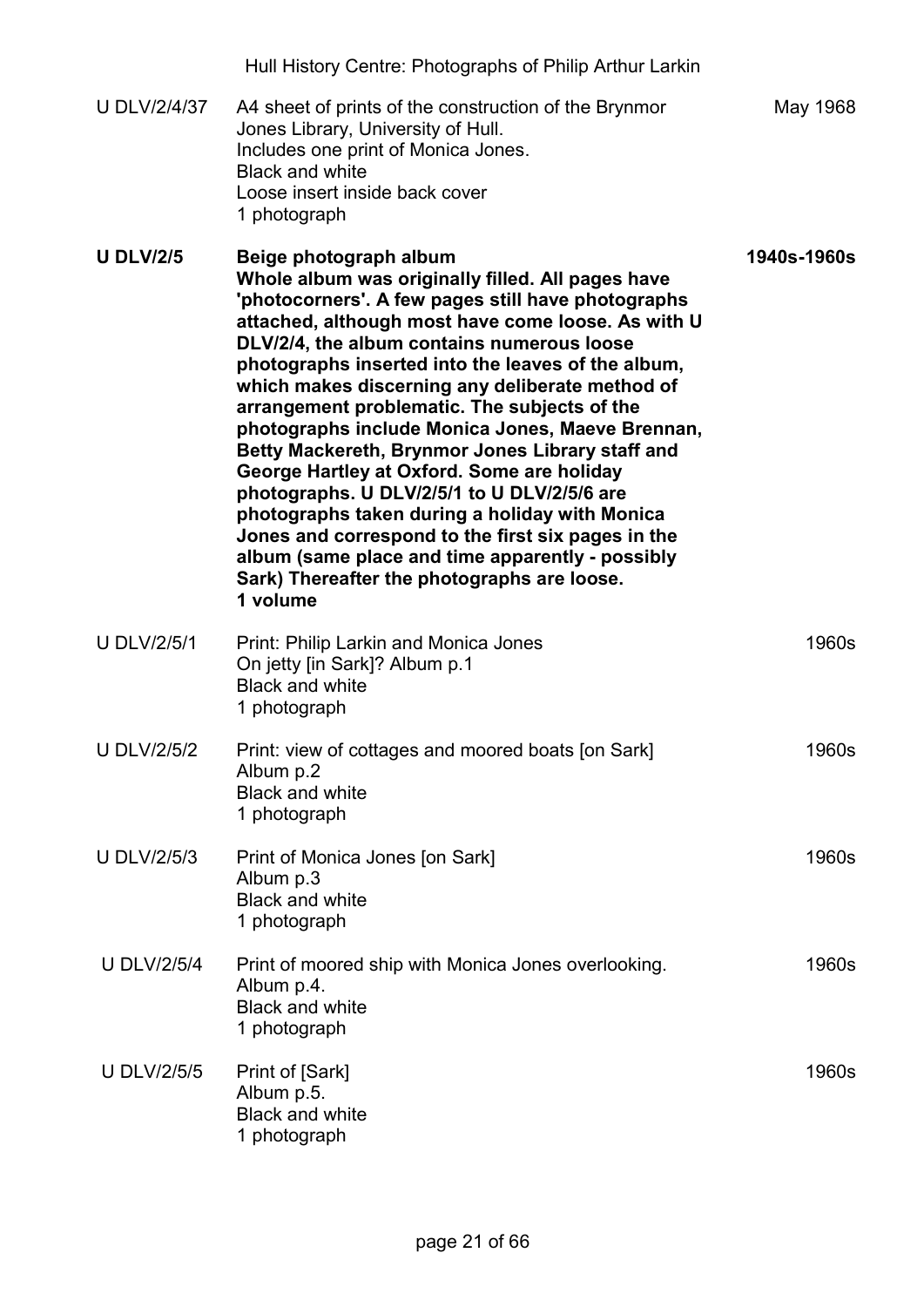|                     | Hull History Centre: Photographs of Philip Arthur Larkin                                                                                                                                                                                                      |              |
|---------------------|---------------------------------------------------------------------------------------------------------------------------------------------------------------------------------------------------------------------------------------------------------------|--------------|
| <b>U DLV/2/5/6</b>  | Print of Philip Larkin and Monica Jones [on Sark]<br>Album p.6. There appear to be two photographs missing<br>from this page of the album<br><b>Black and white</b><br>1 photograph                                                                           | 1960s        |
| <b>U DLV/2/5/7</b>  | Print of Anthony Powell, Kingsley Amis, Philip Larkin and<br>Hilly Amis outside the Ivy Restaurant, Soho, London.<br>Loose insert inside front cover<br><b>Black and white</b><br>1 photograph                                                                | [Aug] 1958   |
| <b>U DLV/2/5/8</b>  | <b>Print of Bruce Montgomery</b><br>Loose insert inside front cover<br><b>Black and white</b><br>1 photograph                                                                                                                                                 | c.1947       |
| <b>U DLV/2/5/9</b>  | Print: Philip Larkin and Anthony Thwaite [at the Thwaites'<br>home in Norfolk]<br>Loose insert inside front cover<br><b>Black and white</b><br>1 photograph                                                                                                   | [5 Feb] 1972 |
| <b>U DLV/2/5/10</b> | Print of Bruce Montgomery outside his lodgings at 47,<br>Wellington Square, Oxford.<br>Smaller version of this print exists at U DLV/2/1/23.<br>Loose insert inside front cover<br><b>Black and white</b><br>1 photograph                                     | 1943         |
| <b>U DLV/2/5/11</b> | Print of Maeve Brennan and Wendy Mann at the Brynmor<br>Jones Library, University of Hull<br>Loose insert inside front cover<br><b>Black and white</b><br>1 photograph                                                                                        | 21 Mar 1975  |
| U DLV/2/5/12        | Print of Maeve Brennan on her retirement.<br>Written on the back of the print is a short note from<br>Maeve Brennan to Philip Larkin.<br>Loose insert inside front cover. Photograph has been sent<br>to Larkin from Maeve Brennan.<br>Colour<br>1 photograph | 28 Sep 1984  |
| U DLV/2/5/13        | <b>Print of Monica Jones</b><br>(In Leicester? Larkin's lodgings?) Loose insert between<br>pp.6-7.<br><b>Black and white</b><br>1 photograph                                                                                                                  | c.1950       |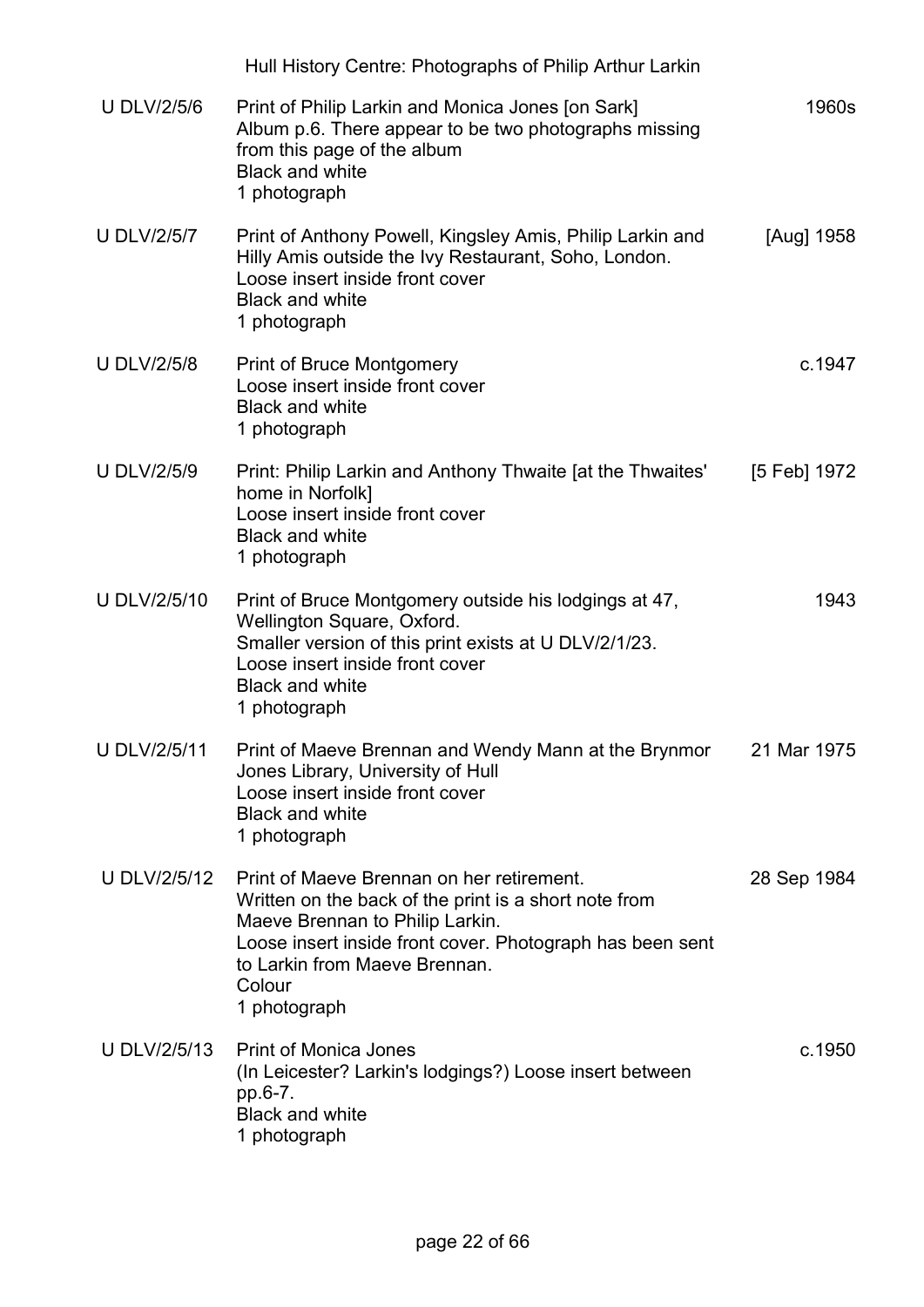|                     | Hull History Centre: Photographs of Philip Arthur Larkin                                                                                                                                                                          |                 |
|---------------------|-----------------------------------------------------------------------------------------------------------------------------------------------------------------------------------------------------------------------------------|-----------------|
| <b>U DLV/2/5/14</b> | Prints of George Hartley at Oxford<br>Loose insert between pp.6-7.<br><b>Black and white</b><br>6 photographs                                                                                                                     | c.1943          |
| U DLV/2/5/15        | Print: formal group photograph of staff at the Brynmor<br>Jones Library, University of Hull. Philip Larkin in centre.<br>Loose insert between pp.6-7. (dates: not 1957 and not<br>1960)<br><b>Black and white</b><br>1 photograph | $[1955 - 1960]$ |
| U DLV/2/5/16        | Print of [Maeve Brennan and Brenda Moon]<br>Larger version of print exists as framed photograph at<br><b>U DLV/1/18.</b><br>Loose insert between pp.6-7.<br><b>Black and white</b><br>1 photograph                                | 1960s           |
| U DLV/2/5/17        | Print of Philip Larkin and Betty Mackereth at work in the<br>Brynmor Jones Library, University of Hull.<br>Loose insert between pp.6-7.<br><b>Black and white</b><br>1 photograph                                                 | 1960s           |
| U DLV/2/5/18        | <b>Print of Maeve Brennan</b><br>Loose insert between pp.6-7.<br><b>Black and white</b><br>1 photograph                                                                                                                           | late 1960s      |
| <b>U DLV/2/5/19</b> | <b>Print of Monica Jones</b><br>Loose insert between pp.6-7.<br><b>Black and white</b><br>1 photograph                                                                                                                            | 1960s           |
| <b>U DLV/2/5/20</b> | Postcards of 'The First Born' by Fred W. Elwell (1870-<br>1958). Ferens Art Gallery, Hull<br>Loose insert between pp.6-7.<br>2 postcards                                                                                          | 20th cent.      |
| <b>U DLV/2/5/21</b> | Print of cat with kittens<br>Loose insert between pp.6-7.<br><b>Black and white</b><br>1 photograph                                                                                                                               | 1960s           |
| U DLV/2/5/22        | <b>Print of Maeve Brennan</b><br>Loose insert between pp.8-9.<br><b>Black and white</b><br>1 photograph                                                                                                                           | early 1960s     |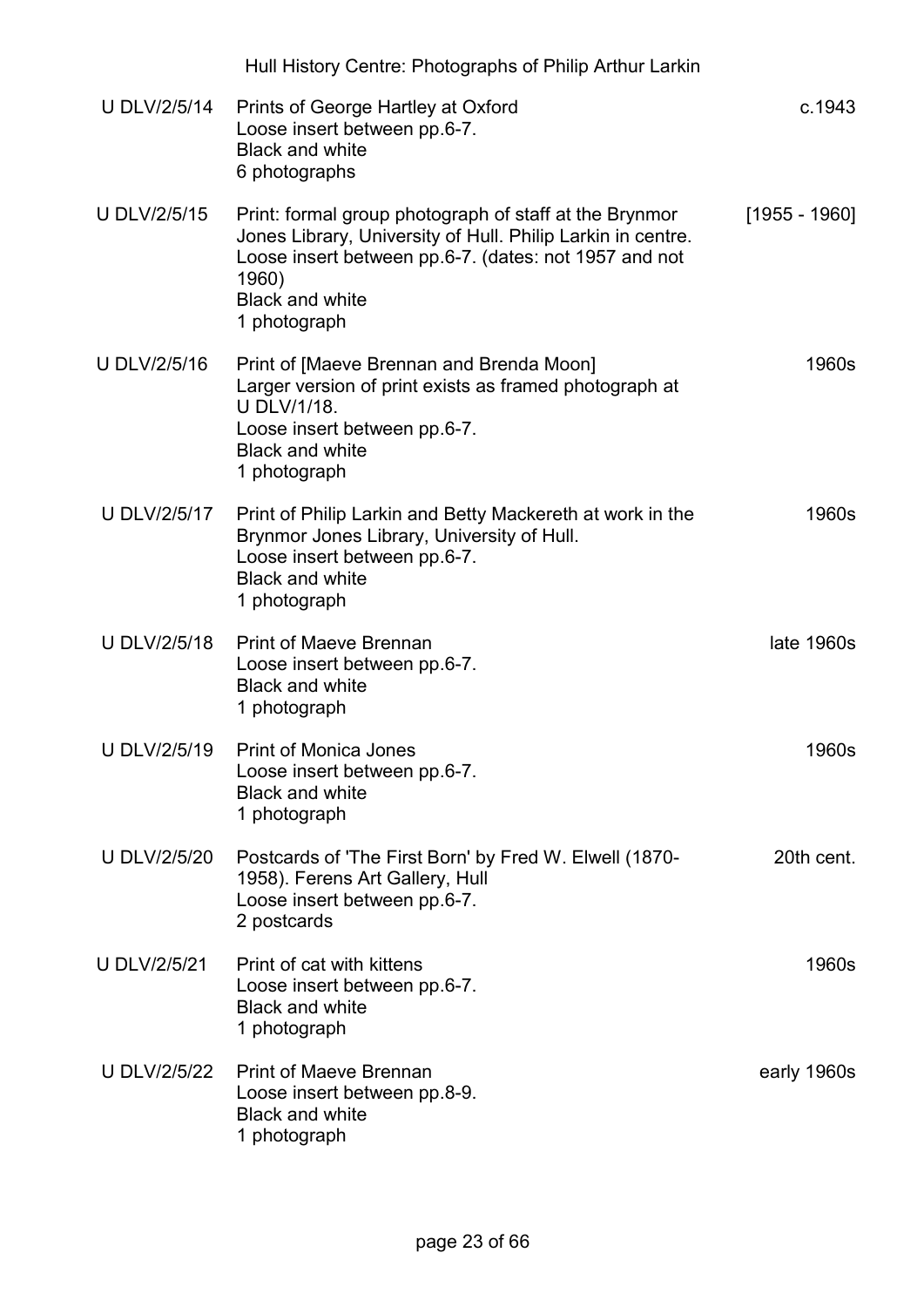|                     | Hull History Centre: Photographs of Philip Arthur Larkin                                                                                                                                                                                                                                                                          |            |
|---------------------|-----------------------------------------------------------------------------------------------------------------------------------------------------------------------------------------------------------------------------------------------------------------------------------------------------------------------------------|------------|
| <b>U DLV/2/5/23</b> | Print of Betty Mackereth at work in the Brynmor Jones<br>Library, University of Hull.<br>Loose insert between pp.8-9.<br><b>Black and white</b><br>1 photograph                                                                                                                                                                   | c.1960     |
| <b>U DLV/2/5/24</b> | <b>Print of Monica Jones</b><br>Loose insert between pp.8-9.<br><b>Black and white</b><br>1 photograph                                                                                                                                                                                                                            | 1960       |
| <b>U DLV/2/5/25</b> | Postcard: 'Princes' Dock, Hull 1887' by Atkinson<br>Grimshaw (1836-1893).<br>Atkinson Grimshaw: landscape and portrait painter.<br>Apparently one of Larkin's favourite Victorian artists. He is<br>mentioned in a letter of Larkin's to Judy Egerton, 5<br>December 1972 (see Thwaite's Selected Letters, p.467).<br>1 postcard# | 20th cent. |
| <b>U DLV/2/5/26</b> | Print of [Philip Larkin and Monica Jones] in Sark.<br>Couple sitting outside a house with horse and carriage in<br>foreground.<br>This is an enlarged version of the print at [wallet Box 1/2<br>print 20]<br>Loose insert between pp.8-9.<br><b>Black and white</b><br>1 photograph                                              | 1963       |
| <b>U DLV/2/5/27</b> | Print of Monica Jones at a stables in Sark.<br>Album p.10<br><b>Black and white</b><br>1 photograph                                                                                                                                                                                                                               | [1963]     |
| <b>U DLV/2/5/28</b> | Print of boat, the 'Bessie Sark' and horse-carriage on<br>Sark.<br>Album p.11<br><b>Black and white</b><br>1 photograph                                                                                                                                                                                                           | [1963]     |
| <b>U DLV/2/5/29</b> | Print of a row of nine (mechanical) cranes<br>Loose insert between pp.12-13.<br><b>Black and white</b><br>1 photograph                                                                                                                                                                                                            | 1960       |
| <b>U DLV/2/5/30</b> | Print of houses and building/demolition site [in Hull]<br>(identifying signs - Rodney Arms) Loose insert between<br>pp.12-13.<br><b>Black and white</b><br>1 photograph                                                                                                                                                           | 1960       |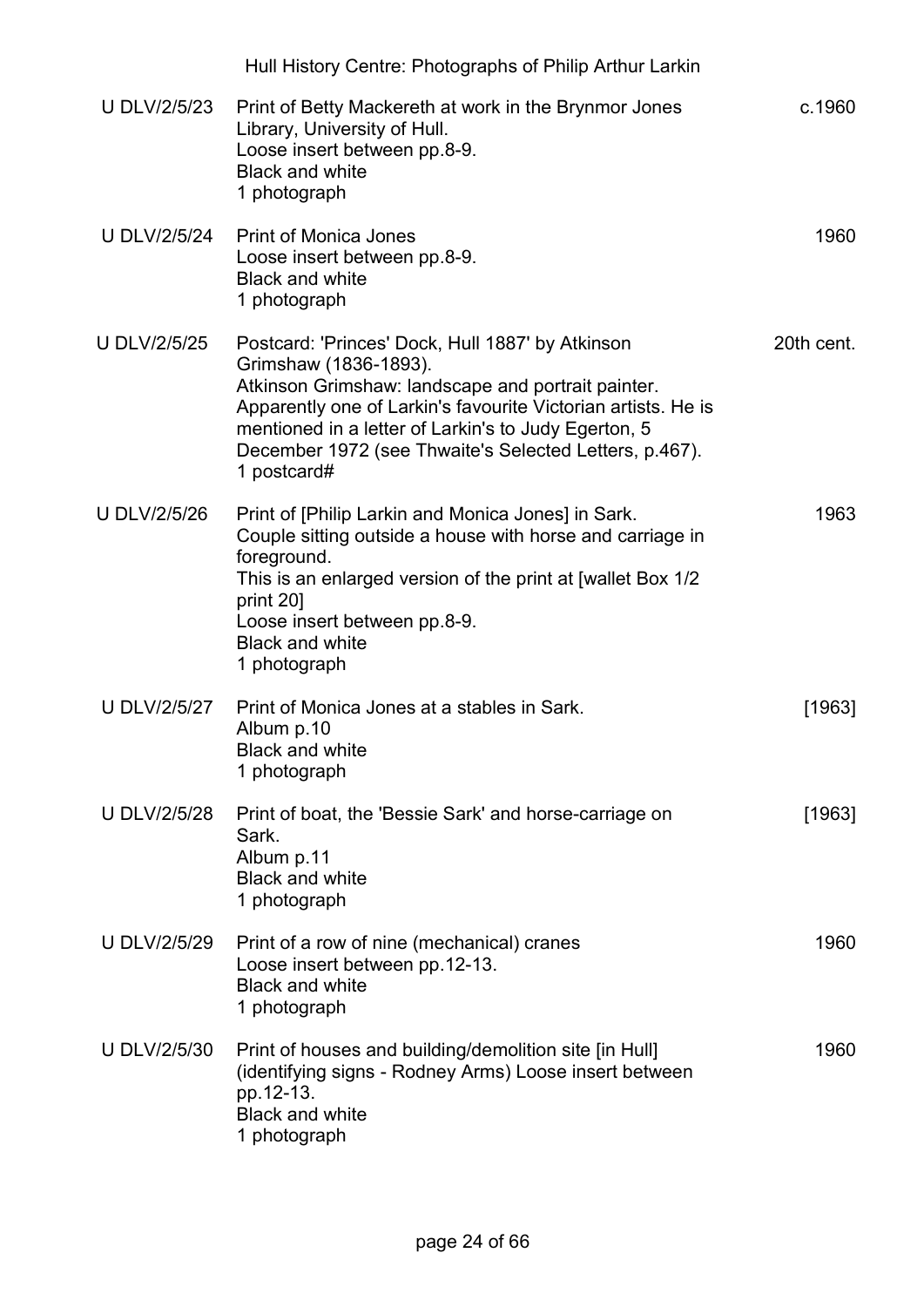|                     | Hull History Centre: Photographs of Philip Arthur Larkin                                                                                                                                                                                                                                                                  |       |
|---------------------|---------------------------------------------------------------------------------------------------------------------------------------------------------------------------------------------------------------------------------------------------------------------------------------------------------------------------|-------|
| <b>U DLV/2/5/31</b> | Print: formal group photograph of staff at the Brynmor<br>Jones Library, University of Hull. Philip Larkin in centre.<br>Album p.14<br><b>Black and white</b><br>1 photograph                                                                                                                                             | 1960  |
| <b>U DLV/2/5/32</b> | Print of seagull and footprints.<br>Loose insert between pp.14-15.<br><b>Black and white</b><br>1 photograph                                                                                                                                                                                                              | 1960s |
| U DLV/2/5/33        | Prints of seagull in close-up.<br>Loose insert between pp.14-15<br><b>Black and white</b><br>2 photographs                                                                                                                                                                                                                | 1960s |
| <b>U DLV/2/5/34</b> | Print of a cow by the coast of Sark.<br>Loose insert between pp.14-15.<br>This is an enlarged version of [wallet box 1/2 print 15]<br><b>Black and white</b><br>1 photograph                                                                                                                                              | 1963  |
| U DLV/2/5/35        | Enlarged print: view of Coldstream Bridge and the village<br>of Coldstream on the River Tweed/Anglo-Scottish border.<br>Loose insert between pp.14-15.<br><b>Black and white</b><br>1 photograph                                                                                                                          | 1960s |
| <b>U DLV/2/5/35</b> | Enlarged print: view of Coldstream Bridge and the village<br>of Coldstream on the River Tweed/Anglo-Scottish border.<br>Loose insert betweeen pp.14-15<br><b>Black and white</b><br>1 photograph                                                                                                                          | 1960s |
| U DLV/2/5/36        | Enlarged print: view of the Flodden Monument.<br>Overlooks the site of the Battle of Flodden Field 1513, on<br>Piper's Hill, near Branxton, Northumberland. Inscription<br>on monument reads: 'Flodden.1513. To the Brave of Both<br>Nations'.<br>Loose insert between pp.14-15<br><b>Black and white</b><br>1 photograph | 1960s |
| <b>U DLV/2/5/37</b> | Print of horse-carriages and bar on Sark<br>Smaller version exists at [wallet box 1/2 print 11]<br>Loose insert between pp.14-15<br><b>Black and white</b><br>1 photograph                                                                                                                                                | 1963  |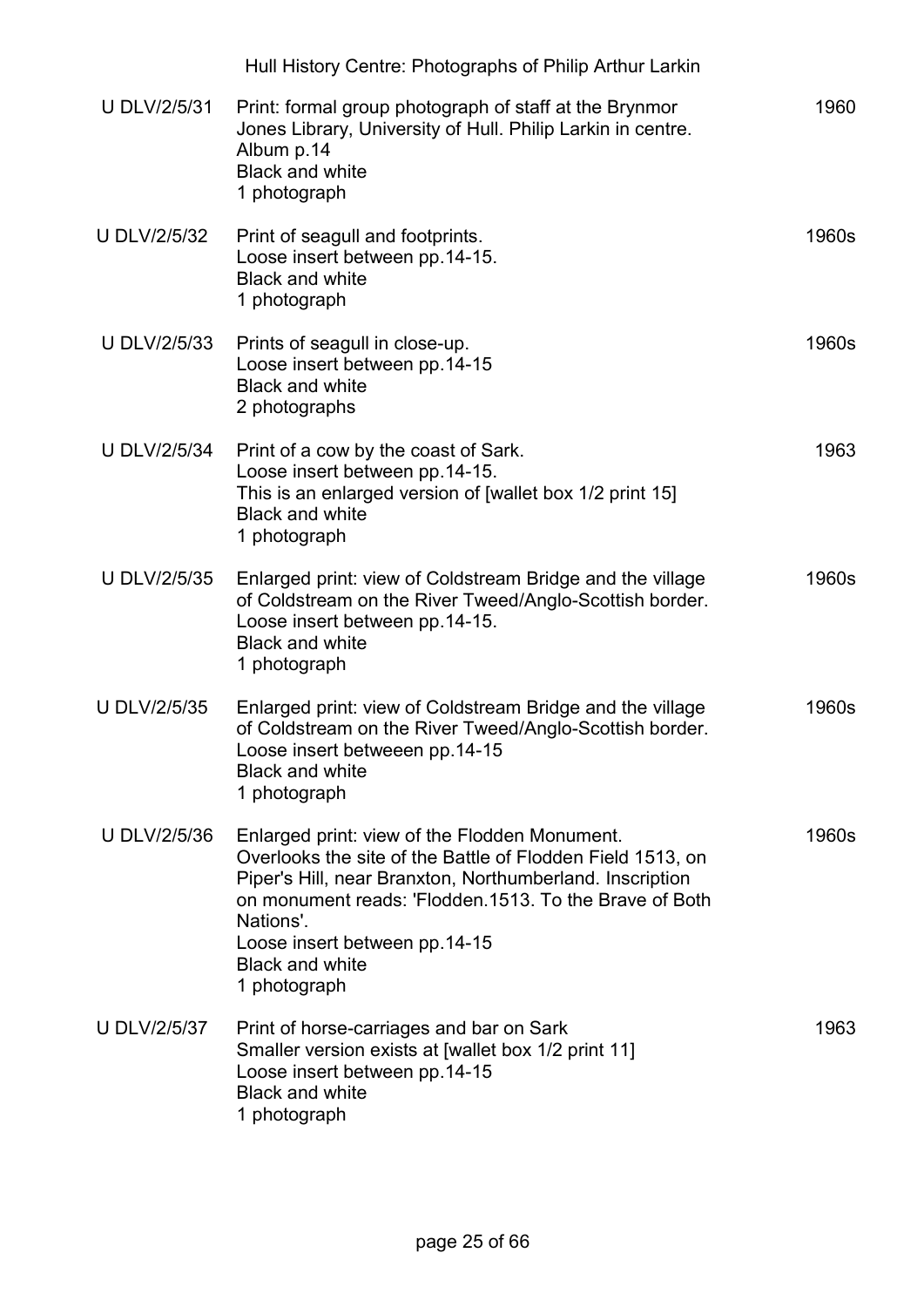|                     | Hull History Centre: Photographs of Philip Arthur Larkin                                                                                                                                                                     |             |
|---------------------|------------------------------------------------------------------------------------------------------------------------------------------------------------------------------------------------------------------------------|-------------|
| <b>U DLV/2/5/38</b> | <b>Print of Monica Jones</b><br>Loose insert inside pp.14-15.<br><b>Black and white</b><br>1 photograph                                                                                                                      | 1960s       |
| U DLV/2/5/39        | Print of David and Elizabeth Rex, [near Leicester?]<br>Same woman as appears in U DLV/2/5/58?<br>Loose insert inside pp.14-15.<br><b>Black and white</b><br>1 photograph                                                     | mid 1960s   |
| <b>U DLV/2/5/40</b> | Print of Maeve Brennan seen through tall grass<br>Loose insert between pp.16-17<br><b>Black and white</b><br>1 photograph                                                                                                    | 1960s       |
| <b>U DLV/2/5/41</b> | Print of priest, curate and members of congregation<br>outside a church. [Archibishop of York, Micheal Ramsey]<br>Loose insert between pp.16-17<br><b>Black and white</b><br>1 photograph                                    | c.1980      |
| <b>U DLV/2/5/42</b> | Print of Philip Larkin and Monica Jones on holiday [in<br>Northumberland]<br>[larger version exists in wallets series]<br>Loose insert between pp.16 -17<br><b>Black and white</b><br>1 photograph                           | 1960s       |
| <b>U DLV/2/5/43</b> | Print: formal group photograph of staff at the Brynmor<br>Jones Library, University of Hull.<br>Loose insert between pp.16-17<br><b>Black and white</b><br>1 photograph                                                      | c.1960      |
| <b>U DLV/2/5/44</b> | Print: view of islands and sea [Scottish]<br>Album p.19<br><b>Black and white</b><br>1 photograph                                                                                                                            | 1960s       |
| <b>U DLV/2/5/45</b> | Print: Monica Jones and Eva Larkin outside a church.<br>Album p.19<br><b>Black and white</b><br>1 photograph                                                                                                                 | late 1960s  |
| <b>U DLV/2/5/46</b> | Print of Maeve Brennan at 32 Pearson Park, Hull.<br>Album p.20 [Dated according to Motion biography]<br>Reprinted in Andrew Motion, Philip Larkin: A Writer's Life,<br>pp.412-413.<br><b>Black and white</b><br>1 photograph | 11 Jun 1961 |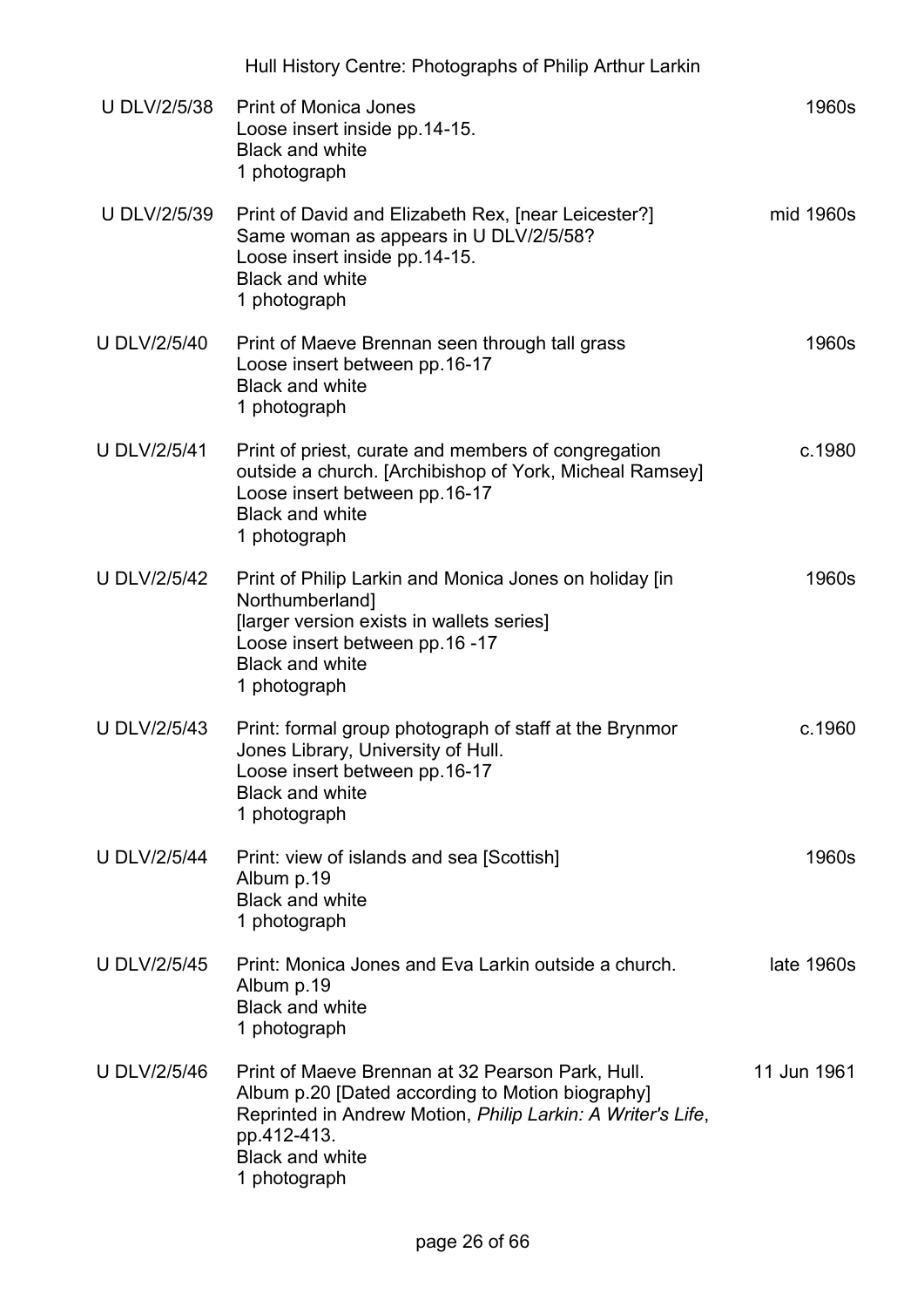|                     | Hull History Centre: Photographs of Philip Arthur Larkin                                                                                                                                                             |             |
|---------------------|----------------------------------------------------------------------------------------------------------------------------------------------------------------------------------------------------------------------|-------------|
| <b>U DLV/2/5/47</b> | Print of Maeve Brennan standing by window at 32<br>Pearson Park, Hull. Album p.21 [Dated according to<br>Motion biography]<br><b>Black and white</b><br>1 photograph                                                 | 11 Jun 1961 |
| <b>U DLV/2/5/48</b> | Print of Monica Jones standing by signposts [on Sark]<br>[Holiday - poss Sark. Sign reads Stocks' Hotel, Dixcard<br>Hotel, Falle's Beau Rgard Hotel] Album p.22 (attached)<br><b>Black and white</b><br>1 photograph | 1960s       |
| <b>U DLV/2/5/49</b> | Print of Philip Larkin perching on rock [in Sark]<br>Album p.23<br><b>Black and white</b><br>1 photograph                                                                                                            | 1961        |
| <b>U DLV/2/5/50</b> | Print: formal group photograph of staff at the Brynmor<br>Jones Library, University of Hull<br>Album p.24<br><b>Black and white</b><br>1 photograph                                                                  | 1961        |
| <b>U DLV/2/5/51</b> | Print of Monica Jones in the sea.<br>Album p.25<br><b>Black and white</b><br>1 photograph                                                                                                                            | 1960s       |
| <b>U DLV/2/5/52</b> | Print: formal group photograph of staff at the Brynmor<br>Jones Library, University of Hull<br>Loose insert between pp.26-27<br><b>Black and white</b><br>1 photograph                                               | 1962        |
| <b>U DLV/2/5/53</b> | Print: [view of countryside]<br>Album p.26<br><b>Black and white</b><br>1 photograph                                                                                                                                 | 1960s       |
| <b>U DLV/2/5/54</b> | <b>Print of Monica Jones</b><br>Album p.27<br><b>Black and white</b><br>1 photograph                                                                                                                                 | mid 1960s   |
| <b>U DLV/2/5/55</b> | Print of Monica Jones standing outside a church<br>Album p.30<br><b>Black and white</b><br>1 photograph                                                                                                              | 1960s       |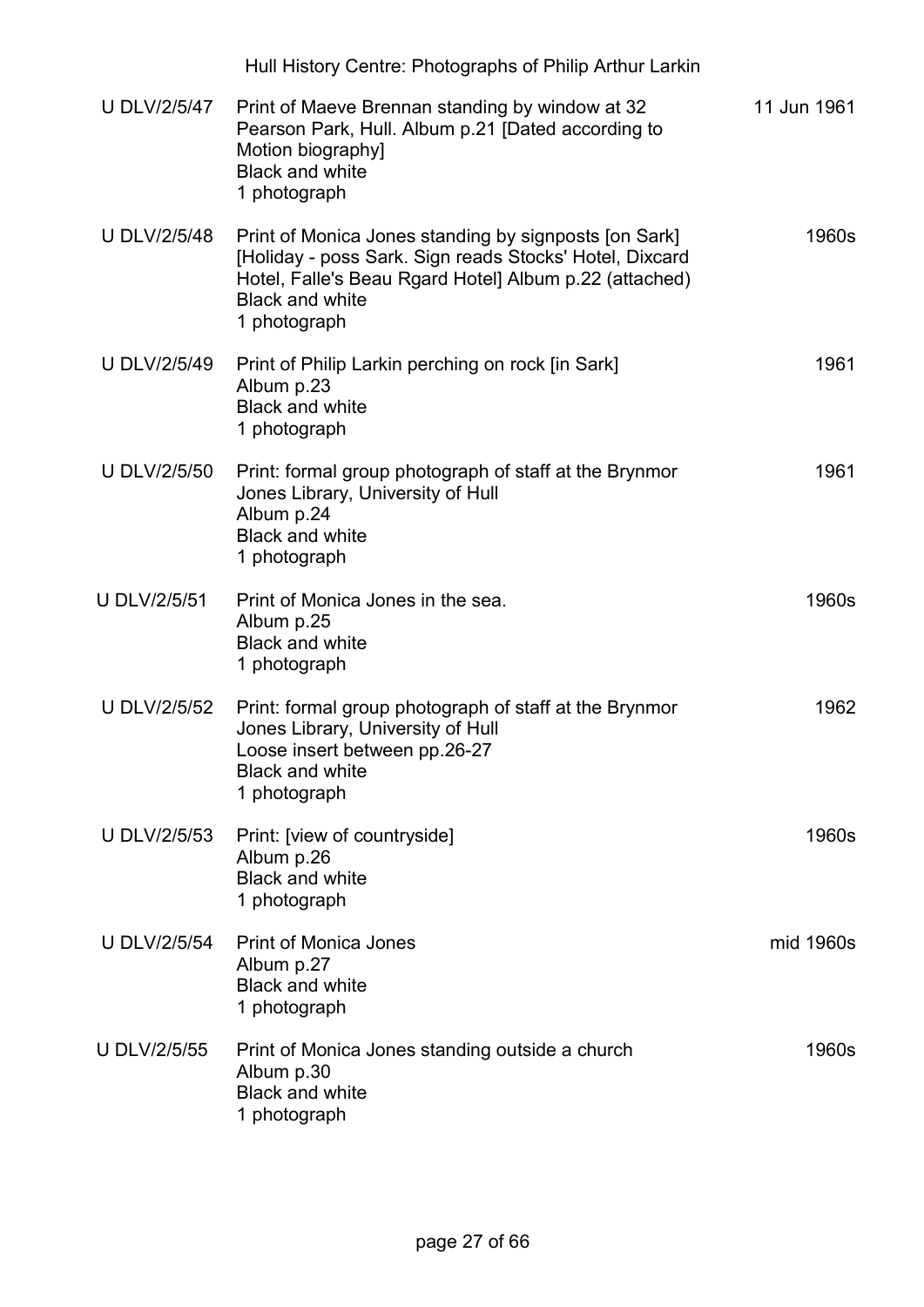| <b>U DLV/2/5/56</b> | <b>Print of Philip Larkin</b><br>Album p.31<br>Copyright: The Observer.<br><b>Black and white</b><br>1 photograph                                                            | early 1960s  |
|---------------------|------------------------------------------------------------------------------------------------------------------------------------------------------------------------------|--------------|
| <b>U DLV/2/5/57</b> | Print of Monica Jones outside conservatory in Pearson<br>Park, Hull<br>Loose insert between pp.30-31<br><b>Black and white</b><br>1 photograph                               | 1960s        |
| <b>U DLV/2/5/58</b> | Print of young woman<br>[same woman as in U DLV/2/5/39?]<br>Loose insert between pp.32-33<br><b>Black and white</b><br>1 photograph                                          | c.1951       |
| <b>U DLV/2/5/59</b> | Print of Monica Jones on holiday in Sark<br>Smaller version exists at [wallet Box 1/2 print 21)<br>Loose insert between pp.34-35<br><b>Black and white</b><br>1 photograph   | [1963]       |
| <b>U DLV/2/6</b>    | Small red photograph album<br><b>Comprises 3 photographs of Monica Jones. All are</b><br>colour prints. The album contains 36 pages, most of<br>which are blank.<br>1 volume | <b>1970s</b> |
| <b>U DLV/2/6/1</b>  | <b>Print of Monica Jones</b><br>[possibly at Leicester University - or Leicester University<br>College, at that date]<br>Colour<br>Album p.1<br>1 photograph                 | 1970s        |
| <b>U DLV/2/6/2</b>  | Print of Monica Jones holding a toy rabbit.<br>Colour<br>Album p.2<br>1 photograph                                                                                           | 1970s        |
| <b>U DLV/2/6/3</b>  | Print of Monica Jones.<br>Colour<br>Album p.3<br>1 photograph                                                                                                                | 1970s        |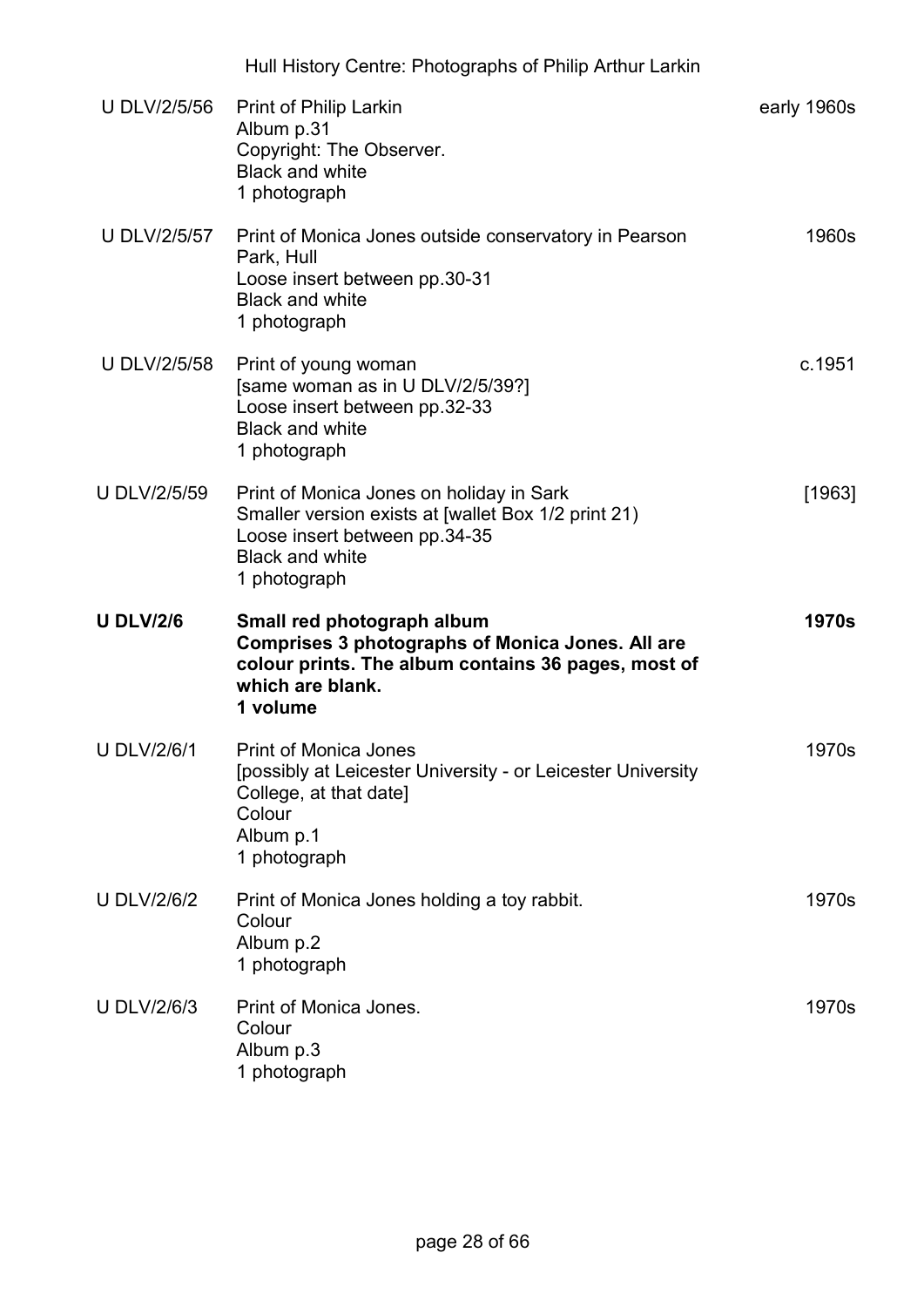1935-1980s

U DLV/3 Wallets of prints and negatives U DLV/3 (wallets) is the largest series consisting mainly of sets of prints, most with negatives, stored in photographic processors' wallets. In addition to these, some loose bundles of prints and loose prints found in envelopes have also been included. These for the most part comprise holiday photographs and as such tie in logically with this series. Some of these envelopes have been sent from Larkin to Monica Jones's address.

> The prints have been individually numbered in cataloguing. Where the prints have been previously numbered by Larkin - usually with gaps in the sequence where prints have been removed or become out of order - this has been recorded and retained alongside the cataloguer's subsequent numbering. Larkin's annotations on the wallet covers have been recorded although, within this series, annotations on the prints themselves have not been individually documented.

> Many of the negatives are not located with their printed counterparts and, frequently, developed prints are found with incomplete or unrelated sets or sequences of negatives. Where locations have been identified, cross-referencing information is detailed in the Related Material field, although this is as yet far from exhaustive.

Within this series, the items have also been ordered chronologically, grouped in sequences of decade with those most precisely dated appearing first.

- U DLV/3/1 Prints [of Sydney Larkin] Wallet containing 4 black and white prints and 6 negatives of [Sydney Larkin] in garden holding camera. 10 items 1935 U DLV/3/2 Print and negatives of Philip, Eva and Sydney Larkin [1935]
- Wallet containing 1 black and white print of Eva Larkin with a young Philip. Also contains 3 negatives, one of the print, and two of [Larkin's parents] mowing the lawn. 4 items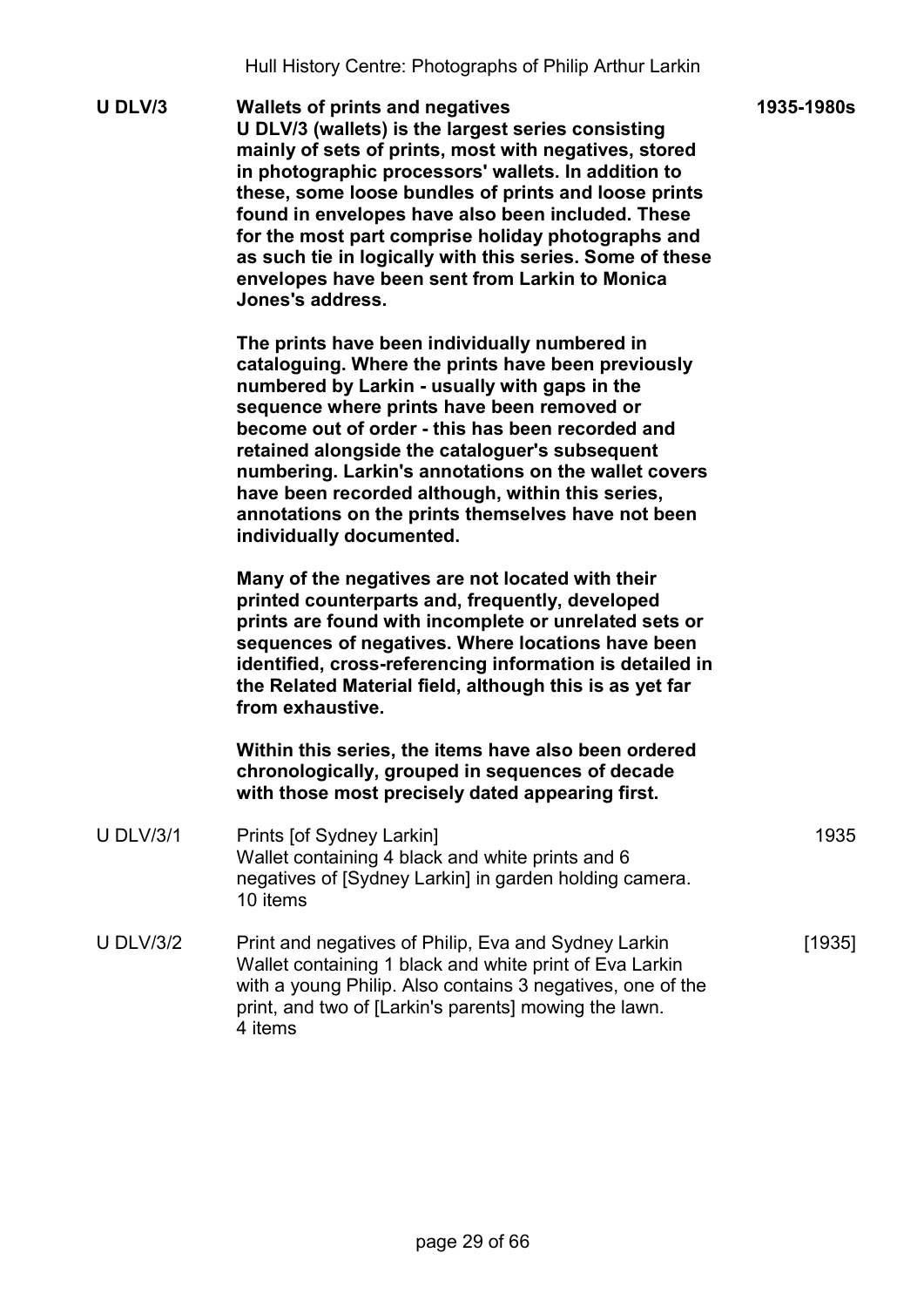|                  | Hull History Centre: Photographs of Philip Arthur Larkin                                                                                                                                                                                                                                                                                                                                                                   |          |
|------------------|----------------------------------------------------------------------------------------------------------------------------------------------------------------------------------------------------------------------------------------------------------------------------------------------------------------------------------------------------------------------------------------------------------------------------|----------|
| <b>U DLV/3/3</b> | Prints and negative of various subjects<br>Wallet containing 11 black and white prints, 2 colour<br>prints and one negative (of Philip Larkin and Betty<br>Mackereth at work). Subjects of prints include: Larkin<br>aged 15 in Nieder, Germany; Monica Jones; library<br>colleagues; Eva Larkin and [Nellie] Day; Maeve Brennan;<br>Philip Larkin; Kingsley Amis; Winifred Arnot; [Hilly Amis<br>(print 13)].<br>14 items | c.1937   |
| <b>U DLV/3/4</b> | Prints and negatives of various subjects<br>Wallet containing 8 black and white prints and 8<br>negatives. Subjects include: Philip Larkin as teenager in<br>Germany; Eva Larkin; Princes' Street, Edinburgh.<br>16 items                                                                                                                                                                                                  | Aug 1939 |
| <b>U DLV/3/5</b> | Prints and negatives of Larkin family in Jersey<br>Wallet containing 7 black and white prints and 15<br>negatives. Subjects include: Philip Larkin aged 17; Eva<br>Larkin; Sydney Larkin; Sydney Larkin's brother; Jersey<br>22 items                                                                                                                                                                                      | 1939     |
| <b>U DLV/3/6</b> | Prints of Larkin family<br>Wallet containing 7 black and white prints. Subjects:<br>Sydney Larkin, Eva Larkin, [views of Leicester/Coventry],<br>Walter and Kitty Hewett on their wedding day.<br>7 items                                                                                                                                                                                                                  | c.1940   |
| <b>U DLV/3/7</b> | Negatives of Oxford friends and contemporaries<br>Envelope containing 7 negatives of Larkin's Oxford<br>associates. Subjects include: Denis Frankel; N.C.lles; Ian<br>Alexander McNaughton Davie; Robert Bruce<br>Montgomery; Philip Scott Brown; Ruth Bowman. Group<br>photograph of Mervyn Brown, Philip Brown, Denis<br>Groves, Jock [?].<br>7 items                                                                    | 1943     |
| <b>U DLV/3/8</b> | Prints of various subjects<br>Wallet containing 20 black and white prints. Subjects<br>include: Kingsley Amis with two friends (print 2); Ruth<br>Bowman; Sydney Larkin at Coten End, Warwick; Kitty and<br>Rosemary Hewett; Eva Larkin; wedding couple (prints<br>12,13,14); view from Leicester Rowing Club boathouse;<br>view of lake near Windsor; Kingsley and Hilly Amis with<br>Ruth Bowman.<br>20 items            | 1947     |
| <b>U DLV/3/9</b> | Negative of Oxford<br>Envelope containing 1 negative of Oxford seen from<br>Hythe Bridge.<br>1 item                                                                                                                                                                                                                                                                                                                        | 1947     |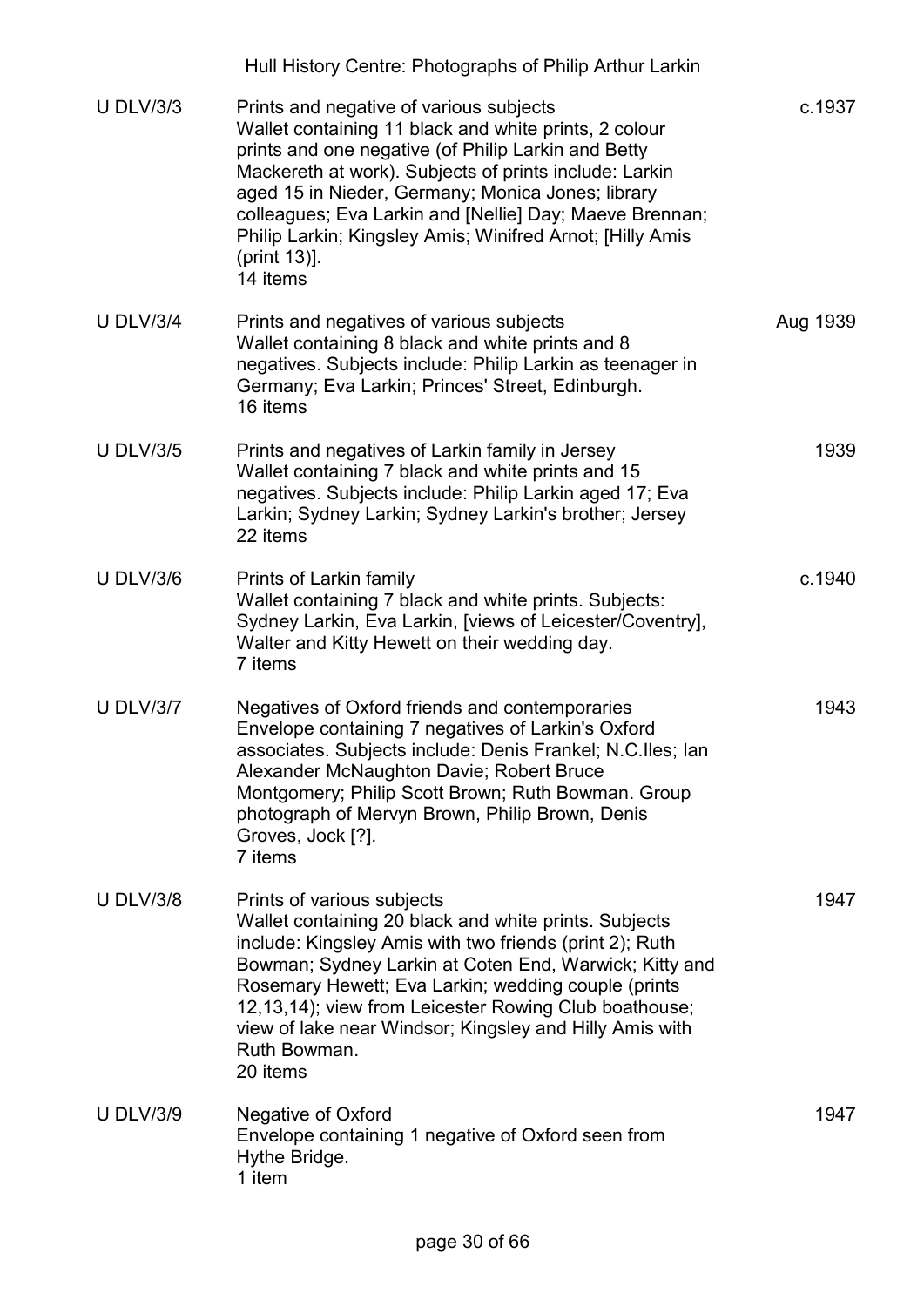|                   | Hull History Centre: Photographs of Philip Arthur Larkin                                                                                                                                                                                                                                                                                          |      |
|-------------------|---------------------------------------------------------------------------------------------------------------------------------------------------------------------------------------------------------------------------------------------------------------------------------------------------------------------------------------------------|------|
| <b>U DLV/3/10</b> | Prints of Larkin family graves<br>Envelope containing 5 black and white prints. Subjects:<br>grave of Sydney Larkin at St. Michael's Church, Lichfield;<br>Eva Larkin and relatives on occasion of Sydney Larkin's<br>funeral; Larkin family graves.<br>5 items                                                                                   | 1948 |
| <b>U DLV/3/11</b> | Prints of various subjects<br>Wallet containing 16 black and white prints. Subjects<br>include: [Churston Ferrers]; Kingsley and Hilly Amis; Eva<br>Larkin at 12 Dixon Drive, Leicester; Ruth Bowman;<br>Babette Roberts; Monica Jones; group photograph (print<br>8) including the Amises; Hilly Amis; Bruce Montgomery;<br>Warwick.<br>16 items | 1948 |
| <b>U DLV/3/12</b> | <b>Negatives of Sydney Larkin</b><br>Envelope containing 2 negatives of Sydney Larkin at 73<br>Coten End, Warwick.<br>2 items                                                                                                                                                                                                                     | 1948 |
| <b>U DLV/3/13</b> | Negatives of Eva Larkin<br>Wallet containing 2 negatives of Eva Larkin at 12 Dixon<br>Drive, Leicester<br>2 items                                                                                                                                                                                                                                 | 1948 |
| <b>U DLV/3/14</b> | Negatives of various subjects<br>Wallet containing 12 negatives (4 of which are in a<br>smaller size). Larger negatives: most are of young<br>woman. Smaller negatives: a degree congregation [at<br>Oxford].<br>12 items                                                                                                                         | 1949 |
| <b>U DLV/3/15</b> | Prints of various subjects<br>Wallet containing 21 black and white prints. Subjects<br>include: Bruce Montgomery (prints 6,7,8); Eva Larkin;<br>coastal shots; Galby Church; King's Norton Church;<br>Stoughton Church; Leicester; Hilly Amis; Oxford;<br>Eynsham.<br>21 items                                                                    | 1949 |
| <b>U DLV/3/16</b> | Negatives relating to funeral of Sydney Larkin<br>Envelope containing 5 negatives. Subjects: grave of<br>Sydney Larkin; Eva Larkin and others.<br>5 items                                                                                                                                                                                         | 1949 |
| <b>U DLV/3/17</b> | Negative of Eva Larkin<br>Wallet containing 1 negative of Eva Larkin at 12, Dixon<br>Drive, Leicester<br>1 item                                                                                                                                                                                                                                   | 1949 |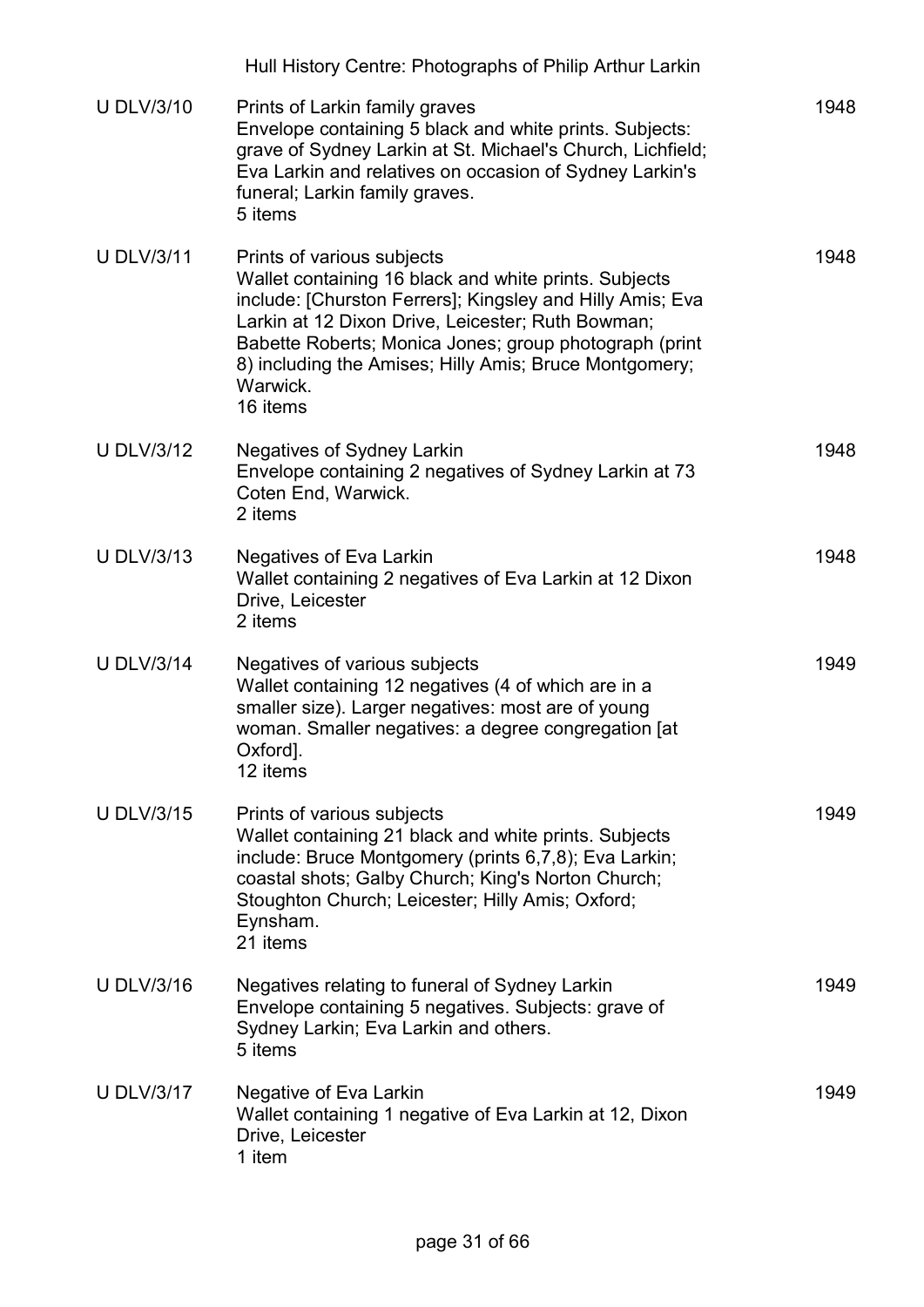|                   | Hull History Centre: Photographs of Philip Arthur Larkin                                                                                                                                                                                                                                   |                 |
|-------------------|--------------------------------------------------------------------------------------------------------------------------------------------------------------------------------------------------------------------------------------------------------------------------------------------|-----------------|
| <b>U DLV/3/18</b> | Negatives of Lymington and Salisbury<br>Wallet containing 3 negatives. Subjects: Lymington<br><b>Harbour and Salisbury Cathedral</b><br>3 items                                                                                                                                            | 1949            |
| <b>U DLV/3/19</b> | Negatives of various subjects<br>Bundle of 22 negatives (some in envelopes and some<br>loose). Subjects include: Leicester; Dublin, River Liffey;<br>Warwick Hospital; Ruth Bowman and Isobel in Isobel's<br>flat; Monica Jones.<br>22 items                                               | 1948-1950       |
| <b>U DLV/3/20</b> | Prints of Philip Larkin's graduation ceremony and various<br>subjects<br>Loose bundle of 29 black and white prints. Subjects<br>include: Philip Larkin with family on his graduation day at<br>Oxford; Eva Larkin; views of Oxford and River Cherwell;<br>mountainous scenery.<br>29 items | c.1943          |
| <b>U DLV/3/21</b> | Negative of Ruth Bowman<br>Envelope containing 1 negative of Ruth Bowman<br>1 item                                                                                                                                                                                                         | c.1947          |
| <b>U DLV/3/22</b> | Prints and negative of Monica Jones<br>Two black and white prints with one negative of Monica<br>Jones<br>3 items                                                                                                                                                                          | c.1947          |
| <b>U DLV/3/23</b> | Negatives relating to Wellington<br>Envelope containing 2 negatives: one of the Library staff<br>at Wellington Public Library and one of the Raven Inn,<br>Wellington.<br>2 items                                                                                                          | $[1943 - 1946]$ |
| <b>U DLV/3/24</b> | Prints of Wellington Public Library, with miscellaneous<br>negatives<br>Wallet containing 4 colour prints and 10 negatives. Prints<br>are of Wellington Public Library. Negatives include:<br>Wellington Public Library; also Monica Jones and Philip<br>Larkin in Sark.<br>14 items       | $[1943 - 1946]$ |
| <b>U DLV/3/25</b> | <b>Print of Kingsley Amis</b><br>Box containing 1 black and white print of Kingsley Amis.<br>Most negatives are of Kingsley Amis. One negative is a<br>group portrait of Larkin's Oxford contemporaries.                                                                                   | early 1940s     |
| <b>U DLV/3/26</b> | <b>Negatives of James Sutton</b><br>Envelope containing 4 negatives of James Sutton.<br>4 items                                                                                                                                                                                            | [1949]          |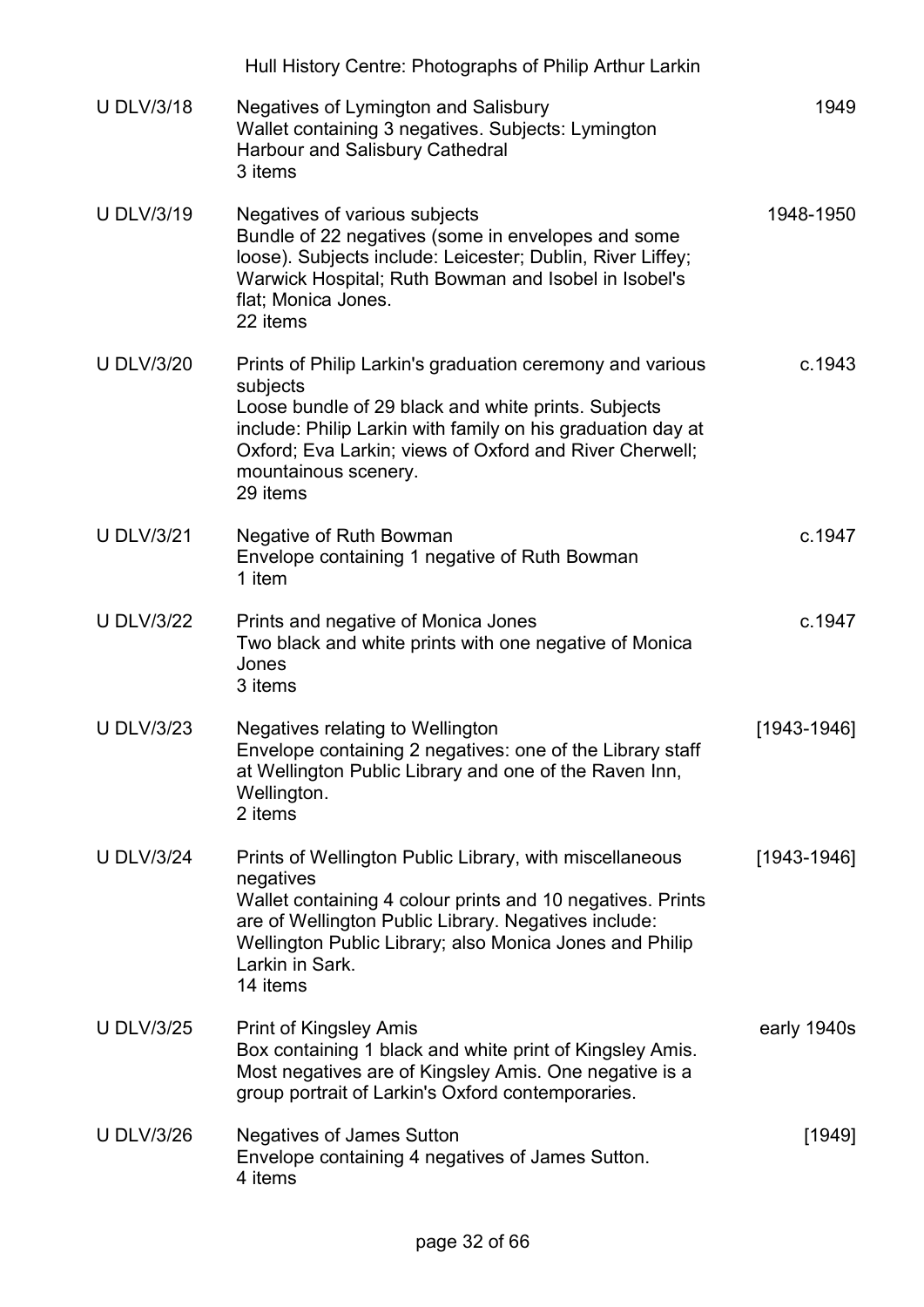|                   | Hull History Centre: Photographs of Philip Arthur Larkin                                                                                                                                                                                                                                                                                                                                                                                                                                                                       |      |
|-------------------|--------------------------------------------------------------------------------------------------------------------------------------------------------------------------------------------------------------------------------------------------------------------------------------------------------------------------------------------------------------------------------------------------------------------------------------------------------------------------------------------------------------------------------|------|
| <b>U DLV/3/27</b> | Prints of various subjects, including Leicester and Dublin<br>Wallet containing 34 black and white prints. Subjects<br>include: Monica Jones; Eva Larkin; Ruth Bowman; man<br>(print 19 - one of PL's colleagues at Wellington Public<br>Library; Burford; Leicester; print of Monica Jones's room<br>[at Leicester] dated and annotated by Larkin; views of<br>Dublin: River Liffey, Trinity College, O'Connell Street,<br>Charles Stewart Parnell Monument, Merion Square,<br>Customs House, St Stephen's Green.<br>34 items | 1950 |
| <b>U DLV/3/28</b> | <b>Negative of Monica Jones</b><br>Envelope containing 1 negative of Monica Jones sitting in<br>the garden of her Leicester flat.<br>1 item                                                                                                                                                                                                                                                                                                                                                                                    | 1950 |
| <b>U DLV/3/29</b> | Prints of various subjects<br>Wallet containing 46 black and white prints. Subjects<br>include: Nottingham, Durham University, Durham<br>Cathedral, Patsy Strang, the Library at Queen's University<br>Belfast; Kingsley Amis, degree congregation; prints 24-30<br>march/parade [in Belfast]; Monica Jones; Dublin;<br>[Blenheim Palace]; Ilfracombe; Christopher Tosswill; John<br>Wain.<br>46 items                                                                                                                         | 1951 |
| <b>U DLV/3/30</b> | Negatives of various subjects<br>Wallet containing 6 negatives. Subjects include Patsy<br>Strang and Philip Larkin.<br>6 items                                                                                                                                                                                                                                                                                                                                                                                                 | 1951 |
| <b>U DLV/3/31</b> | <b>Negative of Christopher Tosswill</b><br>1 item                                                                                                                                                                                                                                                                                                                                                                                                                                                                              | 1951 |
| <b>U DLV/3/32</b> | <b>Negatives of Queen's University Belfast</b><br>Wallet containing 4 negatives. Subjects include: Library at<br>Queen's University Belfast; a couple; a statue<br>4 items                                                                                                                                                                                                                                                                                                                                                     | 1951 |
| <b>U DLV/3/33</b> | Prints of Ireland and other subjects<br>Wallet containing 38 black and white prints.<br>Subjects include: several of a young man; group portraits;<br>Dublin; River Liffey; Powerscourt Arms Hotel, Enniskerry;<br>[Christopher Tosswill and his wife]; crowd of children<br>outside James Rooney Ltd; Monica Jones; Derry walls;<br>Mary [ ]ish; Rostrevor, County Down, Northern Ireland;<br>Lake District.<br>38 items                                                                                                      | 1952 |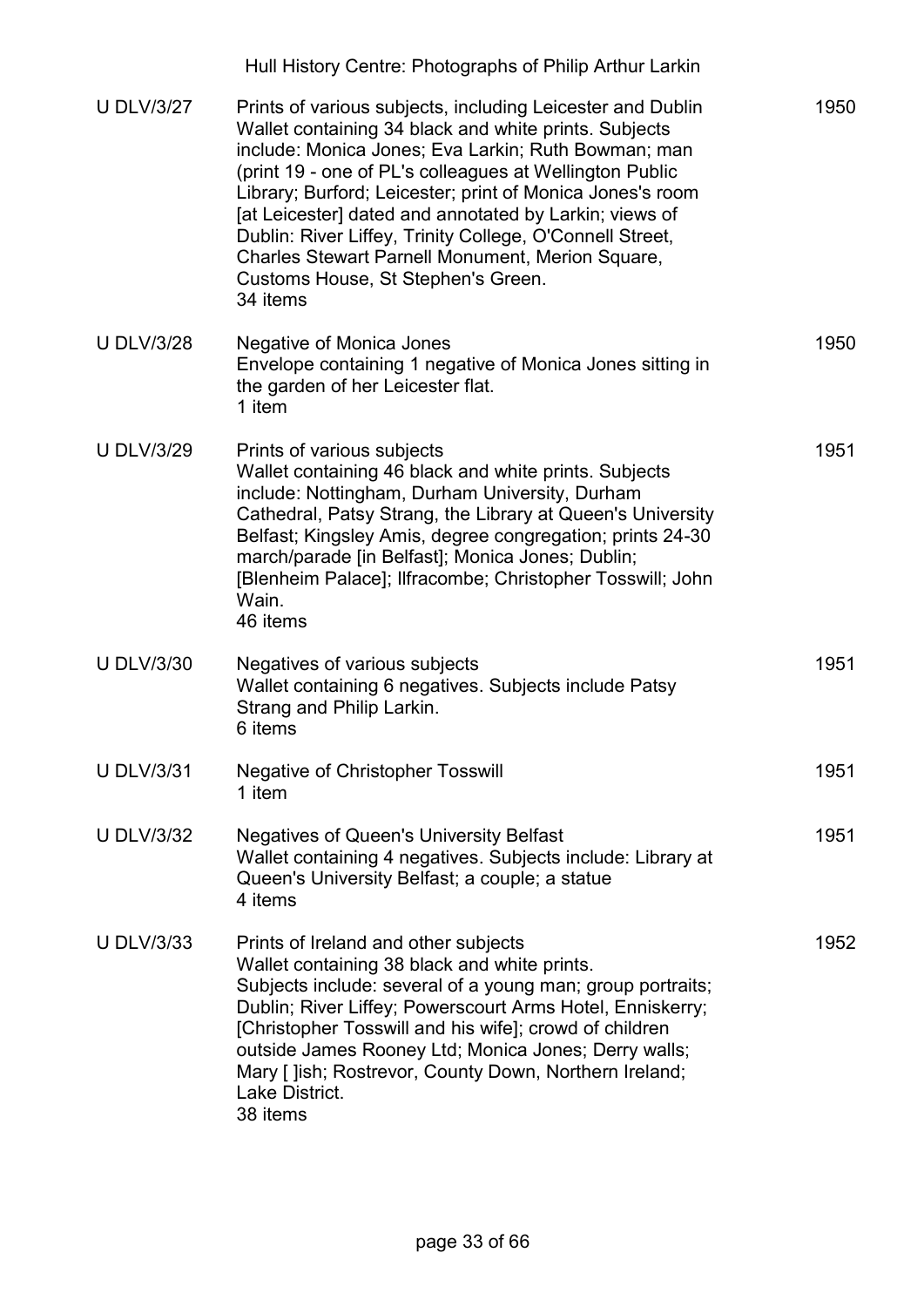|                   | Hull History Centre: Photographs of Philip Arthur Larkin                                                                                                                                                                                                                                                                                                                                                                                                                                                                                                                                                                                                                                                                                                            |      |
|-------------------|---------------------------------------------------------------------------------------------------------------------------------------------------------------------------------------------------------------------------------------------------------------------------------------------------------------------------------------------------------------------------------------------------------------------------------------------------------------------------------------------------------------------------------------------------------------------------------------------------------------------------------------------------------------------------------------------------------------------------------------------------------------------|------|
| <b>U DLV/3/34</b> | Print and negatives of Monica Jones and an unidentified<br>holiday location<br>Wallet containing 1 black and white print of Monica Jones<br>and 22 negatives (including the negative of the print).<br>Subjects include: Monica Jones, lakes, mountains, ferry.<br>23 items                                                                                                                                                                                                                                                                                                                                                                                                                                                                                         | 1952 |
| <b>U DLV/3/35</b> | Prints: various subjects<br>Wallet containing 3 black and white prints. Subjects:<br>Patsy Strang.<br>3 items                                                                                                                                                                                                                                                                                                                                                                                                                                                                                                                                                                                                                                                       | 1952 |
| <b>U DLV/3/36</b> | Prints of various subjects<br>Wallet containing 78 black and white prints. Subjects:<br>[group photograph of female library staff at Queen's<br>University Belfast]; Walter and Kitty Hewett; Patsy Strang<br>at 'Matthew Arnold's seat' in Oxford; Tower of London;<br>London Embankment; Edgecot - Boars Hill; Philip Larkin<br>(on beach, in academic dress, punting with Patsy Strang);<br>Monica Jones; Camilla the cat; Robert Conquest (print<br>38); Bruce Montgomery; Eva Larkin and Alfred Larkin;<br>also Alfred Larkin (print 70); Monica Jones and Philip<br>Larkin on Sark; ferry and coastal scenes; the male staff at<br>Queen's University, Belfast: J.J.Graneek (Librarian),<br>Philip Larkin, Harry Pedlow and Ernest the stack boy.<br>78 items | 1953 |
| <b>U DLV/3/37</b> | Prints of various subjects<br>Wallet containing 47 black and white prints. Subjects<br>include: Philip Larkin, Eva Larkin, Monica Jones, Dorset,<br>Chipping Camden, Cheltenham, Gloucester<br>47 items                                                                                                                                                                                                                                                                                                                                                                                                                                                                                                                                                             | 1954 |
| <b>U DLV/3/38</b> | Prints of Hull<br>Wallet containing 11 black and white prints. Subjects:<br>John Wain; views of Hull including Spring Bank<br>Cemetery; local church; River Hull/Humber.<br>11 items                                                                                                                                                                                                                                                                                                                                                                                                                                                                                                                                                                                | 1956 |
| <b>U DLV/3/39</b> | Prints of holiday in Skye<br>Wallet containing 23 black and white prints of holiday in<br>Skye. Subjects include: Monica Jones, Philip Larkin,<br>views of mountains, ferry.<br>23 items                                                                                                                                                                                                                                                                                                                                                                                                                                                                                                                                                                            | 1956 |
| <b>U DLV/3/40</b> | Prints of various subjects<br>Wallet containing 19 black and white prints. Subjects<br>include: rabbits, countryside, [Hilly Amis]<br>19 items                                                                                                                                                                                                                                                                                                                                                                                                                                                                                                                                                                                                                      | 1956 |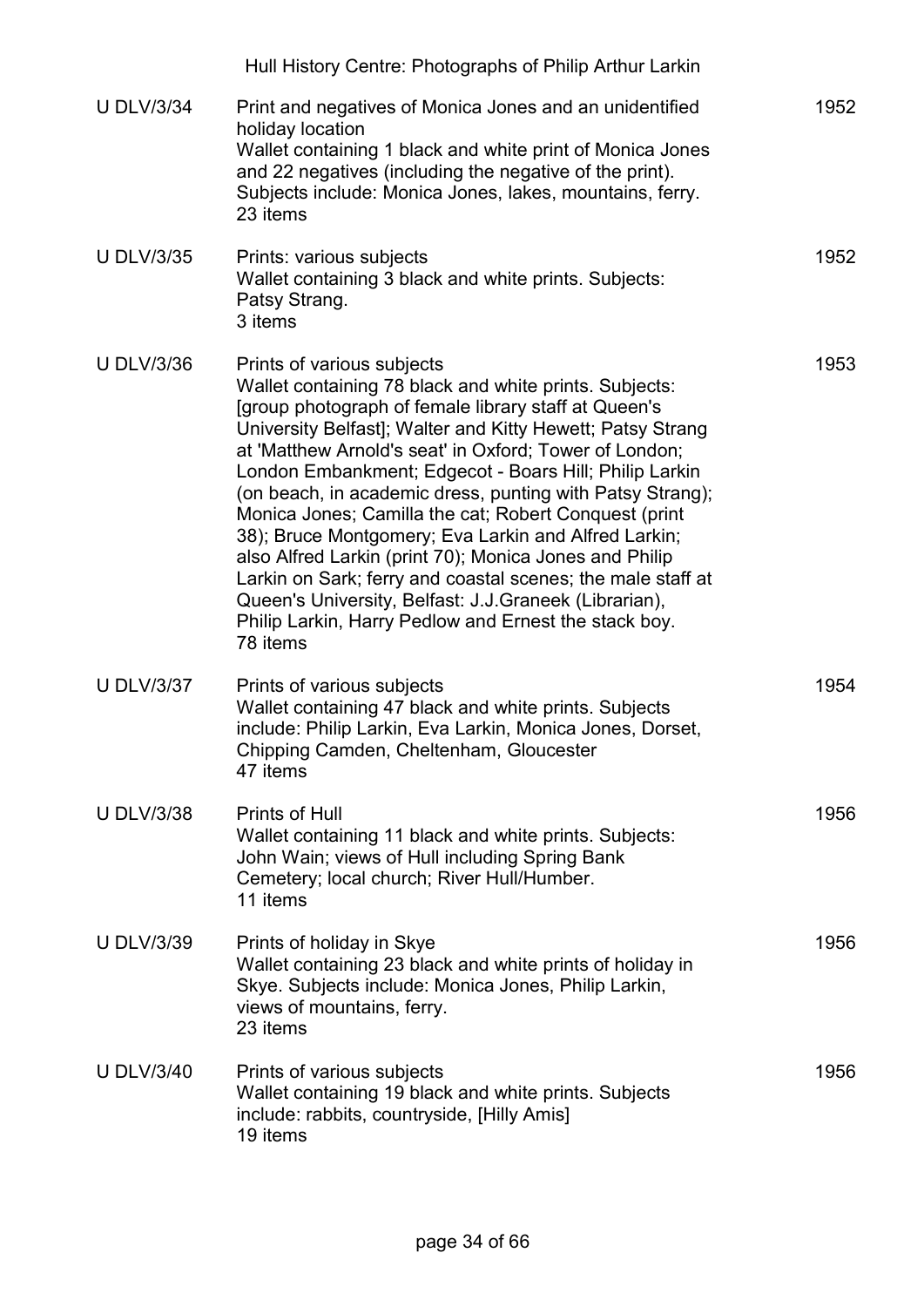|                   | Hull History Centre: Photographs of Philip Arthur Larkin                                                                                                                                                                                                                                                                                                                                                                                                                                                 |           |
|-------------------|----------------------------------------------------------------------------------------------------------------------------------------------------------------------------------------------------------------------------------------------------------------------------------------------------------------------------------------------------------------------------------------------------------------------------------------------------------------------------------------------------------|-----------|
| <b>U DLV/3/41</b> | Prints and postcard of various subjects<br>Wallet containing 42 black and white prints and 1<br>postcard. Subjects include: Philip Larkin (including one<br>aged around 7 years with mother on the beach at<br>Newquay); Hilly Amis in Portugal; Library at Queen's<br>University Belfast; Bruce Montgomery; Monica Jones;<br>[Mr] and Barbara Price with Len Proudfoot; Eva Larkin;<br>Monica Jones at Ullswater; also man at Queen's<br>Chambers, Belfast. Also contains 1 blank postcard.<br>43 items | 1934-1956 |
| <b>U DLV/3/42</b> | Negatives of various subjects<br>Wallet containing 10 negatives. Subjects include:<br>Gloucester Cathedral, Cheltenham, Eva Larkin, Monica<br>Jones.<br>10 items                                                                                                                                                                                                                                                                                                                                         | 1957      |
| <b>U DLV/3/43</b> | Prints of various subjects<br>Wallet containing 8 black and white prints. Subjects:<br>[Patsy Murphy], Philip Larkin, another woman.<br>8 items                                                                                                                                                                                                                                                                                                                                                          | 1957      |
| <b>U DLV/3/44</b> | Prints and negatives of London<br>Wallet containing 16 black and white prints and 13<br>negatives. Subjects include: Philip Larkin; Monica Jones;<br>interior of library (Glasgow Reading Room - cf negative at<br>DLV/3/79)<br>29 items                                                                                                                                                                                                                                                                 | 1957      |
| <b>U DLV/3/45</b> | Prints and negatives of various subjects<br>Wallet containing 12 black and white prints and 8<br>negatives. Subjects include: Monica Jones, Philip Larkin,<br>views of Canterbury and the Cathedral; Larkin and staff at<br>the Brynmor Jones Library, University of Hull.<br>20 items                                                                                                                                                                                                                   | 1957      |
| <b>U DLV/3/46</b> | Prints of University of Hull<br>Wallet containing 6 black and white prints of University of<br>Hull campus. Includes one print of Wendy Mann<br>6 items                                                                                                                                                                                                                                                                                                                                                  | 1957      |
| <b>U DLV/3/47</b> | Prints and negatives of Hull<br>Wallet containing 13 black and white prints and 15<br>negatives (mostly related) of Hull. Subjects: Philip Larkin<br>and Monica Jones at 32 Pearson Park; Pearson Park.<br>28 items                                                                                                                                                                                                                                                                                      | 1957      |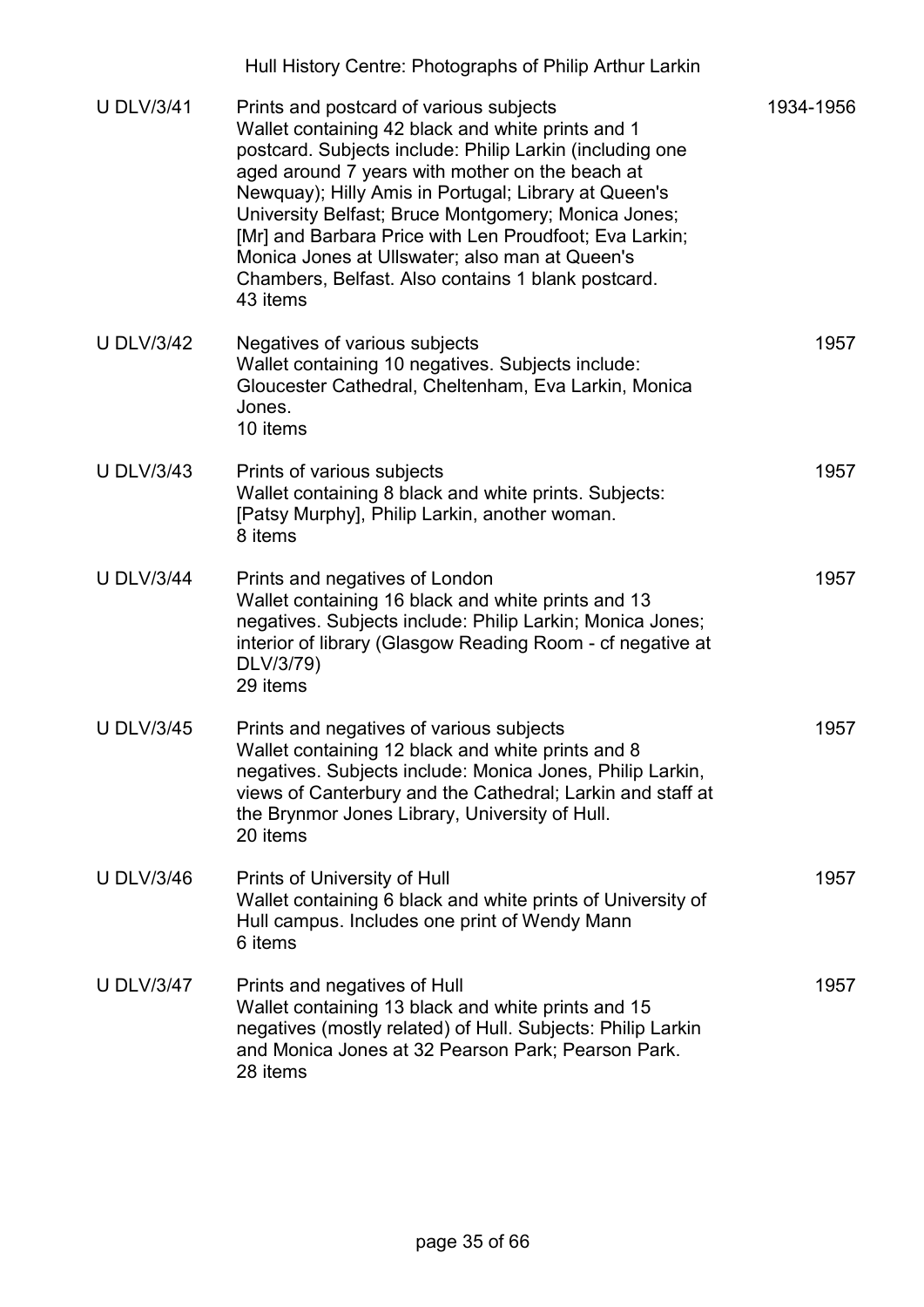|                   | Hull History Centre: Photographs of Philip Arthur Larkin                                                                                                                                                                                                      |          |
|-------------------|---------------------------------------------------------------------------------------------------------------------------------------------------------------------------------------------------------------------------------------------------------------|----------|
| <b>U DLV/3/48</b> | Prints and negatives of Larkin in Hull<br>Wallet containing 3 black and white prints and 4<br>negatives. Subjects: Philip Larkin; record, bottle of wine<br>and balloon advertising a production of 'The Boyfriend' at<br>Wyndham's Theatre.<br>7 items       | 1957     |
| <b>U DLV/3/49</b> | Prints and negatives of various subjects<br>Wallet containing 7 black and white prints and 2<br>negatives. Subjects: [Nellie Day]; Monica Jones in the<br>Brynmor Jones Library; two ceramic animal figurines.<br>9 items                                     | 1957     |
| <b>U DLV/3/50</b> | <b>Prints of Portmeirion</b><br>Wallet containing 13 black and white prints with<br>negatives. Subjects include: Philip Larkin, Eva Larkin,<br>castle, views of coast<br>26 items                                                                             | 1957     |
| <b>U DLV/3/51</b> | Prints and negatives of the wedding of Alec and Barbara<br>Dalgarno<br>Wallet containing 12 black and white prints and 14<br>negatives of the wedding of Alec and Barbara Dalgarno at<br>St George's Church, Belfast<br>26 items                              | 1957     |
| <b>U DLV/3/52</b> | <b>Negative of Monica Jones</b><br>Envelope containing 1 negative of Monica Jones standing<br>on the steps of the British Museum<br>1 item                                                                                                                    | 1957     |
| <b>U DLV/3/53</b> | Prints and negatives of Larkin and contemporaries<br>Wallet containing 5 black and white prints and negatives.<br>Prints 1-4: Larkin, Kingsley and Hilary Amis and Anthony<br>Powell in London; Monica Jones, Bruce Montgomery.<br>10 items                   | May 1958 |
| <b>U DLV/3/54</b> | Prints and negatives of the Strang family<br>Wallet containing 7 black and white prints with negatives.<br>Subjects include: Patricia and Colin Strang, their baby,<br>Philip Larkin, Newcastle.<br>14 items                                                  | $[1958]$ |
| <b>U DLV/3/55</b> | Prints and negatives of Philip Larkin and Hull<br>Wallet containing 6 black and white prints with negatives.<br>Includes 3 prints of Larkin at 32 Pearson Park, Hull and 1<br>print of the 'George and Dragon' Hotel, Kirbymoorside (nr<br>York).<br>12 items | 1958     |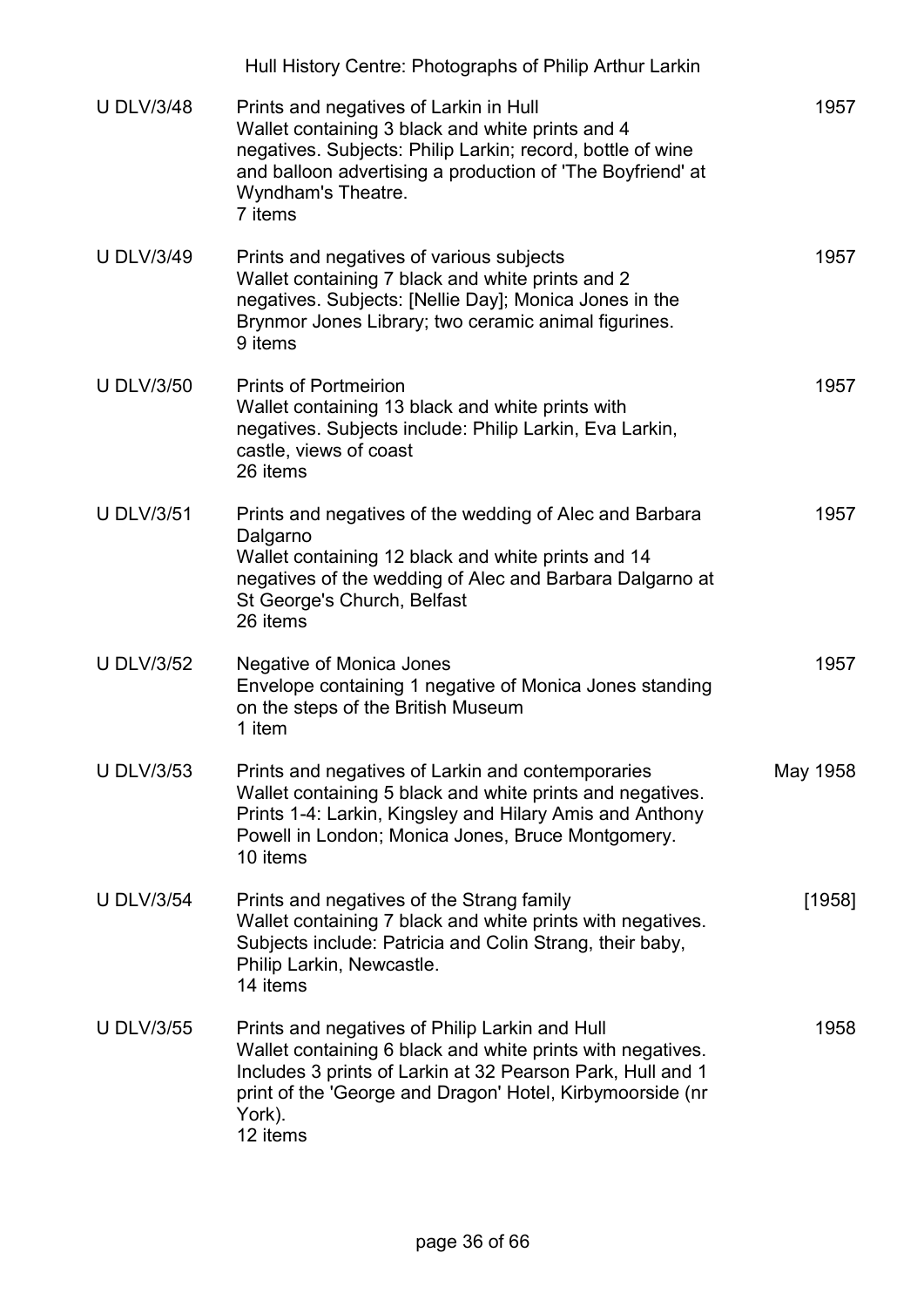|                   | Hull History Centre: Photographs of Philip Arthur Larkin                                                                                                                                                                                                                                                                                                          |      |
|-------------------|-------------------------------------------------------------------------------------------------------------------------------------------------------------------------------------------------------------------------------------------------------------------------------------------------------------------------------------------------------------------|------|
| <b>U DLV/3/56</b> | Prints and negatives of Philip Larkin and of Trinity<br>College, Cambridge<br>Envelope containing 9 black and white prints with<br>negatives. Includes 2 prints of Trinity College, Cambridge<br>and 5 prints of Larkin at home in 32 Pearson Park, Hull.<br>18 items                                                                                             | 1958 |
| <b>U DLV/3/57</b> | Print of Philip Larkin with Christopher Tosswill, with<br>unrelated negatives<br>Envelope containing 1 black and white print of Larkin with<br>Christopher Tosswill [and his wife] and 10 negatives<br>(which seem unrelated).<br>11 items                                                                                                                        | 1958 |
| <b>U DLV/3/58</b> | Prints and negatives of various subjects<br>Wallet containing 6 black and white prints with 5<br>negatives. Comprises 3 prints of Larkin, one of<br>Christopher Tosswill [and his wife]; one of man with 2<br>toddlers; one of Andrew Motion and another man [in<br>Oxford].<br>11 items                                                                          | 1958 |
| <b>U DLV/3/59</b> | Negatives of various subjects<br>Envelope containing 12 negatives. Subjects include:<br>Monica Jones, Hull, graveyard, holiday/coastal scenes.<br>12 items                                                                                                                                                                                                        | 1958 |
| <b>U DLV/3/60</b> | Prints and negatives of various subjects<br>Envelope containing 2 black and white prints and 10<br>negatives. Print 1: view of King's College, Cambridge.<br>Print 2: Christopher Tosswill [and his wife]. Subjects of<br>negatives include: Philip Larkin, Monica Jones.<br>12 items                                                                             | 1958 |
| <b>U DLV/3/61</b> | Prints and negatives of various subjects<br>Wallet containing 7 prints and 6 negatives.<br>13 items                                                                                                                                                                                                                                                               | 1958 |
| <b>U DLV/3/62</b> | Prints and negatives of Philip Larkin and family<br>Wallet containing 7 black and white prints with negatives.<br>Comprises 3 prints of Philip Larkin with Eva Larkin,<br>Walter, Kitty and Rosemary Hewitt, 1 print of Kitty Hewett,<br>2 prints of Rosemary Hewett, 2 prints of Larkin. Print 8<br>shows Larkin with camera, reflected in a mirror.<br>14 items | 1958 |
| <b>U DLV/3/63</b> | Prints and negatives of various subjects<br>Wallet containing 6 prints with 4 negatives. Subjects<br>include Monica Jones, Kitty Hewett. Also 1 unrelated<br>negative (library counter in Brynmor Jones Library,<br>University of Hull).<br>10 items                                                                                                              | 1958 |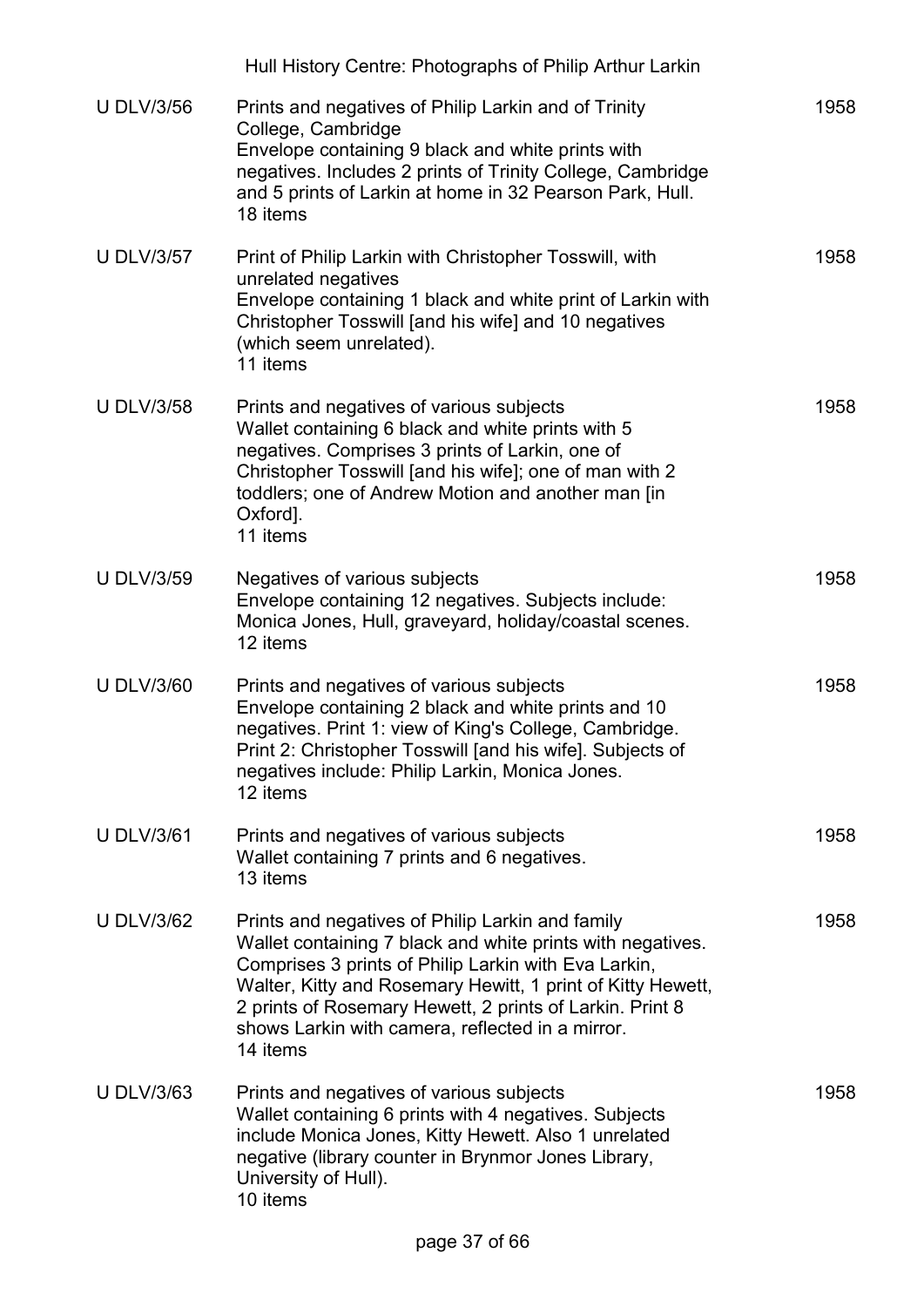|                   | Hull History Centre: Photographs of Philip Arthur Larkin                                                                                                                                                                                                                                                                                                                                                                                                     |      |
|-------------------|--------------------------------------------------------------------------------------------------------------------------------------------------------------------------------------------------------------------------------------------------------------------------------------------------------------------------------------------------------------------------------------------------------------------------------------------------------------|------|
| <b>U DLV/3/64</b> | Prints and negatives of Hull<br>Wallet containing 6 prints with negatives. Subjects include<br>Philip Larkin, Pearson Park and railway station.<br>12 items                                                                                                                                                                                                                                                                                                  | 1958 |
| <b>U DLV/3/65</b> | Prints and negatives of Hull<br>Wallet containing 7 black and white prints with negatives.<br>Subjects include: Philip Larkin, Monica Jones and Spring<br>Bank Cemetery. Also includes 4 additional negatives of<br>Eva Larkin.<br>14 items                                                                                                                                                                                                                  | 1958 |
| <b>U DLV/3/66</b> | <b>Prints of Sidmouth</b><br>Wallet containing 31 black and white prints taken in<br>Sidmouth. Subjects include: Philip Larkin, Monica Jones,<br>coastal scenes, Monica Jones on beach and ferry, church<br>and churchyard, Larkin and Jones with Bruce<br>Montgomery, Bovey railway station, the Royal Clarence<br>Hotel, Bruce Montgomery standing by car. Also includes<br>short letter from Larkin to Monica Jones (dated 12 August<br>1958)<br>31 items | 1958 |
| <b>U DLV/3/67</b> | Prints and negatives of Bowes<br>Wallet containing 3 black and white prints with negatives.<br>Subjects: the Bowes Museum, Barnard Castle; a young<br>couple; view of town [Bowes]<br>6 items                                                                                                                                                                                                                                                                | 1958 |
| <b>U DLV/3/68</b> | Negatives of Philip Larkin in Spring Bank Cemetery<br>Envelope containing 5 negatives (1 is duplicated) of Philip<br>Larkin in Spring Bank Cemetery, Hull.<br>5 items                                                                                                                                                                                                                                                                                        | 1958 |
| <b>U DLV/3/69</b> | Prints and negatives of various subjects<br>Wallet containing 10 black and white prints with<br>negatives. Subjects include: Monica Jones, Philip Larkin,<br>countryside,<br>20 items                                                                                                                                                                                                                                                                        | 1958 |
| <b>U DLV/3/70</b> | Print and postcards<br>Loose bundle comprising 1 black and white print of [Hull]<br>University campus] and 3 postcards: one of Lichfield<br>Cathedral, one of tomb of Nelson at St Paul's Cathedral<br>and one of Looe Beach sent to Larkin from Rosemary<br><b>Hewett</b><br>4 items                                                                                                                                                                        | 1959 |
| <b>U DLV/3/71</b> | Prints and negatives of Hull<br>Wallet containing 5 black and white prints with negatives<br>of Hull (including one of Swanland).<br>10 items                                                                                                                                                                                                                                                                                                                | 1959 |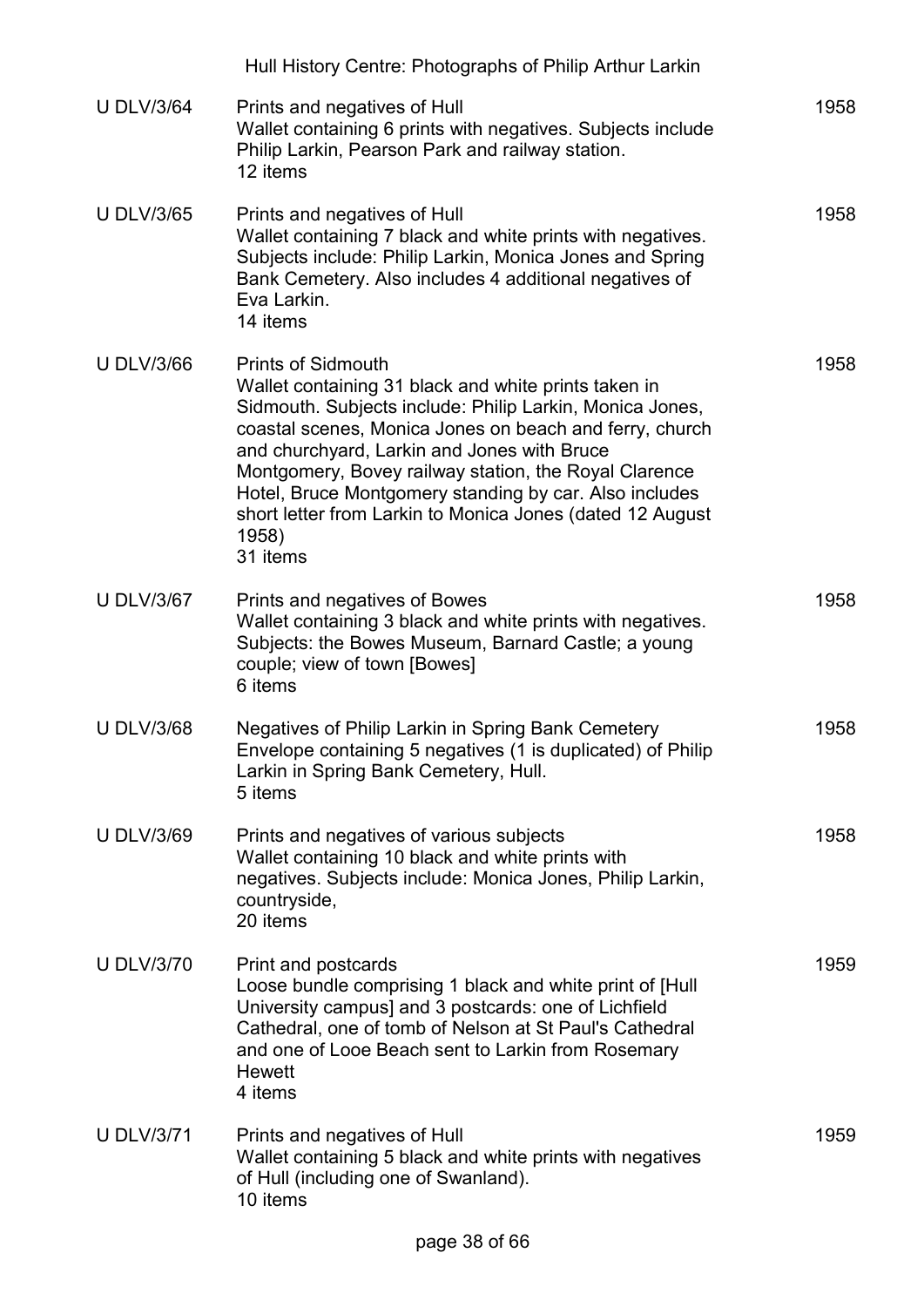|                   | Hull History Centre: Photographs of Philip Arthur Larkin                                                                                                                                                                                                                |                 |
|-------------------|-------------------------------------------------------------------------------------------------------------------------------------------------------------------------------------------------------------------------------------------------------------------------|-----------------|
| <b>U DLV/3/72</b> | Prints and negatives of Spring Bank Cemetery<br>Wallet containing 5 black and white prints with 6<br>negatives. Most are of Monica Jones in Spring Bank<br>Cemetery, Hull; also one print of kitten.<br>11 items                                                        | 1959            |
| <b>U DLV/3/73</b> | Prints and negatives of the Larkin family<br>Wallet containing 4 black and white prints and 7<br>negatives. Subjects include: grave of Sydney Larkin at St<br>Michael's Church, Coventry; Eva Larkin and Kitty Hewett;<br><b>Walter and Rosemary Hewett</b><br>11 items | 1959            |
| <b>U DLV/3/74</b> | Prints and negatives of the Larkin family<br>Wallet containing 11 black and white prints with<br>negatives. Subjects include: Kitty Hewett, Rosemary<br>Hewett, Eva Larkin, [shots of Loughborough].<br>22 items                                                        | 1959            |
| <b>U DLV/3/75</b> | <b>Prints of Shetland</b><br>Wallet containing 59 black and white prints taken in<br>Shetland. Subjects include: Monica Jones, Philip Larkin,<br>coast and ferry, countryside.<br>59 items                                                                              | 1959            |
| <b>U DLV/3/76</b> | Prints and negatives of Coventry<br>Wallet containing 12 black and white prints with negatives<br>of Coventry. Subjects include: Eva Larkin, town, buildings<br>in scaffolding<br>24 items                                                                              | 1959            |
| <b>U DLV/3/77</b> | Prints and negatives of Ireland<br>Wallet containing 12 black and white prints with<br>negatives. Subjects include: Philip Larkin with couple<br>[Patsy Strang]; shots of town, railway station and airport<br>[possibly Dublin]<br>24 items                            | 1959            |
| <b>U DLV/3/78</b> | Negatives of Kingsley and Hilly (Hilary) Amis<br>Envelope containing 4 negatives of Kingsley and Hilly<br>Amis; includes one showing Hilly holding a baby.<br>4 items                                                                                                   | $[1950 - 1955]$ |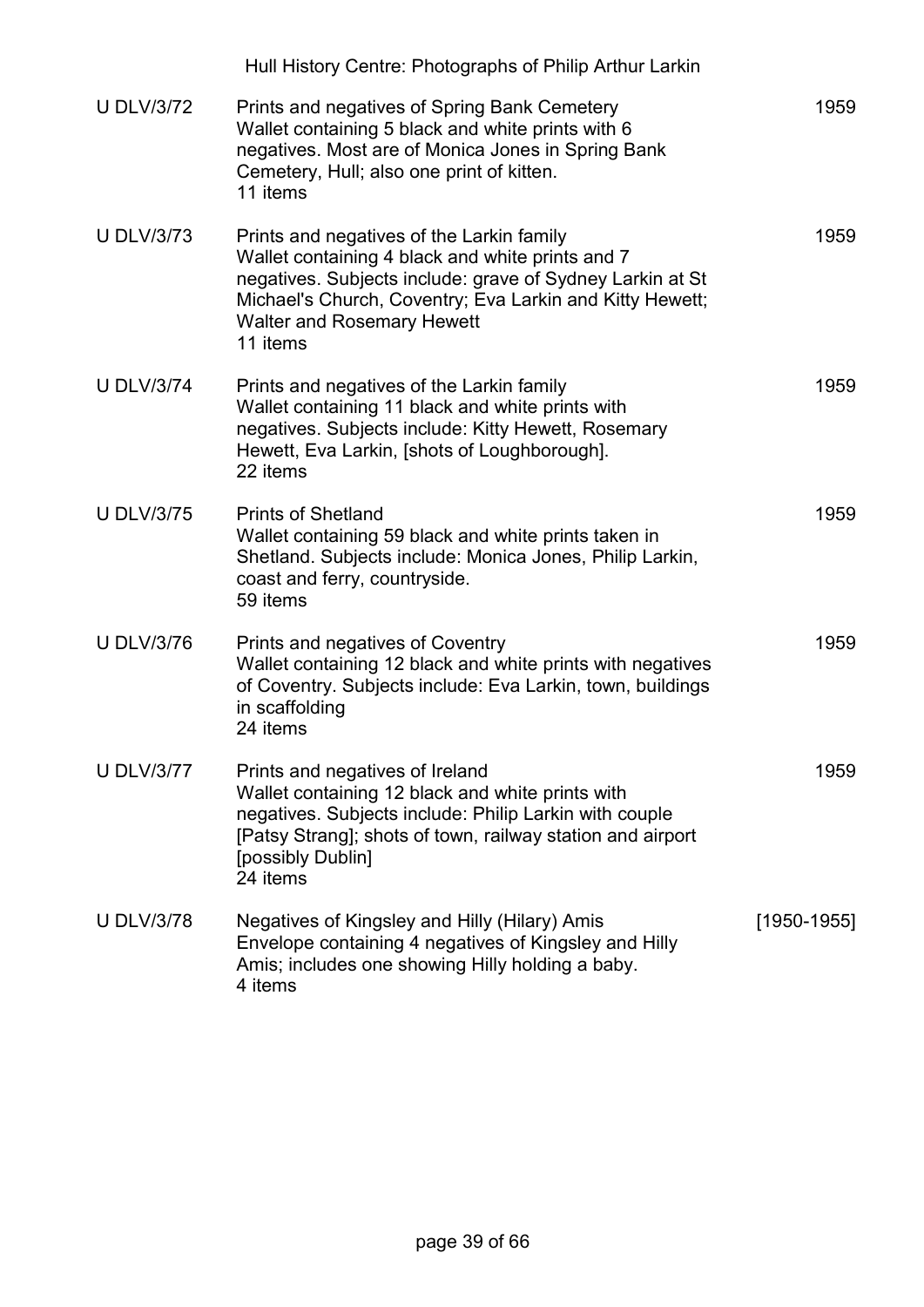| <b>U DLV/3/79</b> | Prints and negatives of various subjects<br>Bundle comprising 13 black and white prints and c.138<br>negatives. Includes 44 negatives labelled by Larkin<br>'Exhibition Negatives'. Subjects here include: Cottingham;<br>Ansell and Judy Egerton; Monica Jones; Canterbury<br>Cathedral; Glasgow; Eva Larkin; Belfast; the Murphys;<br>Kingsly Amis; Larkin with Rosemary Hewett; Pearson<br>Park, Hull; [Nellie] Day; the Amis family; the Holloways;<br>Nicholas Bradshaw; Bruce Montgomery; Winifred Arnot.<br>Further subjects: Winifred Arnot and baby; further views<br>of Pearson Park; Monica Jones and Philip Larkin;<br>colleagues at Brynmor Jones Library (including Arthur<br>Wood); the Charlton family; Rag Day at Leicester<br>University College; holiday in Skye.<br>circa 151 items | 1956-1958 |
|-------------------|---------------------------------------------------------------------------------------------------------------------------------------------------------------------------------------------------------------------------------------------------------------------------------------------------------------------------------------------------------------------------------------------------------------------------------------------------------------------------------------------------------------------------------------------------------------------------------------------------------------------------------------------------------------------------------------------------------------------------------------------------------------------------------------------------------|-----------|
| <b>U DLV/3/80</b> | Prints and negatives of Larkin and Hull<br>Wallet containing 15 black and white prints with<br>negatives. Subjects include: Larkin, Brynmor Jones<br>Library University of Hull, Pearson Park Hull and Eva<br>Larkin with another lady.<br>30 items                                                                                                                                                                                                                                                                                                                                                                                                                                                                                                                                                     | 1957-1958 |
| <b>U DLV/3/81</b> | Print and negatives of University of Hull site<br>1 black and white print and 20 negatives (of different<br>sizes) of Hull University site. Includes one negative of<br>Monica Jones on campus.<br>21 items                                                                                                                                                                                                                                                                                                                                                                                                                                                                                                                                                                                             | 1957-1958 |
| <b>U DLV/3/82</b> | Prints of the construction of the Brynmor Jones Library<br>129 black and white prints of the construction of the<br>Brynmor Jones Library, University of Hull. Philip Larkin<br>appears in some.<br>129 items                                                                                                                                                                                                                                                                                                                                                                                                                                                                                                                                                                                           | 1957-1959 |
| <b>U DLV/3/83</b> | Prints and negatives of holiday<br>Wallet containing 7 black and white prints and 6<br>negatives. Subjects include Larkin, Monica Jones, coastal<br>scenes. (Print 7 - of Monica Jones and waterfall - appears<br>to belong to a different place/film roll.)<br>13 items                                                                                                                                                                                                                                                                                                                                                                                                                                                                                                                                | c.1950    |
| <b>U DLV/3/84</b> | Prints and negatives of various subjects<br>Wallet containing 7 black and white prints and 6<br>negatives. Most are of a woman [library colleague of<br>Larkin's while he was working at Queen's University,<br>Belfast]; also two prints of Brynmor Jones Library.<br>13 items                                                                                                                                                                                                                                                                                                                                                                                                                                                                                                                         | 1950s     |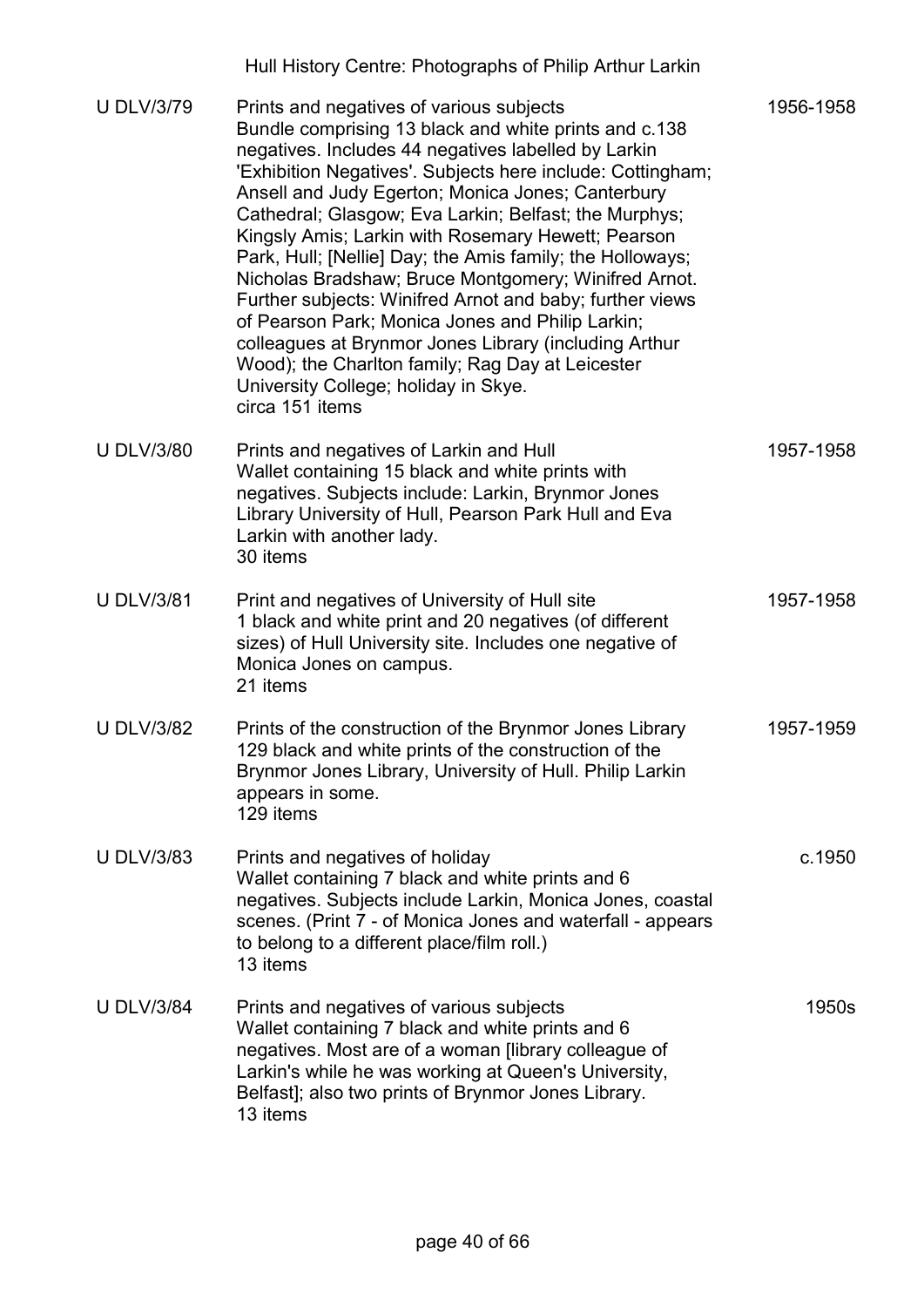|                   | Hull History Centre: Photographs of Philip Arthur Larkin                                                                                                                                                                                                                                                                               |        |
|-------------------|----------------------------------------------------------------------------------------------------------------------------------------------------------------------------------------------------------------------------------------------------------------------------------------------------------------------------------------|--------|
| <b>U DLV/3/85</b> | Negative [of Monica Jones]<br>Envelope containing 1 negative of [Monica Jones] in a<br>wood.<br>1 item                                                                                                                                                                                                                                 | c.1950 |
| <b>U DLV/3/86</b> | Prints of Ruth Bowman and negatives of various subjects<br>1 black and white print of Ruth Bowman at Herbert<br>Avenue. Also 42 negatives (loose). Subjects include: two<br>bears; Ruth Bowman; Monica Jones; [Bruce<br>Montgomery]; Kingsley Amis; tombstones; procession of<br>degree congregation; some coastal scenes.<br>43 items | c.1950 |
| <b>U DLV/3/87</b> | Negatives of Eva Larkin<br>2 items<br><b>Negatives</b>                                                                                                                                                                                                                                                                                 | 1950   |
| <b>U DLV/3/88</b> | Prints of various subjects<br>Bundle of 7 black and white prints. Subjects: Eva Larkin;<br>Kingsley Amis; Monica Jones; Kitty and Rosemary Hewett<br>7 items                                                                                                                                                                           | c.1950 |
| <b>U DLV/3/89</b> | Negatives of various subjects<br>Wallet containing 27 negatives. Subjects include: Oxford;<br>Dublin; Kingsley Amis; Ruth Bowman; Philip Larkin;<br>University Library and campus [of Queen's University<br>Belfast]; Monica Jones in Dublin; Christopher Tosswill;<br>print of cat on a bird-table.<br>27 items                       | c.1951 |
| <b>U DLV/3/90</b> | Prints of wedding of George Hartley and Gaynor, his<br>second wife<br>Envelope containing 4 colour prints of the wedding of<br>George Hartley and Gaynor, his second wife<br>4 items                                                                                                                                                   | c.1970 |
| <b>U DLV/3/91</b> | Prints and negatives of various subjects<br>Wallet containing 3 black and white prints and 7<br>negatives. Subjects include: Eva Larkin; Philip Larkin;<br>seagull and footprints on mudflats (River Humber); view<br>of town and river in valley [Coldstream] - with prints of<br>Flodden monument.<br>10 items                       | c.1957 |
| <b>U DLV/3/92</b> | Prints of various subjects<br>Loose bundle comprising 6 black and white prints.<br>Subjects include: Philip Larkin; Hull University campus in<br>snow; young girl [possibly Rosemary Hewett]<br>6 items                                                                                                                                | c.1958 |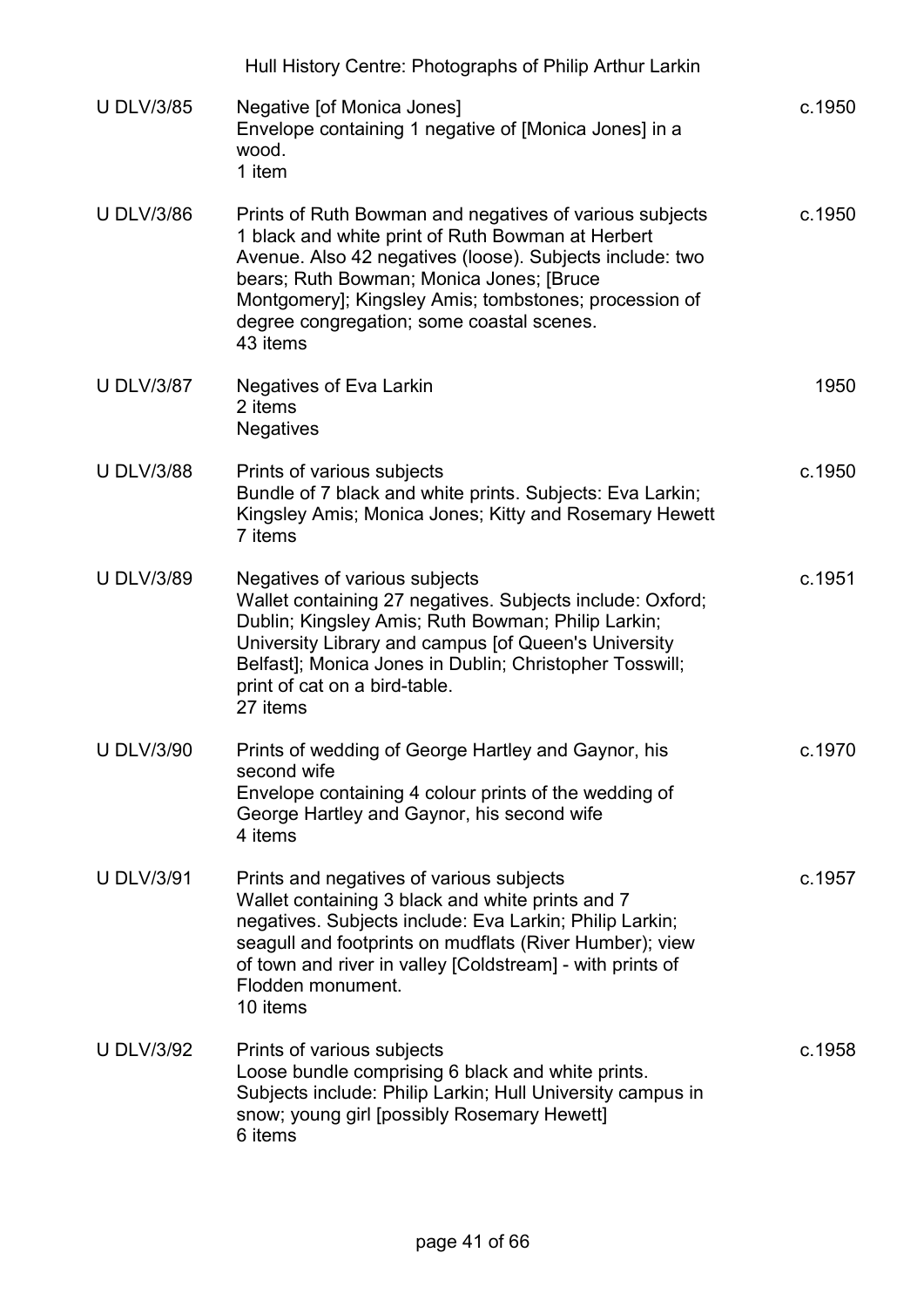|                    | Hull History Centre: Photographs of Philip Arthur Larkin                                                                                                                                                                                                                                                                                     |               |
|--------------------|----------------------------------------------------------------------------------------------------------------------------------------------------------------------------------------------------------------------------------------------------------------------------------------------------------------------------------------------|---------------|
| <b>U DLV/3/93</b>  | <b>Negatives of Philip Larkin</b><br>25 negatives. Most are of Philip Larkin in Hull, Pearson<br>Park etc. Includes one negative of Larkin with the<br>Holloways.<br>25 items                                                                                                                                                                | c.1957-1958   |
| <b>U DLV/3/94</b>  | Print and negative of Kingsley Amis and Anthony Powell<br>Wallet containing 1 black and white print with negative of<br>Kingsley Amis and Anthony Powell.<br>2 items                                                                                                                                                                         | [1958]        |
| <b>U DLV/3/95</b>  | Prints and negatives of various subjects<br>Wallet containing 5 black and white prints with 4<br>negatives. Subjects: coastal shots [Ireland], young<br>woman (possibly the same woman who appears in<br>DLV/3/14 above). Also print of young girl with a middle-<br>aged woman and an older woman (possibly the<br>housekeeper).<br>9 items | 1950s         |
| <b>U DLV/3/96</b>  | Prints and negatives of London<br>Wallet containing 6 black and white prints and 5<br>negatives of London. Subjects include: Monica Jones;<br>Monica Jones outside the Royal Albert Hall and the<br><b>British Museum.</b><br>11 items                                                                                                       | 1950s         |
| <b>U DLV/3/97</b>  | Prints and negatives of Philip Larkin, Monica Jones and<br>Maeve Brennan<br>Wallet containing 4 black and white prints and 8<br>negatives (all related; some are duplicated). Subjects:<br>Maeve Brennan [and young woman], Monica Jones and<br>Philip Larkin, [North Yorkshire countryside]                                                 | 1950s         |
| <b>U DLV/3/98</b>  | Print of [Hull Campus]<br>Wallet containing 1 black and white print and 5 negatives.<br>Subjects: [Hull Campus], also man 'PJC Cottingham'<br>6 items                                                                                                                                                                                        | 1950s         |
| <b>U DLV/3/99</b>  | Print and negative of Monica Jones<br>Envelope containing 1 black and white print with negative<br>of Monica Jones.<br>1 item                                                                                                                                                                                                                | 1950s         |
| <b>U DLV/3/100</b> | Prints of workmen<br>Envelope containing black and white prints of workmen<br><b>Black and white</b>                                                                                                                                                                                                                                         | [1958 - 1969] |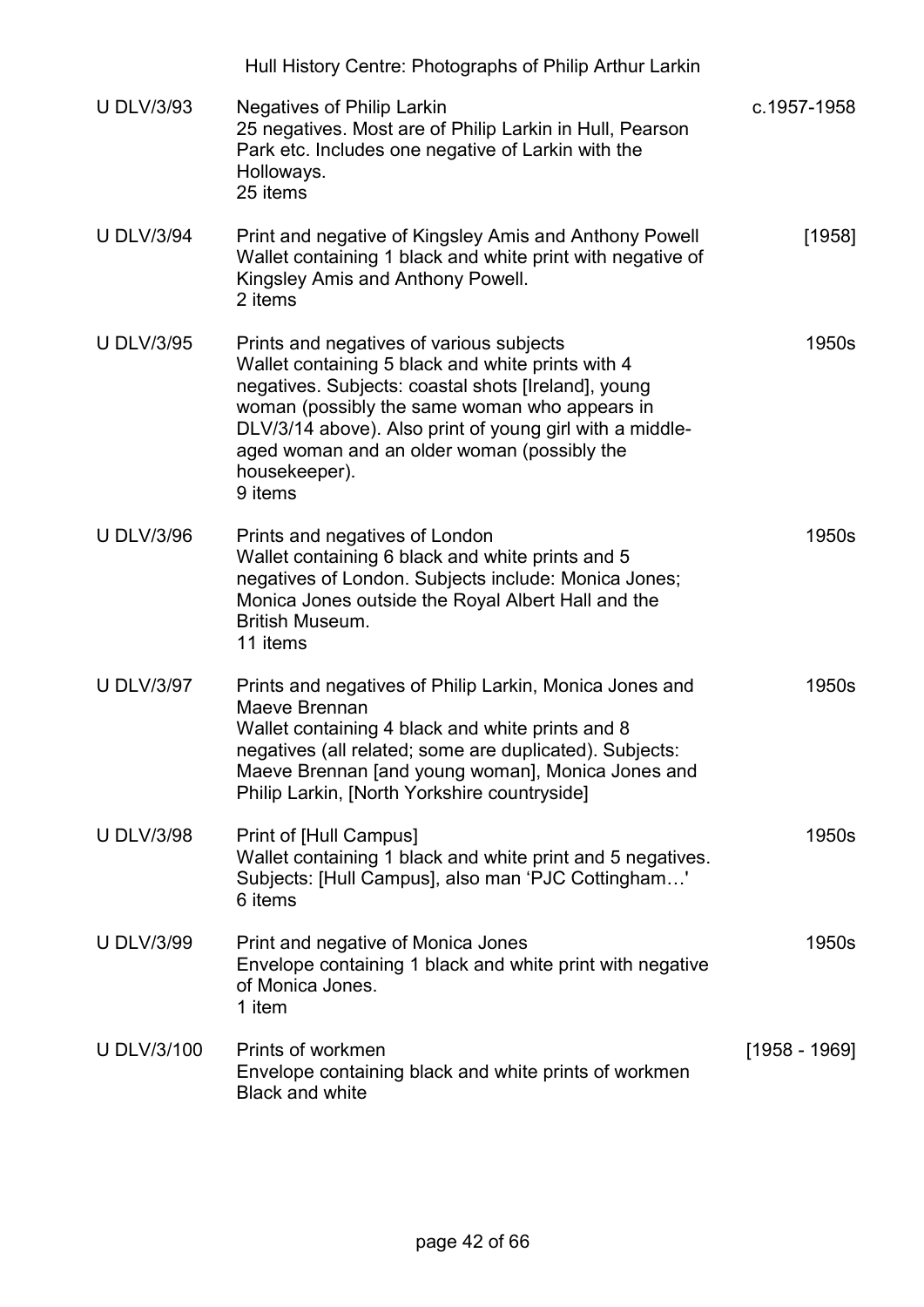|                    | Hull History Centre: Photographs of Philip Arthur Larkin                                                                                                                                                                                                                              |      |
|--------------------|---------------------------------------------------------------------------------------------------------------------------------------------------------------------------------------------------------------------------------------------------------------------------------------|------|
| <b>U DLV/3/101</b> | Prints and negatives of Philip Larkin and Hull<br>Wallet containing 11 black and white prints and 12<br>negatives. Subjects include: Brynmor Jones Library,<br>University of Hull; Philip Larkin; Eva Larkin; views of Hull.<br>Extra negative is of Judy Egerton in car.<br>23 items | 1960 |
| <b>U DLV/3/102</b> | Prints and negatives of Hull and Sark<br>Wallet containing 10 black and white prints and 12<br>negatives. Subjects include: Hull docks/harbour area;<br>building work and cranes.<br>22 items                                                                                         | 1960 |
| <b>U DLV/3/103</b> | Prints and negatives of Sark<br>Wallet containing 11 black and white prints and 9<br>negatives. Subjects include: Monica Jones; ferry; coastal<br>scenes; cats<br>20 items                                                                                                            | 1960 |
| <b>U DLV/3/104</b> | Prints and negatives of Sark<br>Wallet containing 10 black and white prints and 12<br>negatives. Subjects include: Monica Jones and Philip<br>Larkin on beach; coastal scenes.<br>22 items                                                                                            | 1960 |
| <b>U DLV/3/105</b> | Prints and negatives of Sark<br>Wallet containing 13 black and white prints and 10<br>negatives. Subjects include: Monica Jones; coastal<br>scenes; ferry.<br>23 items                                                                                                                | 1960 |
| <b>U DLV/3/106</b> | Prints and negatives of Monica Jones in Haydon Bridge<br>and various<br>Wallet containing 14 black and white prints and 11<br>negatives. Subjects include: [Kitty Hewett - print 2];<br>Monica Jones; Haydon Bridge; Philip Larkin.<br>25 items                                       | 1961 |
| <b>U DLV/3/107</b> | Prints and negatives of Monica Jones, Philip Larkin and<br>Eva Larkin<br>Wallet containing 6 colour prints and 11 negatives.<br>Subjects include: Monica Jones; Eva Larkin; Philip Larkin<br>(one of him holding a white toy rabbit)<br>17 items                                      | 1961 |
| <b>U DLV/3/108</b> | <b>Prints of Sark</b><br>Wallet containing 11 black and white prints of Sark.<br>Subjects include: Monica Jones; ferry; coast.<br>11 items                                                                                                                                            | 1961 |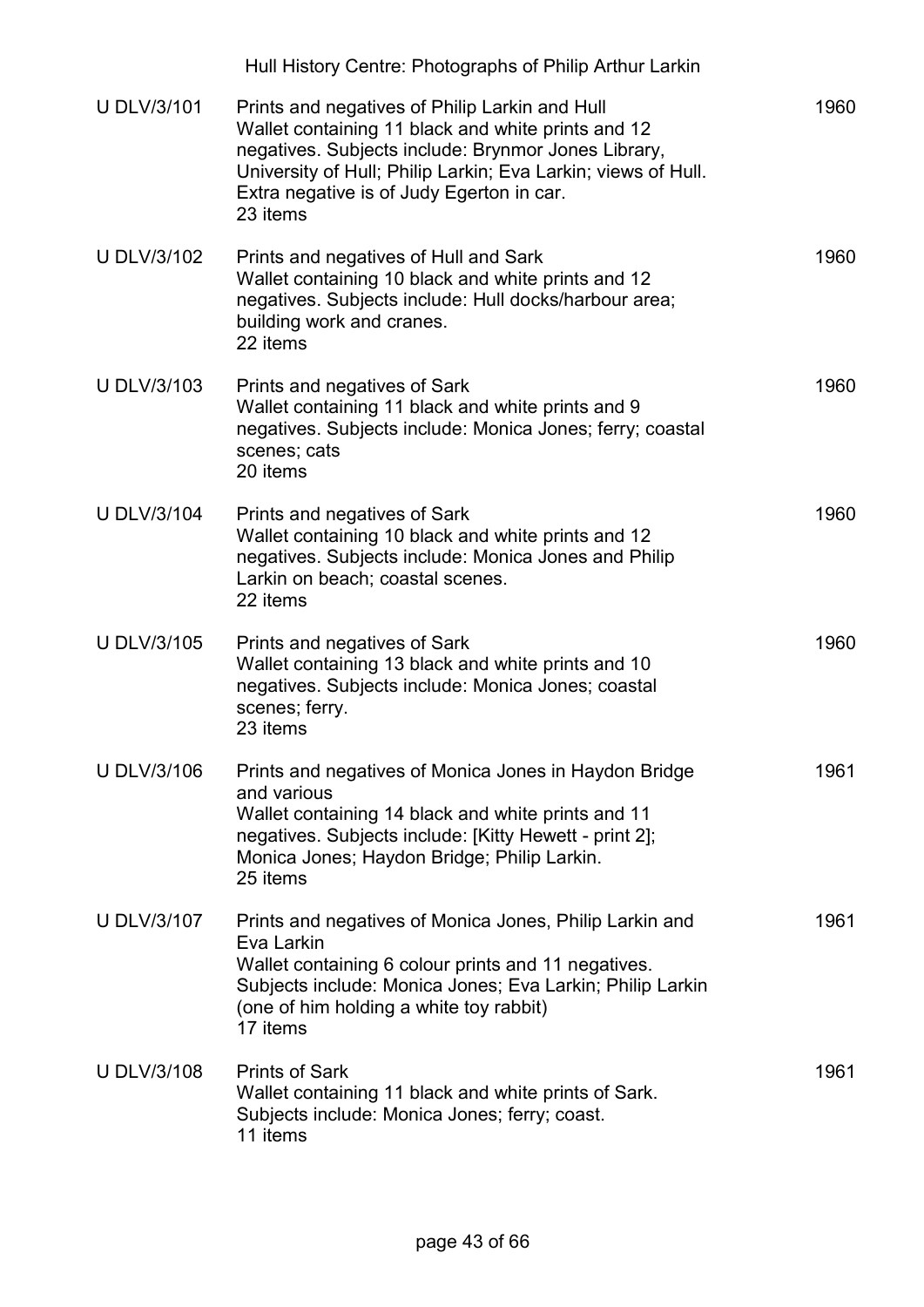|                    | Hull History Centre: Photographs of Philip Arthur Larkin                                                                                                                                                                                                                                                                                                                                                                                                          |          |
|--------------------|-------------------------------------------------------------------------------------------------------------------------------------------------------------------------------------------------------------------------------------------------------------------------------------------------------------------------------------------------------------------------------------------------------------------------------------------------------------------|----------|
| <b>U DLV/3/109</b> | Prints and negatives of Sark<br>Wallet containing 10 black and white prints with negatives<br>of holiday in Sark. Subjects: Monica Jones, hotel, views<br>of Sark<br>20 items                                                                                                                                                                                                                                                                                     | 1961     |
| <b>U DLV/3/110</b> | <b>Negatives of Sark</b><br>Wallet containing 10 negatives of Sark. Subjects include:<br>Monica Jones bathing.<br>10 items                                                                                                                                                                                                                                                                                                                                        | 1961     |
| <b>U DLV/3/111</b> | Prints and negatives of various subjects<br>Wallet containing 11 black and white prints and 4<br>negatives. Subjects include: Philip Larkin, Monica Jones.<br>15 items                                                                                                                                                                                                                                                                                            | 1962     |
| <b>U DLV/3/112</b> | <b>Prints of Sark</b><br>Wallet containing 43 prints (31 colour, 12 black and white)<br>of holidays in Sark (at different times). Subjects include:<br>coastal scenes, beach, Monica Jones and Philip Larkin.<br>43 items                                                                                                                                                                                                                                         | c.1963   |
| U DLV/3/113        | Prints and negatives of Sark<br>Wallet containing 12 black and white prints and 9<br>negatives of holiday in Sark. Subjects include: Monica<br>Jones, Philip Larkin, coastal scenes, beach.<br>21 items                                                                                                                                                                                                                                                           | 1963     |
| <b>U DLV/3/114</b> | Prints and negatives of Sark<br>Wallet containing 23 colour prints and negatives of<br>holiday in Sark. Subjects include: Monica Jones, Philip<br>Larkin, coastal scenes.<br>46 items                                                                                                                                                                                                                                                                             | 1963     |
| U DLV/3/115        | Prints and negatives of Monica Jones, Philip Larkin and<br>Maeve Brennan<br>Wallet containing 14 black and white prints and 12<br>negatives. Subjects include: Monica Jones, Philip Larkin,<br>Maeve Brennan, [Hornsea]<br>26 items                                                                                                                                                                                                                               | 1963     |
| U DLV/3/116        | Prints relating to the making of the BBC 'Monitor'<br>programme on Larkin<br>Wallet containing 12 black and white prints relating to the<br>BBC's 'Monitor' programme on Larkin. The programme<br>was produced by Patrick Garland and featured John<br>Betjeman as Larkin's interviewer. Prints of Betjeman on<br>the Humber ferry and by the River Hull, Betjeman and<br>Garland, Spring Bank Cemetery in Hull, view of<br>Knaresdale Parish Church.<br>12 items | Jun 1964 |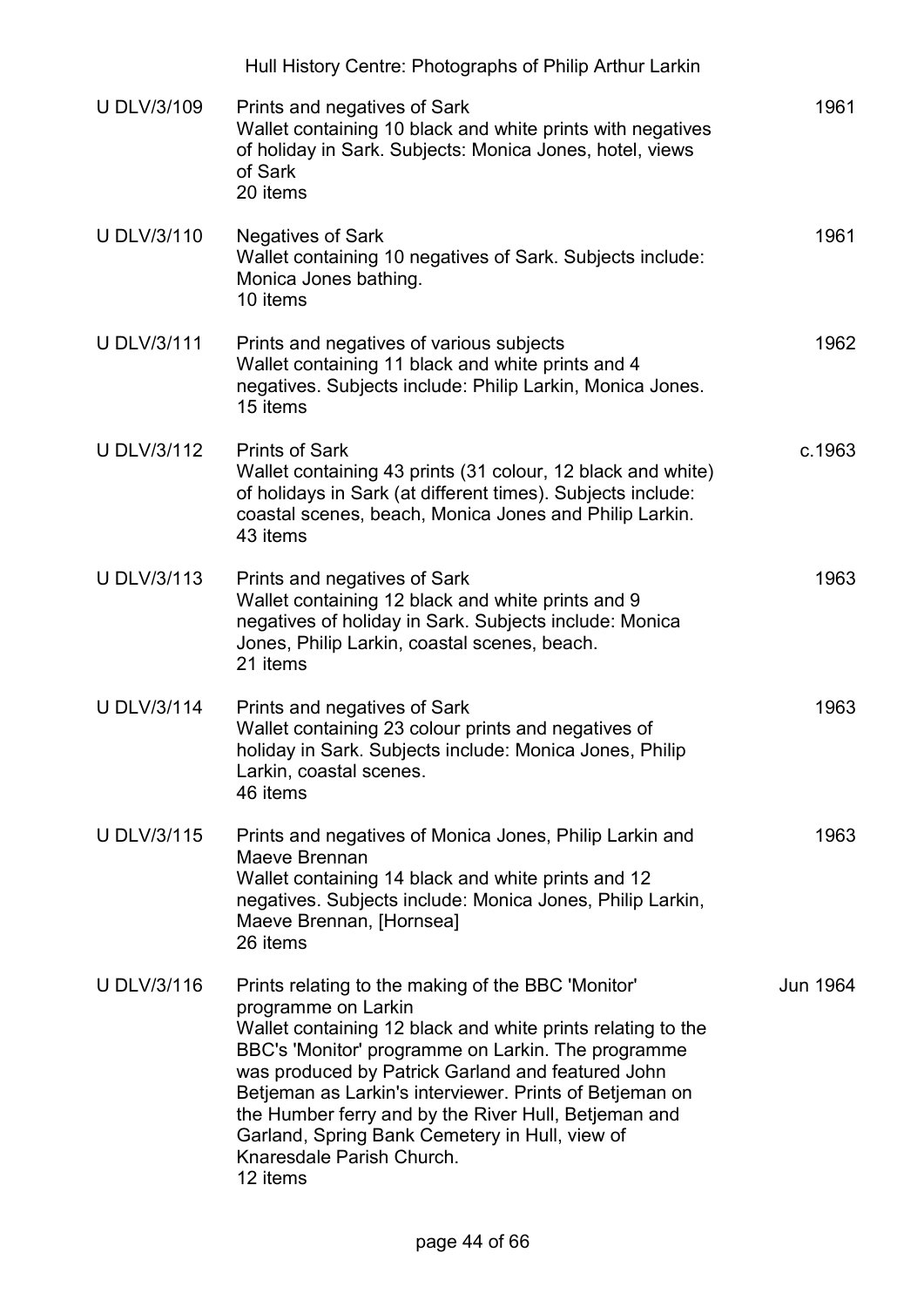|                    | Hull History Centre: Photographs of Philip Arthur Larkin                                                                                                                                                                                                                                                                                                              |        |
|--------------------|-----------------------------------------------------------------------------------------------------------------------------------------------------------------------------------------------------------------------------------------------------------------------------------------------------------------------------------------------------------------------|--------|
| <b>U DLV/3/117</b> | Prints and negatives of holiday.<br>Wallet containing 12 colour prints with negatives.<br>Subjects include: Monica Jones, Philip Larkin, coastal<br>and mountain scenes, castle.<br>24 items                                                                                                                                                                          | [1964] |
| <b>U DLV/3/118</b> | Prints relating to the making of the BBC 'Monitor'<br>programme on Larkin<br>Wallet containing 12 black and white prints with negatives<br>relating to the BBC's 'Monitor' programme on Philip<br>Larkin. Subjects include: Larkin, John Betjeman and<br>Patrick Garland (producer) on the Humber ferry; Hull<br>docks; [Hessle foreshore]; Maeve Brennan<br>24 items | 1964   |
| <b>U DLV/3/119</b> | Prints and negatives of Eva Larkin & various subjects<br>Wallet containing 10 colour prints with negatives.<br>Subjects include: Monica Jones; Bellingham agricultural<br>show; Maeve Brennan; Eva Larkin.<br>20 items                                                                                                                                                | 1967   |
| <b>U DLV/3/120</b> | Prints and negatives of holiday in Shropshire,<br><b>Herefordshire and Devon</b><br>Wallet containing 12 black and white prints with<br>negatives. Subjects include: Larkin, Monica Jones, Dore<br>Abbey, Clunbury, Salcombe, Wells Cathedral and<br>Chapterhouse (Monica Jones on stairs), Bolt Head Hotel<br>in Devon.<br>24 items                                  | 1967   |
| <b>U DLV/3/121</b> | Prints and negatives of holiday in Shropshire and<br>Herefordshire<br>Wallet containing 12 black and white prints with<br>negatives. Subjects include: Monica Jones, Loppington,<br>Clyro, Clunbury, Ironbridge and Madeley.<br>24 items                                                                                                                              | 1967   |
| <b>U DLV/3/122</b> | Prints and negatives of holiday in Northumberland.<br>Wallet containing 5 colour prints with negatives. Subjects:<br>Maeve Brennan, Monica Jones, Bellingham Agricultural<br>Show<br>10 items                                                                                                                                                                         | 1967   |
| <b>U DLV/3/123</b> | Prints and negatives of Monica Jones and various<br>subjects<br>Wallet containing 13 black and white prints with 12<br>negatives. Subjects include: Monica Jones; university<br>staff; interior of Brynmor Jones Library, University of Hull.<br>25 items                                                                                                             | 1967   |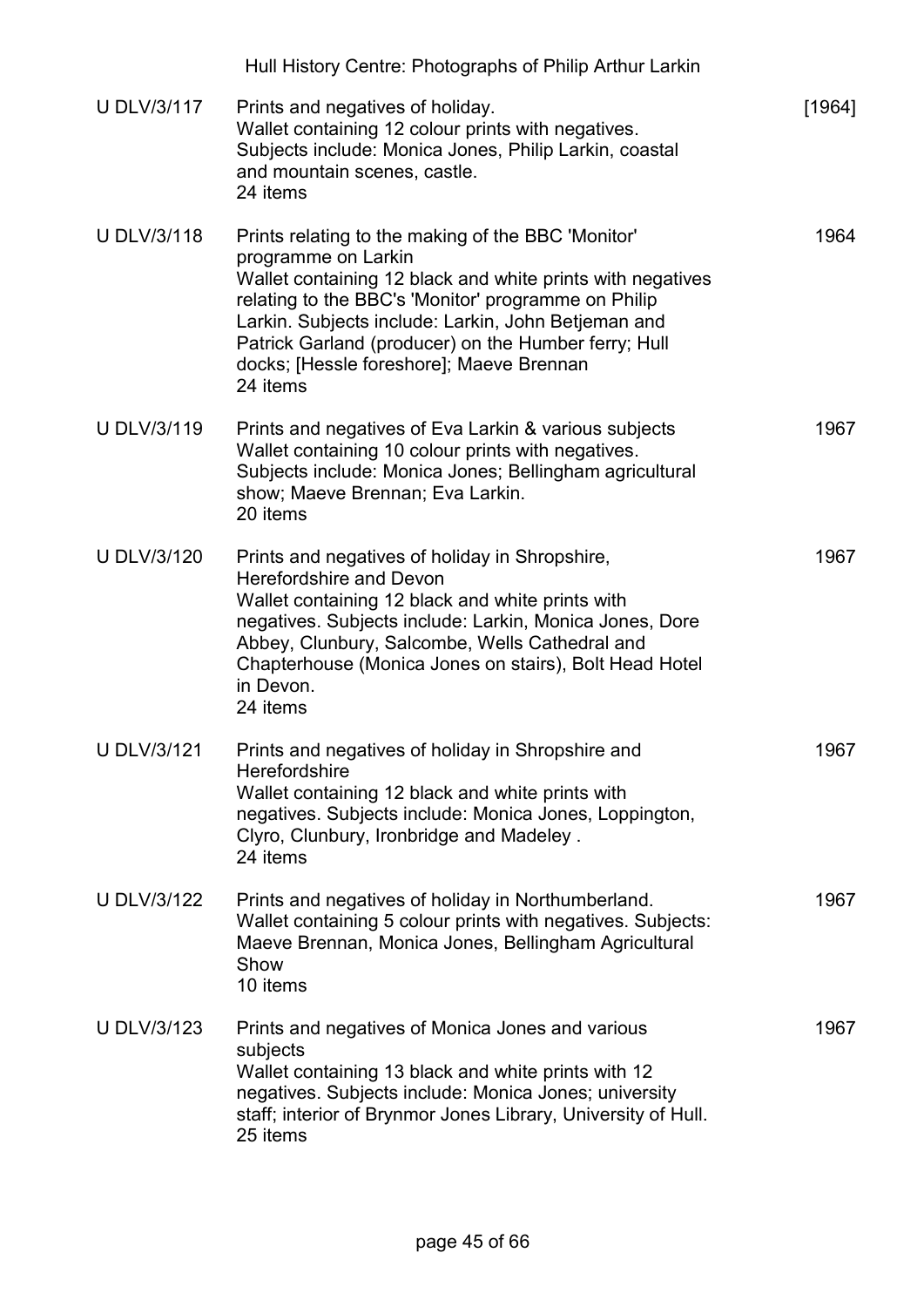|                    | Hull History Centre: Photographs of Philip Arthur Larkin                                                                                                                                                                                                                                                                              |      |
|--------------------|---------------------------------------------------------------------------------------------------------------------------------------------------------------------------------------------------------------------------------------------------------------------------------------------------------------------------------------|------|
| <b>U DLV/3/124</b> | Prints and negatives of holiday in Scotland<br>Wallet containing 14 colour prints and negatives of<br>holiday in South/Western Scotland. Subjects include:<br>Philip Larkin, Monica Jones, Kylescu, Achiltibuie, Ullapool<br>and Diabaig.<br>28 items                                                                                 | 1968 |
| <b>U DLV/3/125</b> | Prints and negatives of holiday in Perthshire<br>Wallet containing 7 colour prints with negatives. Subjects<br>include: Monica Jones and Philip Larkin at the Gleneages<br>Hotel, Perthshire; views of Diabaig, Allighin, Torridon.<br>14 items                                                                                       | 1968 |
| <b>U DLV/3/126</b> | Prints and negatives of Scotland<br>Wallet containing 11 colour prints with negatives.<br>Subjects include: Monica Jones, Dornoch, Mount Suilven,<br>Canisp and Coulmore, Loch B[onalar], [Elphin],<br>[Edrachillis Bay]<br>22 items                                                                                                  | 1968 |
| <b>U DLV/3/127</b> | Prints and negatives of various subjects<br>Wallet containing 3 colour prints with negatives. Subjects:<br>two girls on swings at beach; Monica Jones<br>6 items                                                                                                                                                                      | 1968 |
| <b>U DLV/3/128</b> | Prints and negatives of Belfast<br>Wallet containing 12 colour prints with negatives of the<br>city of Belfast and of Philip Larkin with Monica Jones on<br>occasion of his receiving an honorary doctorate from<br><b>Queen's University Belfast</b><br>24 items                                                                     | 1969 |
| <b>U DLV/3/129</b> | Prints and negatives of [Brynmor Jones Library] and<br><b>Queen's University Belfast</b><br>Wallet containing 12 prints with negatives of the Library<br>and campus at Queen's University Belfast, taken when<br>Larkin was attending a SCONUL conference (Standing<br>Conference of National and University Librarians).<br>24 items | 1969 |
| <b>U DLV/3/130</b> | Prints of Norfolk and Hull and negatives<br>Wallet containing 6 colour prints and 12 related (and<br>unmatching) negatives. Subjects include: Monica Jones,<br>Philip Larkin, house.<br>18 items                                                                                                                                      | 1969 |
| <b>U DLV/3/131</b> | Prints and negatives of the Republic of Ireland<br>Wallet containing 12 colour prints and negatives. Subjects<br>include: Larkin, Monica Jones, Maeve Brennan, coastal<br>landscape; one print of the Arbutus Hotel, Killarney, Co.<br>Kerry.<br>24 items                                                                             | 1969 |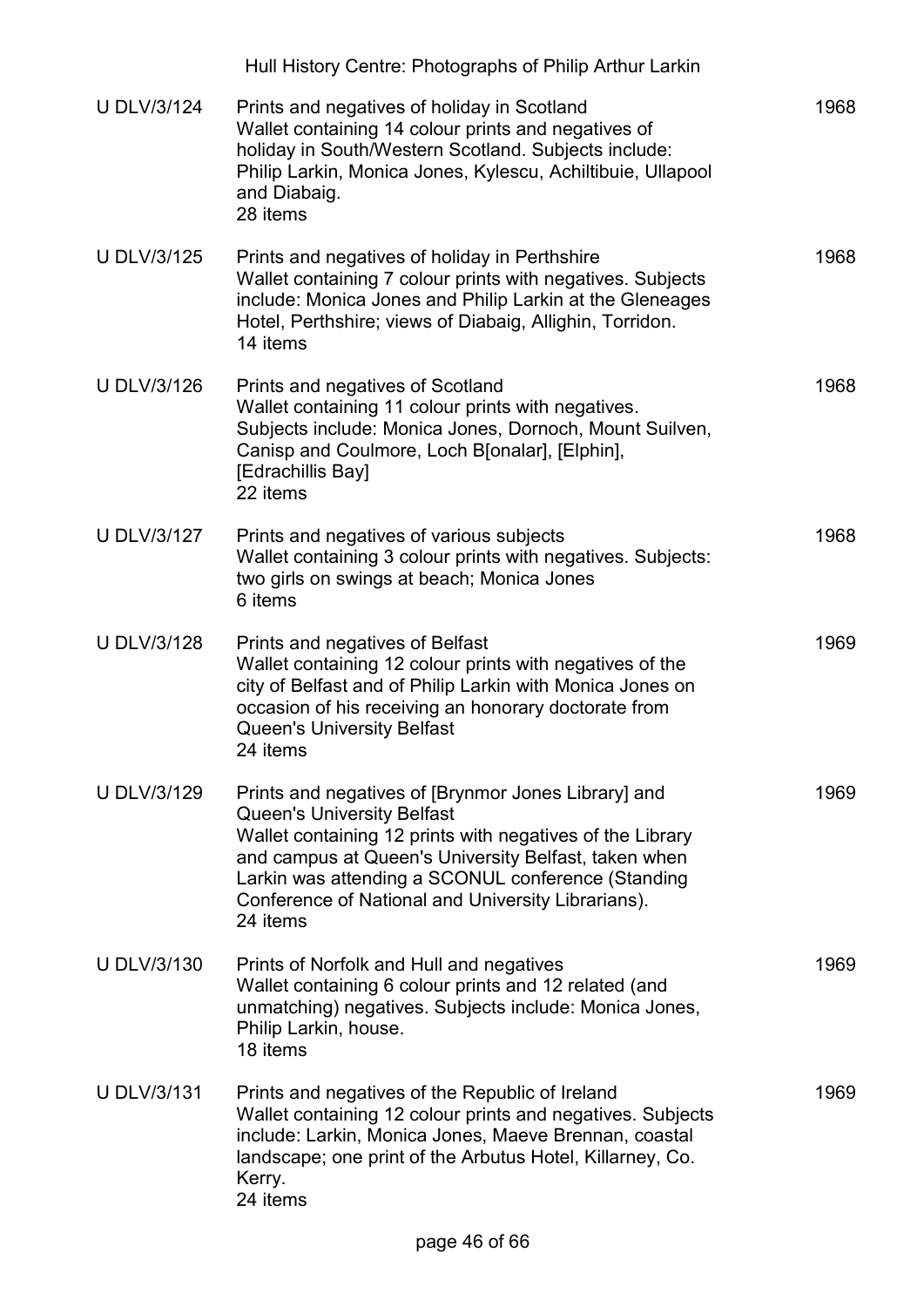|                    | Hull History Centre: Photographs of Philip Arthur Larkin                                                                                                                                                                                                                                                                                                                                        |      |
|--------------------|-------------------------------------------------------------------------------------------------------------------------------------------------------------------------------------------------------------------------------------------------------------------------------------------------------------------------------------------------------------------------------------------------|------|
| <b>U DLV/3/132</b> | Prints and negatives of various subjects<br>Wallet containing 10 black and white prints and 8<br>negatives (lacking the 2 negatives of the 'Faber quartet').<br>Subjects: 2 prints of Larkin with Ted Hughes, Douglas<br>Dunn and Richard Murphy (in St Mary's Churchyard,<br>Lockington); Larkin; a church at Vermont Street, Hull;<br>Maeve Brennan in the Brynmor Jones Library.<br>18 items | 1969 |
| <b>U DLV/3/133</b> | Prints and negatives of holiday in Ireland<br>Wallet containing 7 colour prints and 10 negatives.<br>Subjects include: Monica Jones and Philip Larkin with<br>Charles Montieth, Richard Murphy and [Murphy's wife] at<br>Murphy's home in Cleggan, near Westport; views of<br>[Westport]<br>17 items                                                                                            | 1969 |
| <b>U DLV/3/134</b> | Prints and negatives of Ireland and Norfolk<br>Wallet containing 17 colour prints and 12 negatives.<br>Subjects include: grave of W.B. Yeats, Drumcliffe, Sligo;<br>Larkin at Blickling Hall, Norwich; Eva Larkin; Norwich<br>Cathedral; Southwold; Heveringham House; Larkin's car.<br>29 items                                                                                                | 1969 |
| <b>U DLV/3/135</b> | Negative of group at home of Richard Murphy<br>Wallet containing 1 negative of Larkin, Monica Jones,<br>Charles Monteith, Richard Murphy and [Murphy's wife] at<br>the Murphys' home in Cleggan, near Westport.<br>1 item                                                                                                                                                                       | 1969 |
| <b>U DLV/3/136</b> | Prints and negatives of Brynmor Jones Library and of<br>Maeve Brennan<br>Wallet containing 12 black and white prints with negatives<br>of the Brynmor Jones Library, University of Hull and of<br>Maeve Brennan.<br>24 items                                                                                                                                                                    | 1969 |
| <b>U DLV/3/137</b> | Print of group at home of Richard Murphy<br>Colour print in paper frame of Philip Larkin, Monica<br>Jones, Charles Montieth, Richard Murphy [and Murphy's<br>wife] at the Murphys' home in Cleggan, near Westport,<br>Ireland.<br>1 item                                                                                                                                                        | 1969 |
| <b>U DLV/3/138</b> | Print of group at home of Richard Murphy<br>Colour print in paper frame of Philip Larkin, Monica<br>Jones, Charles Montieth, Richard Murphy [and Murphy's<br>wife] at the Murphys' home in Cleggan, near Westport,<br>Ireland.<br>1 item                                                                                                                                                        | 1969 |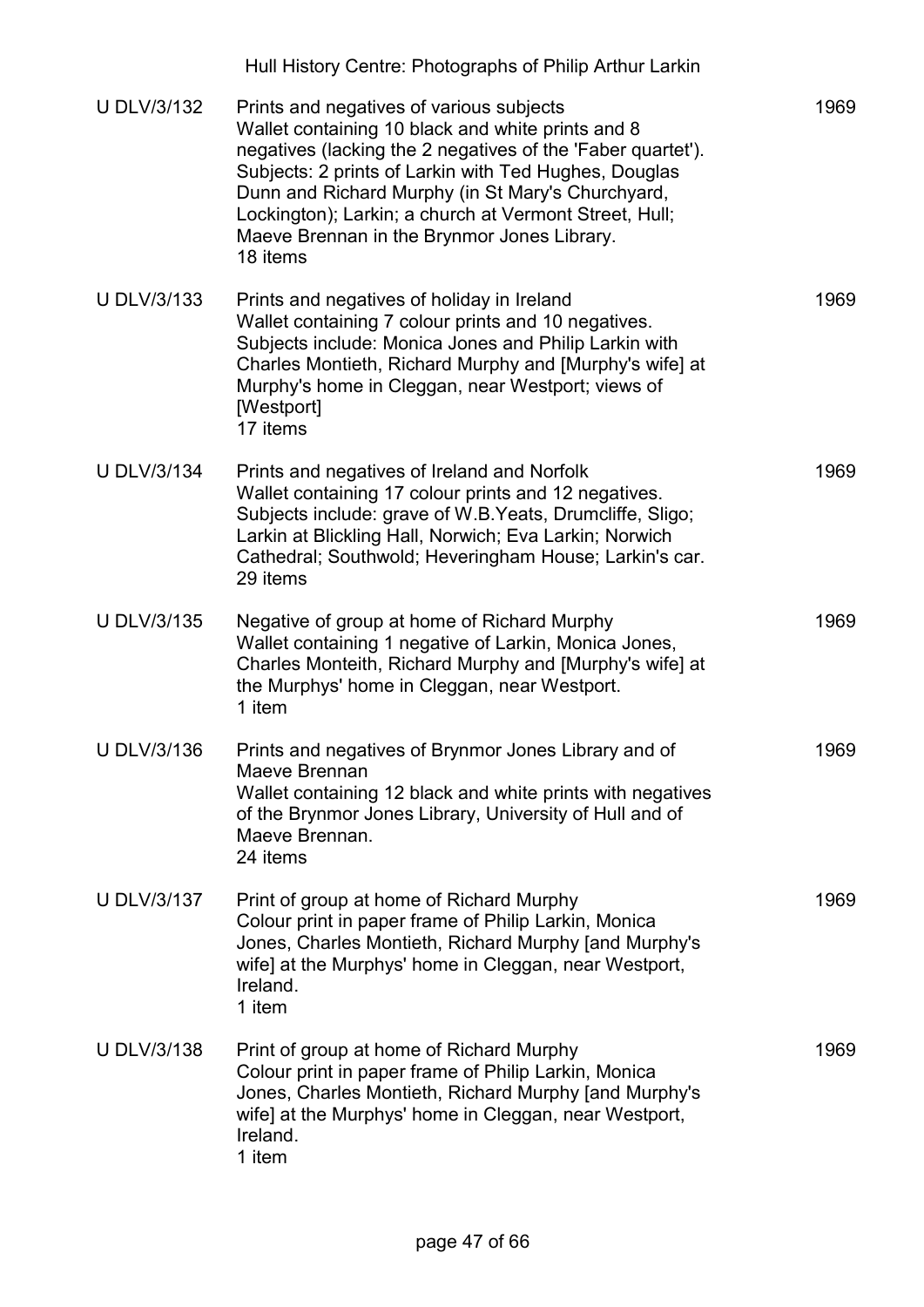|                    | Hull History Centre: Photographs of Philip Arthur Larkin                                                                                                                                                                                                                                                                           |             |
|--------------------|------------------------------------------------------------------------------------------------------------------------------------------------------------------------------------------------------------------------------------------------------------------------------------------------------------------------------------|-------------|
| U DLV/3/139        | Prints and negatives of Maeve Brennan and Philip Larkin<br>Wallet containing 9 black and white prints and negatives.<br>Subjects include: Maeve Brennan and Philip Larkin.<br>18 items                                                                                                                                             | 1962-1963   |
| <b>U DLV/3/140</b> | Prints and negatives of holiday<br>Wallet containing 7 black and white prints and 8<br>negatives. Subjects: Monica Jones, Sark, Philip Larkin<br>15 items                                                                                                                                                                          | c.1960-1965 |
| <b>U DLV/3/141</b> | Prints of Monica Jones and Philip Larkin<br>Wallet containing 24 colour prints of Monica Jones and<br>Philip Larkin on holiday [in Sark] and 2 black and white<br>prints dating from a different period (one is of Monica<br>Jones taken c.1950). Colour prints include coastal<br>scenery, Larkin and Jones on beach.<br>26 items | c.1950-1965 |
| <b>U DLV/3/142</b> | Prints and negatives of Philip Larkin<br>Wallet containing 9 black and white prints with negatives.<br>Subjects: Philip Larkin; Eva Larkin; several prints of a<br>wicker rabbit.<br>18 items                                                                                                                                      | 1960s       |
| <b>U DLV/3/143</b> | Prints and negatives of various subjects<br>Wallet containing 9 black and white prints and 10<br>negatives. Subjects include: statue of Charles Worth;<br>Monica Jones; Lincoln Cathedral<br>19 items                                                                                                                              | 1960s       |
| <b>U DLV/3/144</b> | Prints and negatives of various subjects, including York<br>Wallet containing 8 black and white prints with negatives.<br>Subjects include: Betty Mackereth in Brynmor Jones<br>Library; Monica Jones and Eva Larkin in York; views of<br>York.<br>16 items                                                                        | 1960s       |
| <b>U DLV/3/145</b> | Prints and negatives of various subjects<br>Wallet containing 7 black and white prints and 12<br>negatives. Subjects include: Maeve Brennan; Philip<br>Larkin; [also a woman (print 5) - possibly Maeve<br>Brennan's sister.]<br>19 items                                                                                          | 1960s       |
| U DLV/3/146        | Prints and negatives of Maeve Brennan<br>Wallet containing 10 black and white prints and 7<br>negatives. Subjects include: Maeve Brennan in Spring<br>Bank Cemetery, Pearson Park and at [Hull] Fayre. Also<br>includes one print of a clothes shop window.<br>17 items                                                            | 1960s       |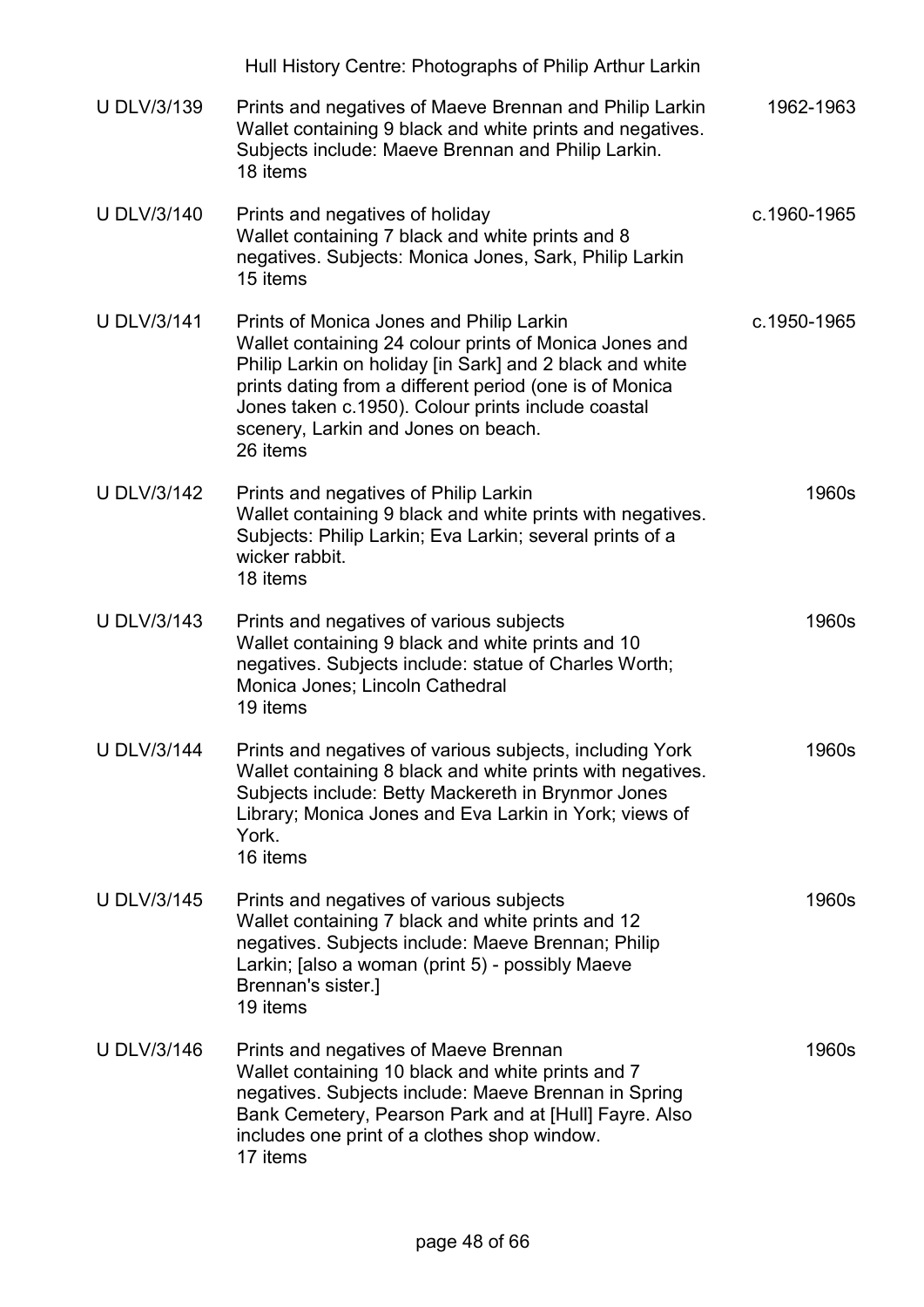|                    | Hull History Centre: Photographs of Philip Arthur Larkin                                                                                                                                                                                  |       |
|--------------------|-------------------------------------------------------------------------------------------------------------------------------------------------------------------------------------------------------------------------------------------|-------|
| <b>U DLV/3/147</b> | Negatives of Philip Larkin, Monica Jones and Maeve<br><b>Brennan</b><br><b>Negatives</b>                                                                                                                                                  | 1960s |
| <b>U DLV/3/148</b> | Prints and negatives of East Yorkshire villages<br>Wallet containing 20 black and white prints with 24<br>negatives. Subjects: East Yorkshire villages (all in the<br>vicinity of Howden); also 2 prints of Bruce Montgomery.<br>44 items | 1960s |
| <b>U DLV/3/149</b> | Prints and negatives of 'Graveyard in Hull'<br>Wallet containing 7 black and white prints with negatives<br>of Spring Bank Cemetery, Hull.<br>14 items                                                                                    | 1960s |
| <b>U DLV/3/150</b> | Prints and negatives of various subjects<br>Wallet containing 9 black and white prints with negatives.<br>Subjects include: Monica Jones; [Northumberland]<br>18 items                                                                    | 1960s |
| <b>U DLV/3/151</b> | Prints and negatives of Philip Larkin and Monica Jones<br>Wallet containing 2 black and white prints and 6<br>negatives. Subjects include: Philip Larkin and Monica<br>Jones.<br>8 items                                                  | 1960s |
| <b>U DLV/3/152</b> | Prints and negatives of Monica Jones and Philip Larkin<br>Wallet containing 10 black and white prints with<br>negatives. Subjects: Monica Jones in Beverley, including<br>one of her outside Beverley Minster; Philip Larkin<br>20 items  | 1960s |
| <b>U DLV/3/153</b> | Prints of Monica Jones and negatives<br>Wallet containing 2 black and white prints of Monica<br>Jones [in Northumberland]. Also 4 negatives, one of<br>which is of the Flodden Monument.<br>6 items                                       | 1960s |
| <b>U DLV/3/154</b> | Negatives of various subjects<br>Wallet containing 5 negatives (in two sizes). Subjects:<br>house, cows, clothes shop window<br>5 items                                                                                                   | 1960s |
| <b>U DLV/3/155</b> | Prints and negatives of Minehead and Dunster-on-<br>Exmoor<br>Wallet containing 12 black and white prints with negatives<br>of Minehead and predominantly of Dunster. Subjects<br>include Philip Larkin and Eva Larkin.<br>24 items       | 1960s |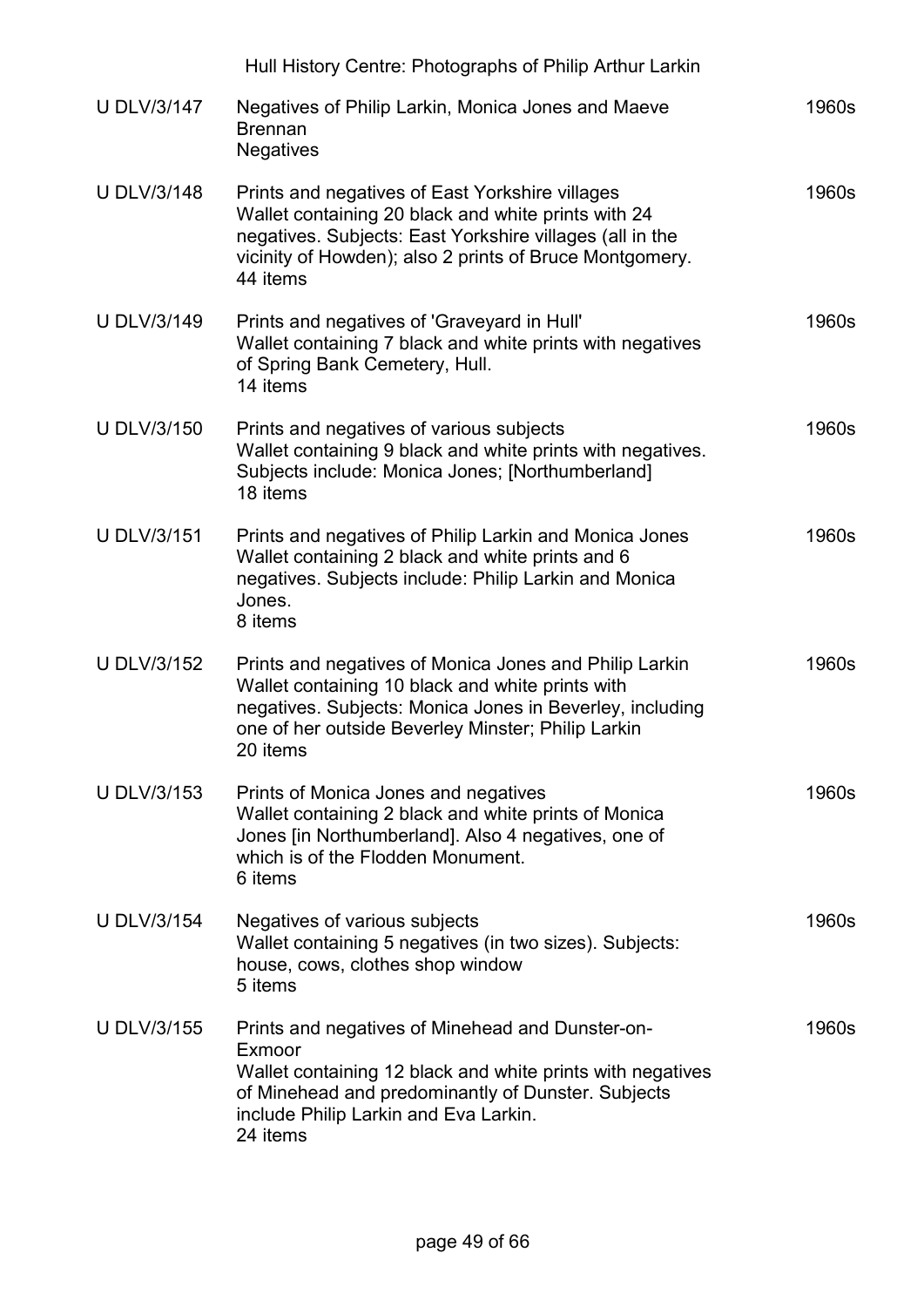|                    | Hull History Centre: Photographs of Philip Arthur Larkin                                                                                                                                                                                                                                                                                                 |        |
|--------------------|----------------------------------------------------------------------------------------------------------------------------------------------------------------------------------------------------------------------------------------------------------------------------------------------------------------------------------------------------------|--------|
| <b>U DLV/3/156</b> | Prints and negatives of holiday [in<br>Northumberland/Scottish borders]<br>Wallet containing 12 black and white prints and 9<br>negatives. Subjects include: Philip Larkin, Monica Jones,<br>countryside, Flodden Monument on Piper's Hill, near<br>Branxton, Northumberland<br>21 items                                                                 | 1960s  |
| <b>U DLV/3/157</b> | Prints and negatives of various subjects<br>Wallet containing 12 colour prints with negatives.<br>Subjects include: Monica Jones, countryside, houses,<br>[print 9 of 2 young girls]<br>24 items                                                                                                                                                         | 1960s  |
| <b>U DLV/3/158</b> | Prints and negatives of Eva Larkin, Philip and family<br>Wallet containing 9 colour prints with negatives. Subjects<br>include: Eva Larkin [with woman (not Kitty), man and little<br>girl], Philip Larkin, Monica Jones standing by<br>'Northumberland' signpost, Eva Larkin by Sydney Larkin's<br>grave at St Michael's Church, Lichfield.<br>18 items | 1960s  |
| <b>U DLV/3/159</b> | Prints [of Sark]<br>Wallet containing 10 prints with negatives [of Sark].<br>Subjects include: coastal scenes, horses and carriages<br>and Monica Jones<br>20 items                                                                                                                                                                                      | 1960s  |
| <b>U DLV/3/160</b> | Prints and negatives of Philip Larkin<br>Wallet containing 9 black and white prints with negatives<br>of Philip Larkin at home in Hull. Also includes one print of<br>Larkin with bicycle in Spring Bank Cemetery.<br>18 items                                                                                                                           | c.1960 |
| <b>U DLV/3/161</b> | Prints and negatives of Philip Larkin<br>Wallet containing 13 black and white prints and 12<br>negatives of Philip Larkin. Some are taken in his flat in<br>Hull<br>25 items                                                                                                                                                                             | c.1960 |
| <b>U DLV/3/162</b> | Philip Larkin and Monica Jones in Scotland<br>Envelope containing larger version of print of Philip Larkin<br>and Monica Jones on coast in Scottish islands<br>1 item                                                                                                                                                                                    | c.1960 |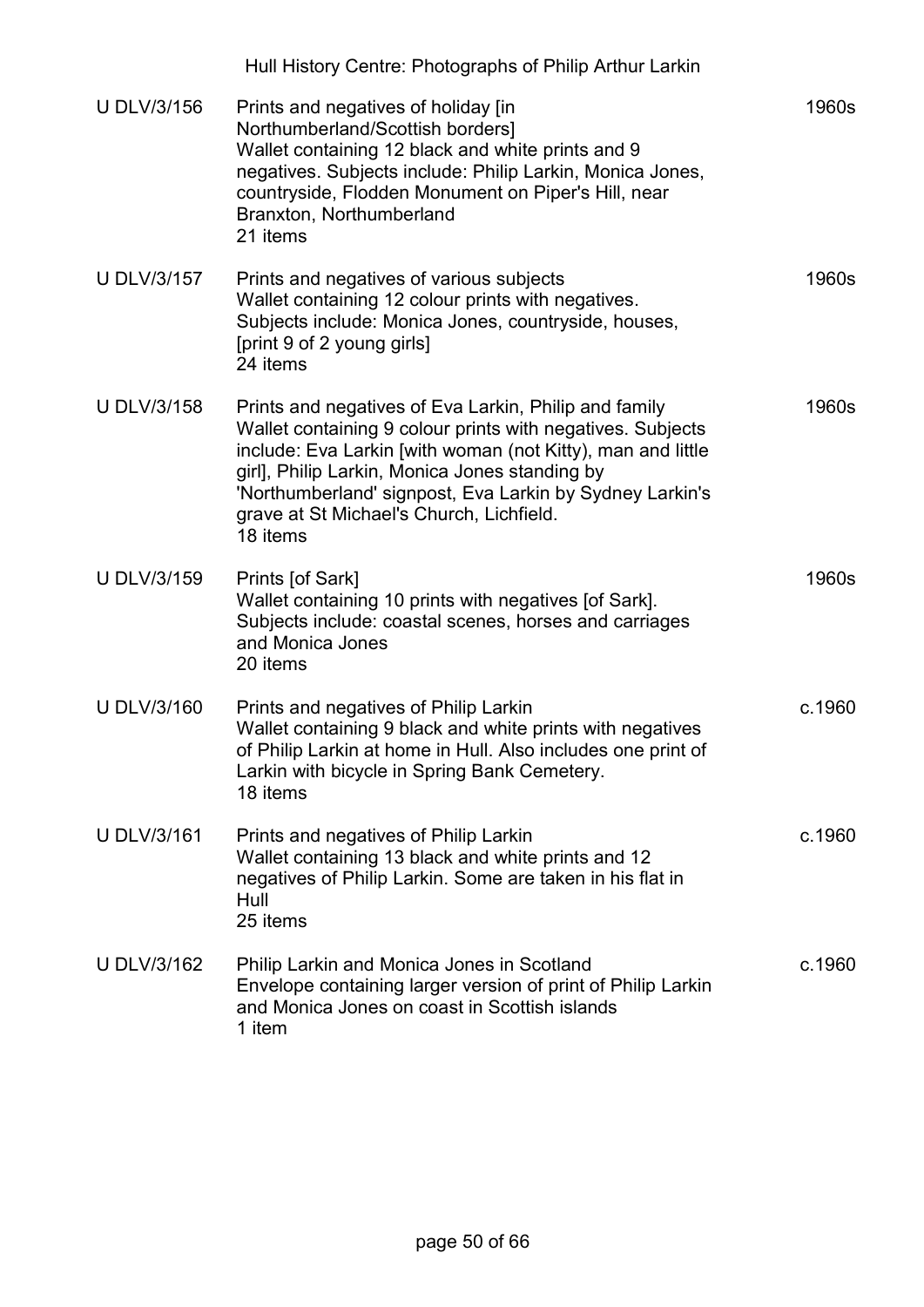| U DLV/3/163        | Print of Philip Larkin and negatives of various subjects<br>Envelope containing 1 black and white print with negative<br>(of Philip Larkin at work) and 34 miscellaneous negatives.<br>Subjects include: Larkin; Larkin and Monica Jones; views<br>of Coventry and Larkin family houses; Larkin punting in<br>Oxford; Larkin on beach in Sark; Larkin at work; Betty<br>Mackereth; interior and exterior of the Brynmor Jones<br>Library, University of Hull. Also includes a postcard of the<br>Humber Bridge.<br>36 items | mid 20th cent. |
|--------------------|-----------------------------------------------------------------------------------------------------------------------------------------------------------------------------------------------------------------------------------------------------------------------------------------------------------------------------------------------------------------------------------------------------------------------------------------------------------------------------------------------------------------------------|----------------|
| <b>U DLV/3/164</b> | <b>Negatives of Monica Jones</b><br>Wallet containing 11 negatives of Monica Jones.<br>11 items                                                                                                                                                                                                                                                                                                                                                                                                                             | c.1960         |
| U DLV/3/165        | Prints and negatives of Monica Jones and Philip Larkin<br>Wallet containing 15 black and white prints and 10<br>negatives. Subjects include: several of Monica Jones and<br>Philip Larkin at [Pearson Park]; Eva Larkin.<br>25 items                                                                                                                                                                                                                                                                                        | c.1960         |
| <b>U DLV/3/166</b> | Sark<br>Wallet containing 6 black and white prints with negatives<br>of Sark. Subjects include: Philip Larkin and Monica<br>Jones; boat, coast and hotel on Sark.<br>12 items                                                                                                                                                                                                                                                                                                                                               | c.1961         |
| <b>U DLV/3/167</b> | Prints and negatives of Sark<br>Wallet containing 19 colour prints and negatives of Sark.<br>Subjects include: coastal scenes, Monica Jones, Philip<br>Larkin, beach.<br>38 items                                                                                                                                                                                                                                                                                                                                           | [1963]         |
| U DLV/3/168        | Prints of holiday in Scotland<br>Envelope containing 6 colour prints. Subjects include:<br>Monica Jones (in Scotland)<br>6 items                                                                                                                                                                                                                                                                                                                                                                                            | c.1965         |
| U DLV/3/169        | Prints and negatives of various subjects<br>Wallet containing 10 colour prints with negatives.<br>Subjects include: Monica Jones.<br>20 items                                                                                                                                                                                                                                                                                                                                                                               | c.1965         |
| <b>U DLV/3/170</b> | Negatives of various subjects<br>Envelope containing 3 negatives of Sark and Pearson<br>Park<br>3 items                                                                                                                                                                                                                                                                                                                                                                                                                     | c.1965         |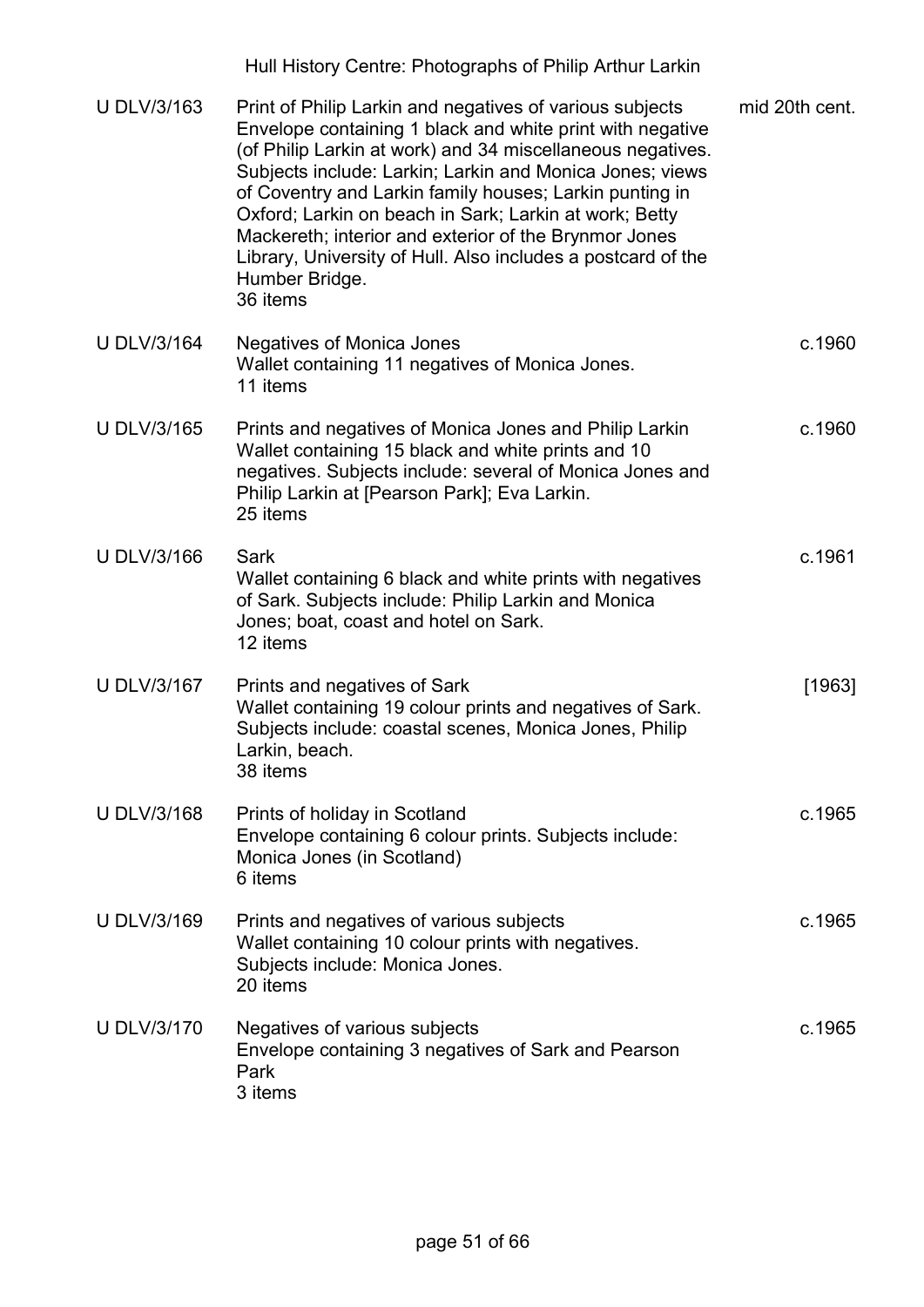|                    | Hull History Centre: Photographs of Philip Arthur Larkin                                                                                                                                                                                                                                                   |                 |
|--------------------|------------------------------------------------------------------------------------------------------------------------------------------------------------------------------------------------------------------------------------------------------------------------------------------------------------|-----------------|
| <b>U DLV/3/171</b> | Prints and negatives of Philip Larkin and Monica Jones<br>Wallet containing 8 black and white prints, 1 larger, colour<br>print and 9 negatives. Subjects include: Monica Jones,<br>Philip Larkin, dog show [in Northumberland]<br>18 items                                                                | [1967]          |
| <b>U DLV/3/172</b> | Negative of [Patsy Murphy/Strang]<br>Wallet containing 1 negative of [Patsy Murphy/Strang].<br>1 item                                                                                                                                                                                                      | [1967]          |
| <b>U DLV/3/173</b> | Prints and negatives various subjects<br>Wallet containing 11 black and white prints with<br>negatives. Subjects include: John Wain, Eva Larkin [at<br>home in Loughborough], Monica Jones, cathedral church,<br>unidentified man print 6, Philip Larkin.<br>22 items                                      | [1968]          |
| <b>U DLV/3/174</b> | Prints and negatives of the Brynmor Jones Library,<br>University of Hull and various<br>Wallet containing 12 colour prints with negatives.<br>Subjects include: Philip Larkin, extension of the Brynmor<br>Jones Library, University of Hull, Monica Jones in Haydon<br>Bridge, views of coast<br>24 items | [1967-1970]     |
| <b>U DLV/3/175</b> | Prints and negatives, mainly of University of Hull campus<br>Wallet containing 11 black and white prints with<br>negatives. Subjects include: building extension to the<br>Brynmor Jones Library, University of Hull, Monica Jones,<br>North Yorkshire.<br>22 items                                        | $[1967 - 1970]$ |
| <b>U DLV/3/176</b> | Prints of Brynmor Jones Library<br>Wallet containing 10 black and white prints of the<br>Brynmor Jones Library, University of Hull during the<br>construction of its extension.<br>10 items                                                                                                                | $[1967 - 1970]$ |
| <b>U DLV/3/177</b> | Prints and negatives of Hull University Campus and<br><b>Brynmor Jones Library</b><br>Wallet containing 12 black and white prints with negatives<br>of Hull University Campus and of the Brynmor Jones<br>Library during the construction of its extension.<br>24 items                                    | $[1967 - 1970]$ |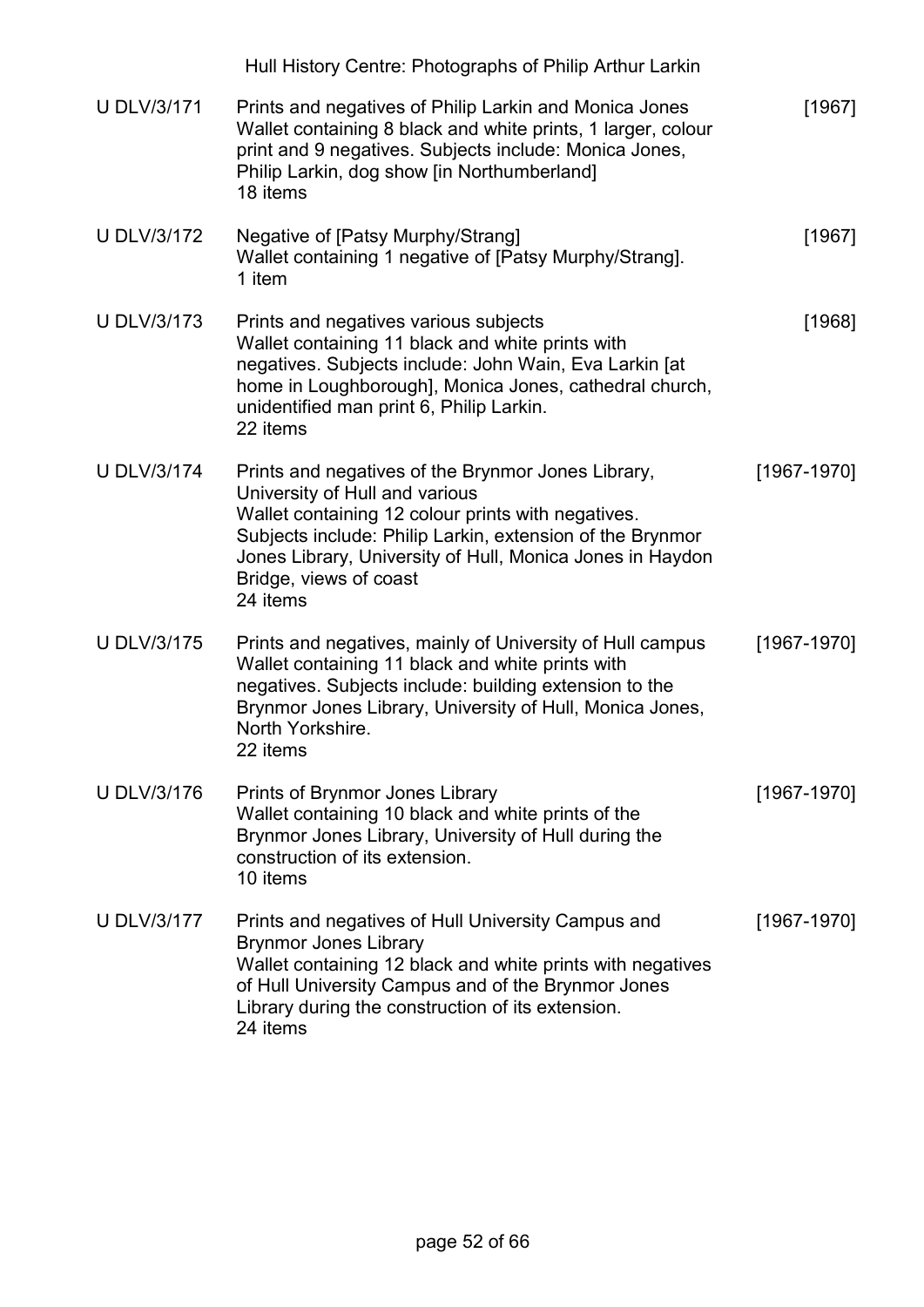|                    | Hull History Centre: Photographs of Philip Arthur Larkin                                                                                                                                                                                                                                                                                                                                                                 |                 |
|--------------------|--------------------------------------------------------------------------------------------------------------------------------------------------------------------------------------------------------------------------------------------------------------------------------------------------------------------------------------------------------------------------------------------------------------------------|-----------------|
| <b>U DLV/3/178</b> | Prints and negatives of Philip Larkin, Monica Jones and<br>Maeve Brennan in Hull and environs<br>Wallet containing 11 colour prints and negatives of Philip<br>Larkin, Monica Jones and Maeve Brennan in Hull and<br>environs (some on coastline posing by driftwood<br>sculpture [on Hessle foreshore]. [Occasion of Larkin's<br>receiving an honorary doctorate from Queen's University,<br><b>Belfast</b><br>22 items | 1969            |
| <b>U DLV/3/179</b> | Prints and negatives of Monica Jones<br>Wallet containing 2 black and white prints with negatives<br>of Monica Jones.<br>4 items                                                                                                                                                                                                                                                                                         | late 1960s      |
| <b>U DLV/3/180</b> | Prints and negatives of Monica Jones<br>Wallet containing 5 black and white prints with negatives<br>of Monica Jones. Includes two prints of a church.<br>10 items                                                                                                                                                                                                                                                       | late 1960s      |
| <b>U DLV/3/181</b> | Print and negative of Monica Jones<br>Envelope containing 1 black and white print with negative<br>of Monica Jones in a hothouse.<br>2 items                                                                                                                                                                                                                                                                             | late 1960s      |
| <b>U DLV/3/182</b> | Prints and negatives of Maeve Brennan<br>Wallet containing 4 black and white prints and 2<br>negatives of Maeve Brennan. Includes shot of her seen<br>through tall grass.<br>6 items                                                                                                                                                                                                                                     | late 1960s      |
| <b>U DLV/3/183</b> | Prints and negatives of Philip Larkin and Maeve Brennan<br>Wallet containing 7 colour prints with 4 negatives: Philip<br>Larkin and Maeve Brennan.<br>11 items                                                                                                                                                                                                                                                           | $[1960 - 1974]$ |
| <b>U DLV/3/184</b> | Prints and negatives of North West highlands of Scotland<br>Wallet containing 10 colour prints with negatives.<br>Subjects include: Philip Larkin, Monica Jones, Diabaig,<br>Ben Eighe and Loch Carron.<br>20 items                                                                                                                                                                                                      | $[1965 - 1975]$ |
| <b>U DLV/3/185</b> | Prints of various subjects<br>8 prints, black and white and colour. Various subjects and<br>dates. Subjects include Brynmor Jones Library staff,<br>Monica Jones, Philip Larkin with [man & woman], Walter,<br>Kitty and Rosemary Hewett in Portschach<br>8 items                                                                                                                                                        | c.1965-1975     |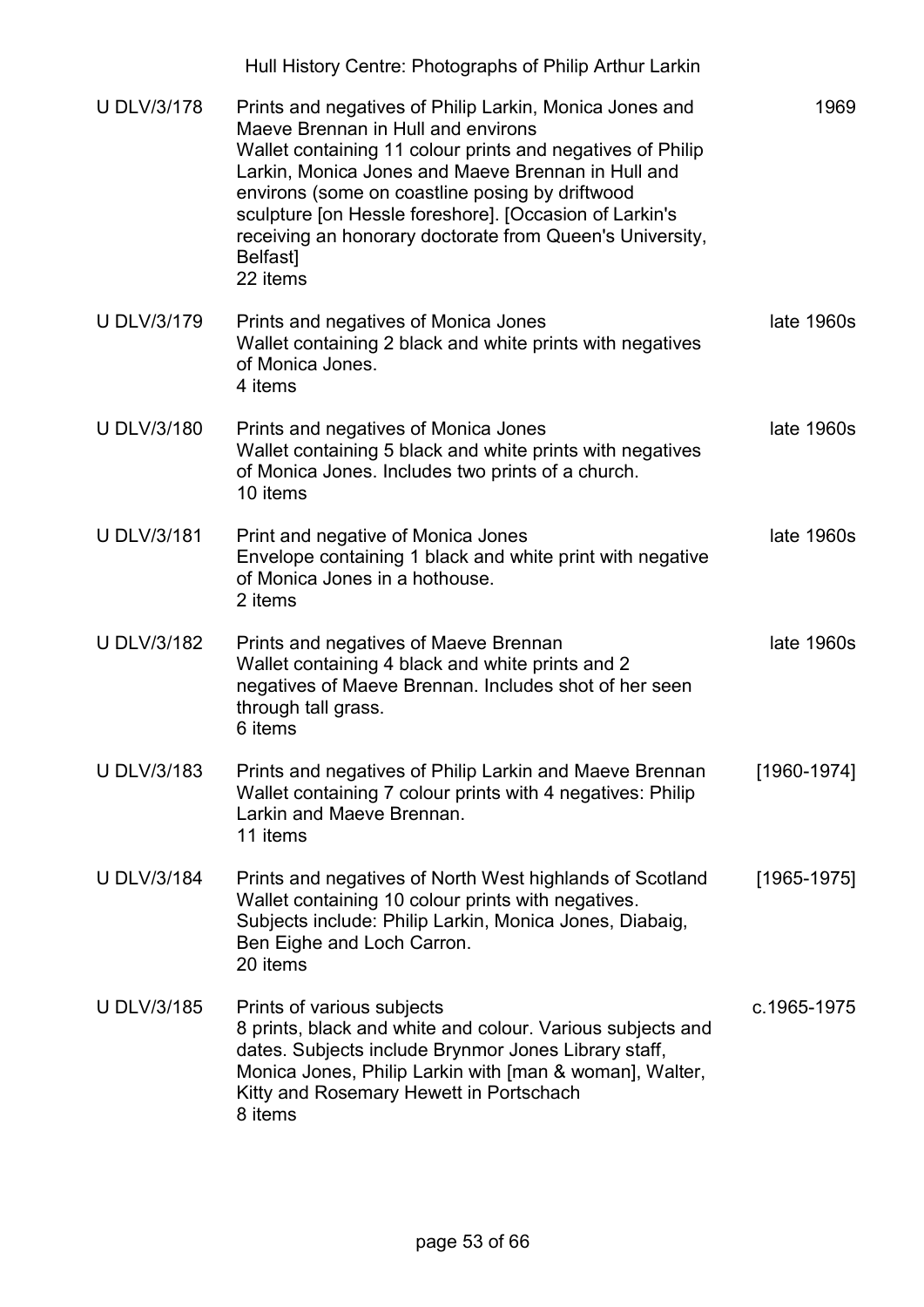|                    | Hull History Centre: Photographs of Philip Arthur Larkin                                                                                                                                                                                                                                                                                                             |             |
|--------------------|----------------------------------------------------------------------------------------------------------------------------------------------------------------------------------------------------------------------------------------------------------------------------------------------------------------------------------------------------------------------|-------------|
| <b>U DLV/3/186</b> | Prints of holiday, mainly of North and Western Scotland.<br>74 colour prints. Gleneagles Hotel, Perthshire. Prints 44-<br>71: subjects include: Larkin, Monica Jones, Plockton,<br>Steel Riggs, Kinlochbervie, Tongue, Ben Loyal, Melrose,<br>Strathnaver, Kenmore, Torridon, Shieldaig, Red Point,<br>Haydon Bridge (Northumberland).<br>74 items                   | c.1965-1975 |
| <b>U DLV/3/187</b> | Prints and negatives of holiday in Scotland<br>Wallet containing 11 colour prints and 12 negatives.<br>Subjects include: Monica Jones, Philip Larkin, coastal<br>scenes.<br>23 items                                                                                                                                                                                 | 1970        |
| <b>U DLV/3/188</b> | Prints and negatives of holiday [in Scotland]<br>Wallet containing 13 colour prints and 12 negatives.<br>Subjects include: Philip Larkin, Monica Jones, island<br>scenery, ferry.<br>25 items                                                                                                                                                                        | 1970        |
| <b>U DLV/3/189</b> | Prints and negatives of Scotland<br>Wallet containing 11 colour prints and 12 negatives.<br>Subjects include: Philip Larkin in doctoral robes; Monica<br>Jones;<br>23 items                                                                                                                                                                                          | 1970        |
| <b>U DLV/3/190</b> | Prints and negatives of Oxford University<br>Wallet containing 10 black and white prints with negatives<br>of Oxford University. Subjects include: Philip Larkin, [All<br>Souls']<br>20 items                                                                                                                                                                        | 1970        |
| <b>U DLV/3/191</b> | Prints and negatives of Oxford<br>Wallet containing 12 colour prints with negatives.<br>Subjects: Beechwood House (owned by All Souls') in<br>Iffley (where Larkin stayed during the time of his<br>fellowship to edit the Oxford Book of 20th Century Verse);<br>views of [All Souls'] College; [Bodleian Library/Radcliffe<br>Camera]; River Cherwell.<br>24 items | 1970        |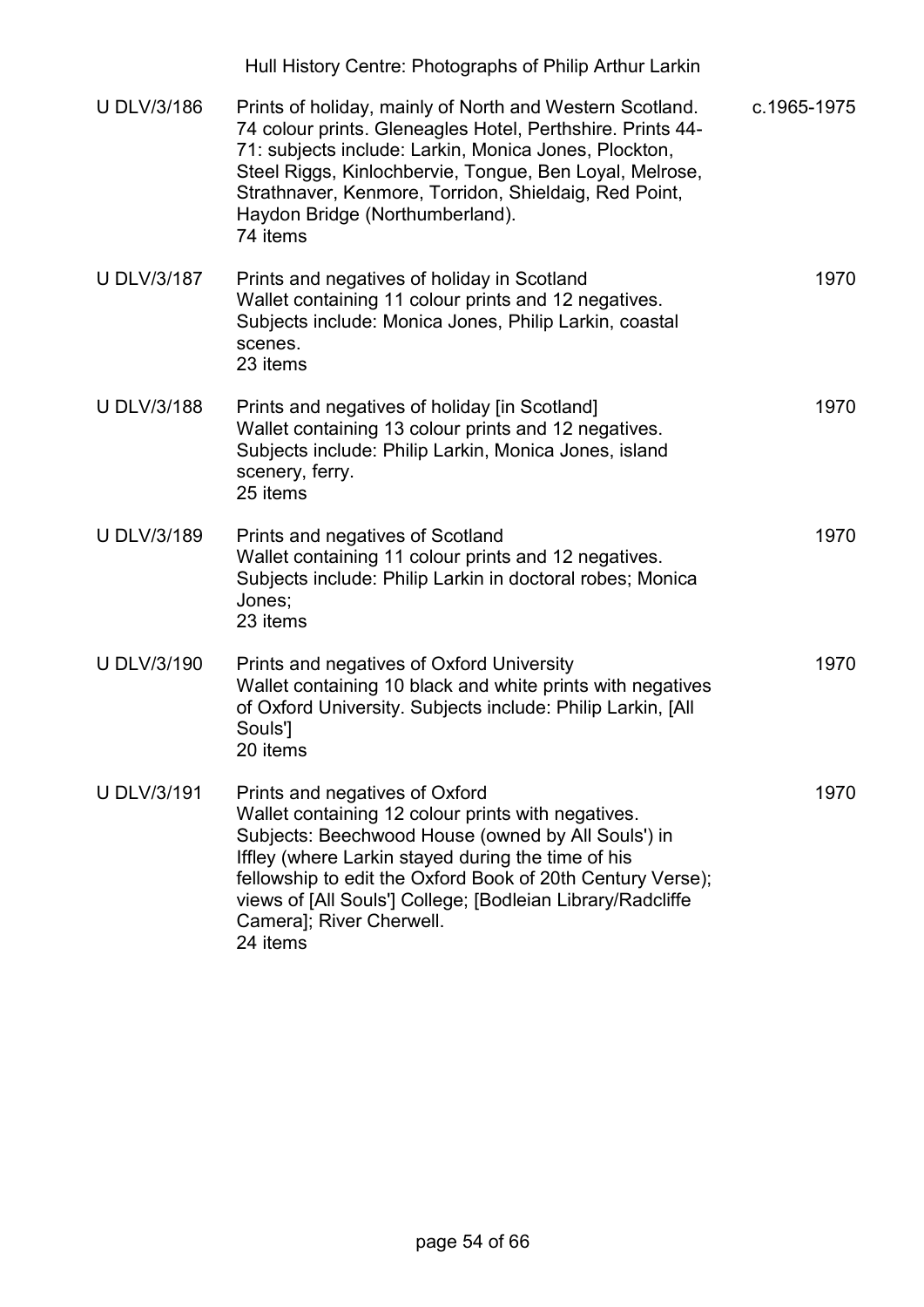|                    | Hull History Centre: Photographs of Philip Arthur Larkin                                                                                                                                                                                                                                                                                                                                                                                                                                                                                                                                                                                                            |      |
|--------------------|---------------------------------------------------------------------------------------------------------------------------------------------------------------------------------------------------------------------------------------------------------------------------------------------------------------------------------------------------------------------------------------------------------------------------------------------------------------------------------------------------------------------------------------------------------------------------------------------------------------------------------------------------------------------|------|
| <b>U DLV/3/192</b> | Prints of holiday in Scottish islands of Islay, Jura and Mull.<br>Envelope containing 24 colour prints of Monica Jones and<br>Philip Larkin on holiday on the islands of Jura, Mull and<br>Islay. Subjects include coastal scenes, beaches, boats,<br>Monica Jones, Larkin, a church - [poss in Peebles - see<br>journals], various places (which are difficult to identify<br>from photos). In holiday journals for 1971 (DPL(4)/1/15<br>and DPL(4)/1/16) is mention of Larkin taking photographs<br>in Ardlussa, Port Ellen and Coll. Also mention of visiting<br>Bowmore, Bridgend, Craignure, Tobermory, Oban and<br>Salen. Also [Glengown] Castle.<br>24 items | 1971 |
| <b>U DLV/3/193</b> | Prints and negatives of Larkin on holiday with mother in<br>King's Lynn<br>Wallet containing 12 colour prints with negatives.<br>Subjects include: Eva Larkin, Philip Larkin, Maeve<br>Brennan, views of King's Lynn (including the King's Head<br>Hotel), 2 prints of cloth toy frogs.<br>24 items                                                                                                                                                                                                                                                                                                                                                                 | 1971 |
| <b>U DLV/3/194</b> | Prints and negatives of Philip Larkin and Monica Jones<br>Wallet containing 4 colour prints with negatives. Subjects:<br>Philip Larkin, Monica Jones, [Haydon Bridge]<br>8 items                                                                                                                                                                                                                                                                                                                                                                                                                                                                                    | 1971 |
| U DLV/3/195        | Print and negative of Monica Jones<br>Wallet containing 1 colour print with negative of Monica<br>Jones in Mull.<br>2 items                                                                                                                                                                                                                                                                                                                                                                                                                                                                                                                                         | 1971 |
| <b>U DLV/3/196</b> | Prints and negatives of Jura and Mull<br>Wallet containing 12 colour prints and negatives. Subjects<br>include: Philip Larkin, Monica Jones, boats, coastal<br>scenes, island of Jura.<br>24 items                                                                                                                                                                                                                                                                                                                                                                                                                                                                  | 1971 |
| <b>U DLV/3/197</b> | Prints and negatives of Philip Larkin and the Brynmor<br>Jones Library<br>Wallet containing 10 black and white prints and 8<br>negatives. Subjects include: Philip Larkin and Anthony<br>Thwaite; Larkin outside the Brynmor Jones Library and in<br>his office; Larkin with Betty Mackereth<br>18 items                                                                                                                                                                                                                                                                                                                                                            | 1972 |
| <b>U DLV/3/198</b> | Prints and negative of Maeve Brennan<br>Wallet containing 2 black and white prints with 1 negative<br>of Maeve Brennan. Also includes one negative of Eva<br>Larkin<br>3 items                                                                                                                                                                                                                                                                                                                                                                                                                                                                                      | 1972 |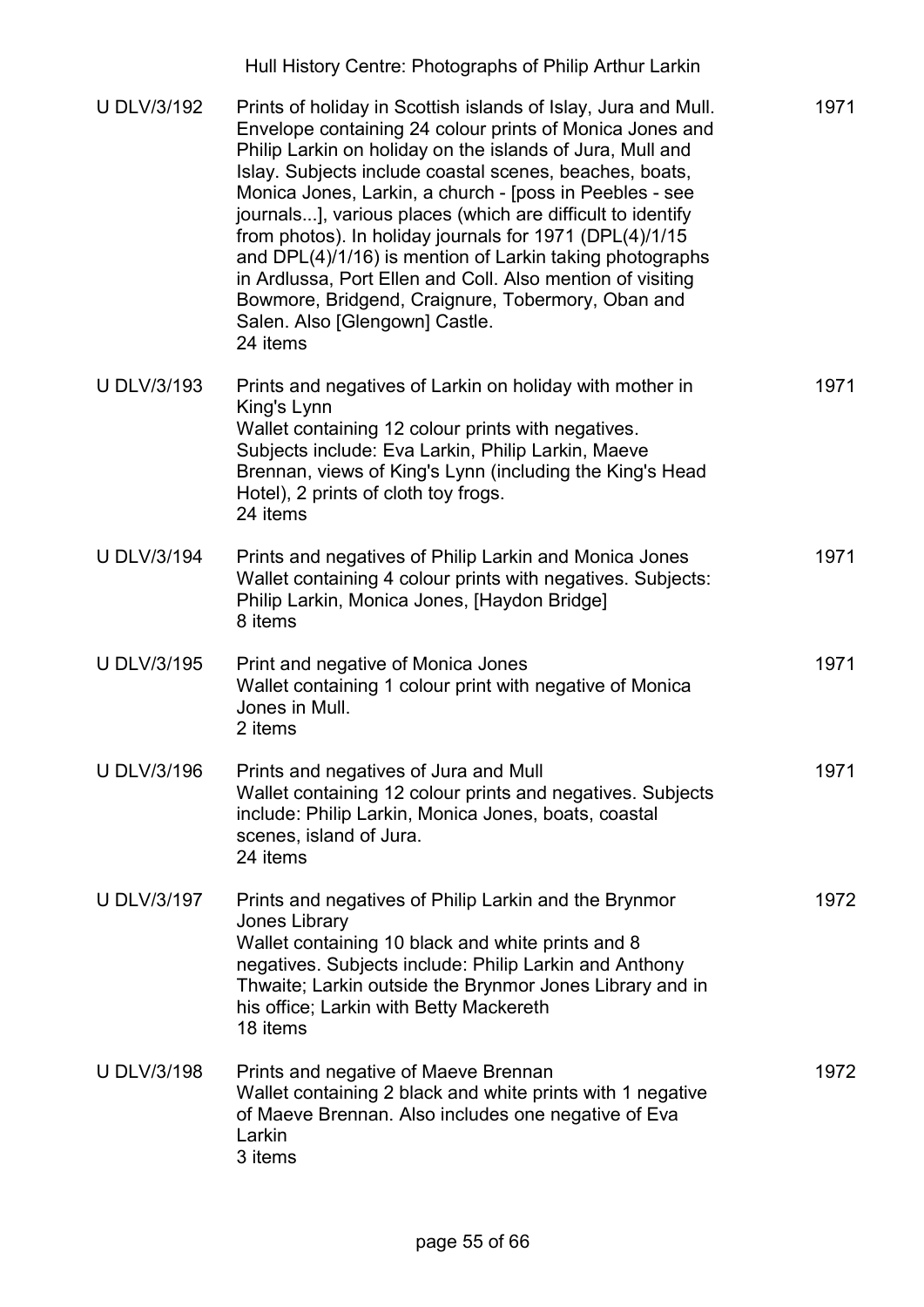|                    | Hull History Centre: Photographs of Philip Arthur Larkin                                                                                                                                                                                                                                                                                                                                                                                                                                                                                             |      |
|--------------------|------------------------------------------------------------------------------------------------------------------------------------------------------------------------------------------------------------------------------------------------------------------------------------------------------------------------------------------------------------------------------------------------------------------------------------------------------------------------------------------------------------------------------------------------------|------|
| <b>U DLV/3/199</b> | Prints and negatives of holiday<br>Wallet containing 10 colour prints with negatives.<br>Subjects include: Philip Larkin, Monica Jones, Kenmore,<br>Kinlochbervie, Tongue, Rabhil Island, Ben Loyal,<br>Melrose.<br>20 items                                                                                                                                                                                                                                                                                                                         | 1972 |
| <b>U DLV/3/200</b> | Prints and negatives of Maeve Brennan<br>Wallet containing 9 black and white prints with 5<br>negatives of Maeve Brennan<br>14 items                                                                                                                                                                                                                                                                                                                                                                                                                 | 1972 |
| <b>U DLV/3/201</b> | Prints and negatives of Maeve Brennan<br>Wallet containing 7 black and white prints with negatives<br>of Maeve Brennan<br>14 items                                                                                                                                                                                                                                                                                                                                                                                                                   | 1972 |
| <b>U DLV/3/202</b> | Prints and negatives of Larkin and Monica Jones<br>Wallet containing 4 colour prints and 3 negatives: Larkin<br>and Monica Jones by 'England' border signat Coldstream<br>in Northumberland<br>7 items                                                                                                                                                                                                                                                                                                                                               | 1973 |
| <b>U DLV/3/203</b> | Prints and negatives of Northumberland and Scotland<br>Wallet containing 24 colour prints with negatives.<br>Subjects include: Monica Jones, Tweedsmuir,<br>Bellingham.<br>48 items                                                                                                                                                                                                                                                                                                                                                                  | 1973 |
| <b>U DLV/3/204</b> | Prints of holiday in Cumbria and South Western Scotland.<br>Envelope containing 22 colour prints of Monica Jones and<br>Philip Larkin on holiday in Cumbria and South Western<br>Scotland. Subjects include: signposts for/of Kaber,<br>Thwaite, Burrow with Burrow, Dalmellington and Newton<br>Stewart, [church], graveyards, port. Includes letter [ALS],<br>4 October 1974, from Larkin, Hull to Monica Jones;<br>mentions his dislike of the beginning of the academic<br>year, his depression about his weight and more generally.<br>22 items | 1974 |
| <b>U DLV/3/205</b> | Prints and negatives of holiday in Cumbria and South<br><b>Western Scotland</b><br>Wallet containing 10 colour prints and 9 negatives.<br>Subjects include: Philip Larkin, Monica Jones, signposts<br>for Kaber, Burrow with Burrow, Thwaite, Barbob, Kirby<br>Lonsdale, Dent.<br>19 items                                                                                                                                                                                                                                                           | 1974 |
| <b>U DLV/3/206</b> | Prints and negatives of Scotland<br>Wallet containing 12 colour prints with negatives.<br>24 items                                                                                                                                                                                                                                                                                                                                                                                                                                                   | 1974 |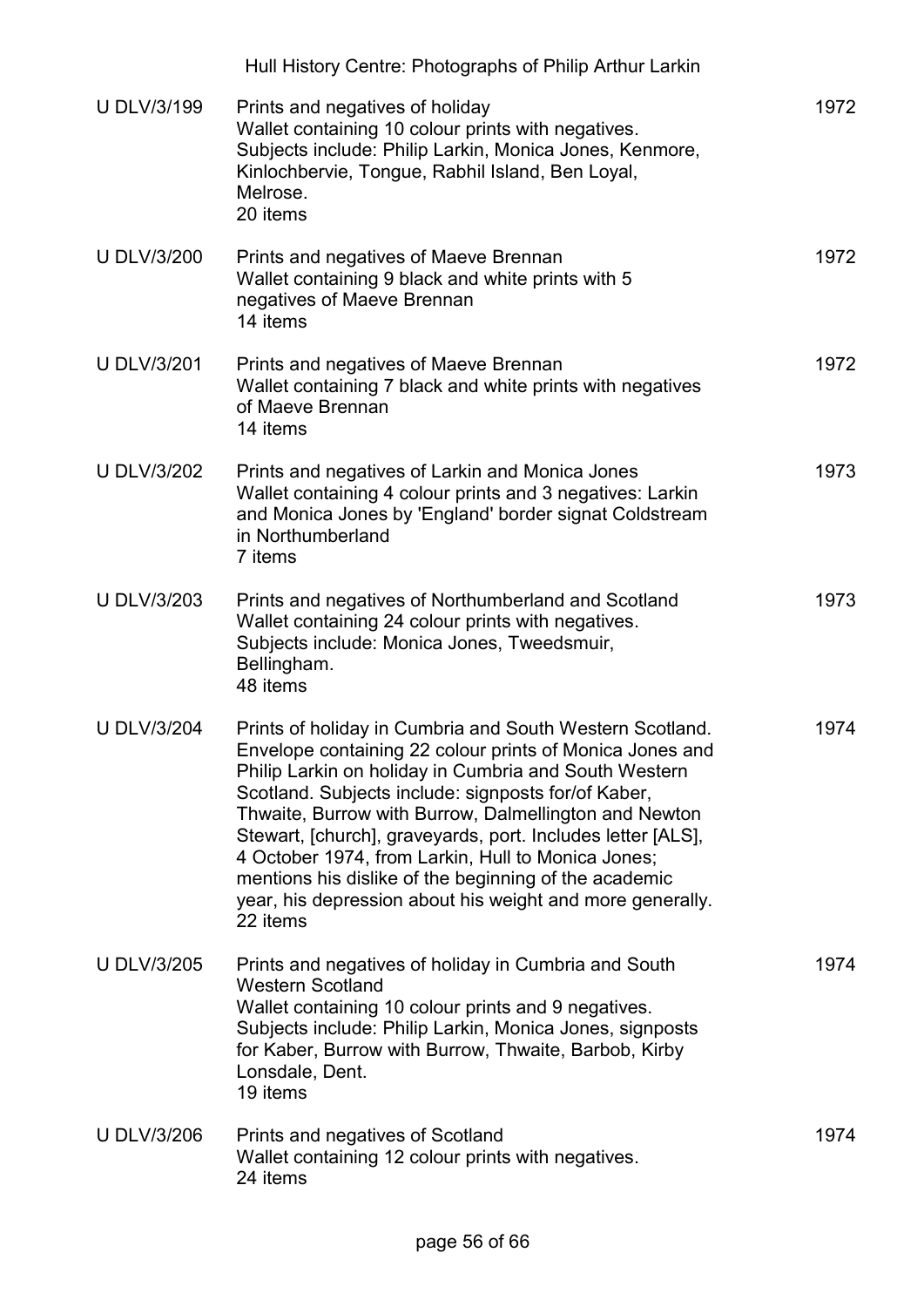|                    | Hull History Centre: Photographs of Philip Arthur Larkin                                                                                                                                                                                                                                                                                                                                                                                                                                                                                                            |             |
|--------------------|---------------------------------------------------------------------------------------------------------------------------------------------------------------------------------------------------------------------------------------------------------------------------------------------------------------------------------------------------------------------------------------------------------------------------------------------------------------------------------------------------------------------------------------------------------------------|-------------|
| <b>U DLV/3/207</b> | Print and negative of signpost 'Burrow with Burrow'<br>Wallet containing 1 colour print with negative of signpost<br>reading 'Burrow with Burrow'.<br>2 items                                                                                                                                                                                                                                                                                                                                                                                                       | 1974        |
| <b>U DLV/3/208</b> | Prints and negatives of 105 Newland Park, Hull<br>Wallet containing 10 black and white prints with negatives<br>of Philip Larkin's house at 105 Newland Park, Hull.<br>20 items                                                                                                                                                                                                                                                                                                                                                                                     | 1974        |
| <b>U DLV/3/209</b> | Prints of Monica Jones and holiday in Scotland<br>Wallet containing 27 colour prints. Subjects include<br>several of Monica Jones (dressed for occasion of Larkin's<br>receving the CBE). Also holiday around Northumberland<br>and Scotland (including East Lothian area and<br>Highlands): Monica Jones, churchyard in Haydon Bridge,<br>Bellingham (Northumberland), Gifford (including 1 print of<br>Yester Parish Church), Moffat, Plockton, Heriot,<br>Tweedsmuir, Traquain, the 'Queen's View' at Loch<br>Tummel, Loch Rannoch and Schiehallion.<br>27 items | 1975        |
| <b>U DLV/3/210</b> | Prints and negatives of Scotland: Kilchoan, Eddleston<br>and St Andrews.<br>Wallet containing 12 colour prints with negatives.<br>Subjects include: Monica Jones, [Kilchoan], [Kilchoan<br>Lighthouse], [Corran ferry]<br>24 items                                                                                                                                                                                                                                                                                                                                  | 1975        |
| <b>U DLV/3/211</b> | Prints and negatives of Scotland<br>Wallet containing 7 colour prints and 8 negative (extra<br>negative is of Betty Mackereth). Subjects: Monica Jones,<br>golf course [St Andrews].<br>15 items                                                                                                                                                                                                                                                                                                                                                                    | 1975        |
| <b>U DLV/3/212</b> | Prints of various subjects<br>Wallet containing 25 colour prints of various subjects,<br>including Sydney Larkin's grave at St Michael's, Lichfield;<br>Monica Jones and Philip Larkin (in the grounds of a<br>stately home); Monica Jones with Barbara and Hilary<br>Pym.<br>25 items                                                                                                                                                                                                                                                                              | 15 Aug 1976 |
| <b>U DLV/3/213</b> | Prints of Haydon Bridge<br>Wallet containing 10 prints: 4 views of Haydon Bridge,<br>Northumberland; 5 prints of Monica Jones in Haydon<br>Bridge; 1 print of Larkin at work.<br>10 items                                                                                                                                                                                                                                                                                                                                                                           | 1976        |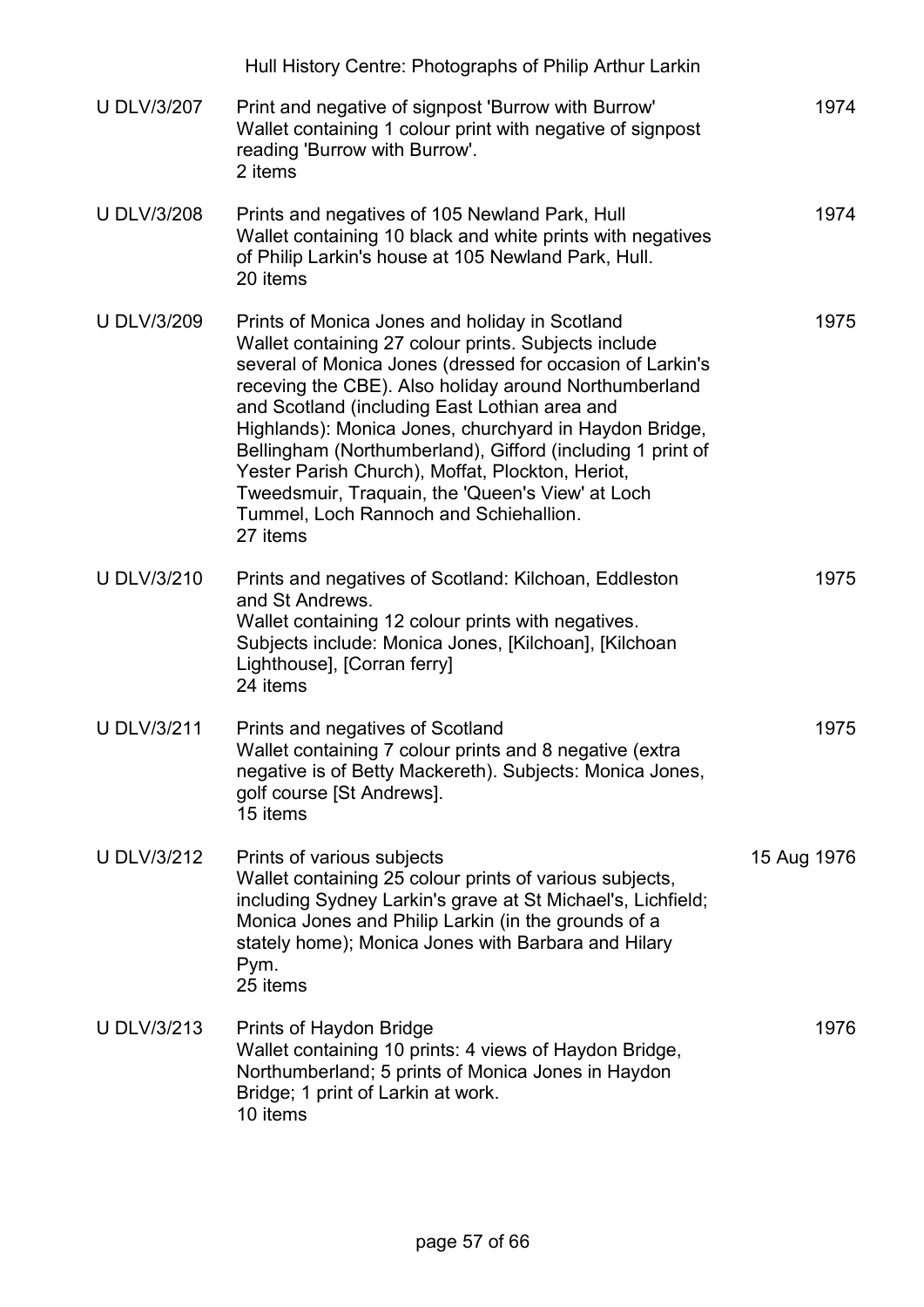|                    | Hull History Centre: Photographs of Philip Arthur Larkin                                                                                                                                                                                                                                                                                                                                                                                                                                                                                                                                                                                                                                                                                                                                                                                                                       |      |
|--------------------|--------------------------------------------------------------------------------------------------------------------------------------------------------------------------------------------------------------------------------------------------------------------------------------------------------------------------------------------------------------------------------------------------------------------------------------------------------------------------------------------------------------------------------------------------------------------------------------------------------------------------------------------------------------------------------------------------------------------------------------------------------------------------------------------------------------------------------------------------------------------------------|------|
| <b>U DLV/3/214</b> | Prints and negatives of Northumberland<br>Wallet containing 10 colour prints with negatives of<br>holiday in Northumberland. Subjects include: Philip<br>Larkin, Monica Jones, Bellingham Agricultural Show; also<br>includes one print of Larkin on his 54th birthday, at the<br>Elms Hotel, Aberley.<br>20 items                                                                                                                                                                                                                                                                                                                                                                                                                                                                                                                                                             | 1976 |
| <b>U DLV/3/215</b> | Negatives of various subjects<br>Wallet containing 3 negatives (and a request to processor<br>in Larkin's writing for enlargements). Negative 1: Philip<br>Larkin on occasion of his 54th birthday (can be found at<br>DLV/3/214). Negative 2: Monica Jones with Hilary and<br>Barbara Pym (print can be found at DLV/2/4/12).<br>Negative 3: Larkin and Monica Jones with the Powells.<br>3 items                                                                                                                                                                                                                                                                                                                                                                                                                                                                             | 1976 |
| <b>U DLV/3/216</b> | Prints and negatives of holiday in Oxfordshire, Dorset and<br>Worcestershire<br>Wallet containing 23 colour prints with 21 negatives.<br>Subjects: Monica Jones; Philip Larkin; Stourhead Garden;<br>grave of Sydney Larkin, at St Michael's Church, Lichfield;<br>Lichfield; Barn Cottage, Finstock (home of Barbara Pym);<br>grave of TF Powys (1875-1953) at church of St Peter and<br>St Paul, Mappowder, Dorset; churchyard at East Coker;<br>Larkin on his 54th birthday at the Elms Hotel, Abberley<br>(print 9); also Monica Jones at the Elms Hotel, Abberley<br>(print 18); Larkin and Monica with unidentified man and<br>woman at The Chantry, Frome; Monica Jones with<br>Barbara and Hilary Pym outside the Pyms's home, Barn<br>Cottage, at Finstock, nr Oxford; Hay-on-Wye; Hammoon;<br>Beaminster; the last residence of TF Powys in<br>Mappowder<br>44 items | 1976 |
| <b>U DLV/3/217</b> | Negative of Betty Mackereth<br>1 item<br>Negative                                                                                                                                                                                                                                                                                                                                                                                                                                                                                                                                                                                                                                                                                                                                                                                                                              | 1976 |
| <b>U DLV/3/218</b> | Prints and negatives of Scotland<br>Wallet containing 21 colour prints with negatives.<br>Subjects include: Monica Jones, Philip Larkin, including<br>one print of them both at Haydon Bridge; ferry, coastal<br>scenes, Glenlivet Distillery.<br>42 items                                                                                                                                                                                                                                                                                                                                                                                                                                                                                                                                                                                                                     | 1977 |
| <b>U DLV/3/219</b> | Prints and negatives of Northumberland and Lake District.<br>Wallet containing 11 colour prints with negatives.<br>Subjects include: Monica Jones, Wastwater, Cartmel,<br>Ravenstonedale, Bellingham Agricultural Show.<br>22 items                                                                                                                                                                                                                                                                                                                                                                                                                                                                                                                                                                                                                                            | 1978 |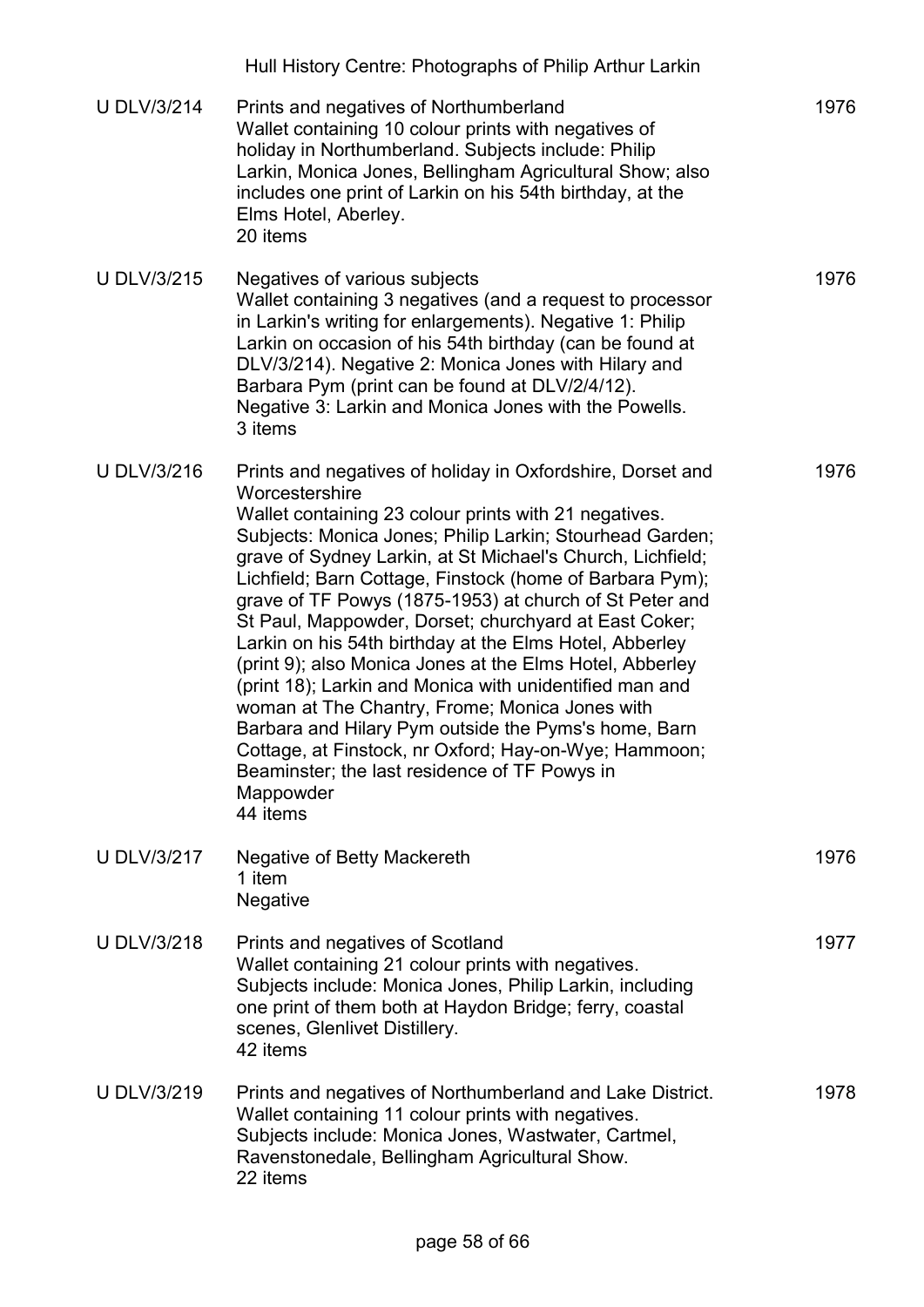|                    | Hull History Centre: Photographs of Philip Arthur Larkin                                                                                                                                                                                                                             |             |
|--------------------|--------------------------------------------------------------------------------------------------------------------------------------------------------------------------------------------------------------------------------------------------------------------------------------|-------------|
| <b>U DLV/3/220</b> | Prints and negatives of holiday in Northumberland and<br><b>Lake District</b><br>Wallet containing 15 colour prints and 12 negatives.<br>Subjects include Monica Jones, Philip Larkin, Cartmel,<br>Haydon Bridge, [Sizergh Castle near Kendal].<br>27 items                          | 1979        |
| <b>U DLV/3/221</b> | Prints of Monica Jones and [unknown]<br>Wallet containing 7 colour prints with 8 negatives.<br>Subjects include Monica Jones.<br>15 items                                                                                                                                            | 1979        |
| <b>U DLV/3/222</b> | Prints and negatives of Oxford and Hull<br>Wallet containing 10 colour prints and 8 negatives.<br>Subjects include: Charles Monteith in Oxford [at All<br>Souls']; Philip Larkin at [All Souls/Magdalen], Oxford;<br>prints of hedgehog in garden.<br>18 items                       | 1979        |
| <b>U DLV/3/223</b> | Prints and negatives of Oxford<br>Wallet containing 12 colour prints with negatives.<br>Subjects include: Monica Jones, Philip Larkin, views of All<br>Souls', [Christopher Tosswill and wife].<br>24 items                                                                          | 1970-1971   |
| <b>U DLV/3/224</b> | Prints and negatives of Monica Jones and Eva Larkin<br>Wallet containing 11 colour prints and 12 negatives.<br>Subjects: Monica Jones at her flat in 18, Knighton Park<br>Road, Leicester; Eva Larkin in Berrystead Nursing Home<br>(between Leicester and Loughborough)<br>23 items | [1972]      |
| <b>U DLV/3/225</b> | Prints of West Highlands<br>Loose bundle comprising 3 colour prints of: Monica Jones<br>in Shieldaig; Torridon; Kinlochbervie. Also comprises 2<br>postcards of Mallaig and a booking card from the<br>Grosvenor Hotel, London.<br>3 items                                           | early 1970s |
| <b>U DLV/3/226</b> | Negative of Betty Mackereth<br>Wallet containing 1 negative of Betty Mackereth at work<br>in the Brynmor Jones Library, University of Hull<br>1 item                                                                                                                                 | mid 1970s   |
| <b>U DLV/3/227</b> | Prints and negatives of various subjects<br>Wallet containing 12 colour prints with negatives.<br>Subjects include: [Lorna Margaret], Monica Jones in<br>Haydon Bridge, Philip Larkin at work.<br>24 items                                                                           | 1978        |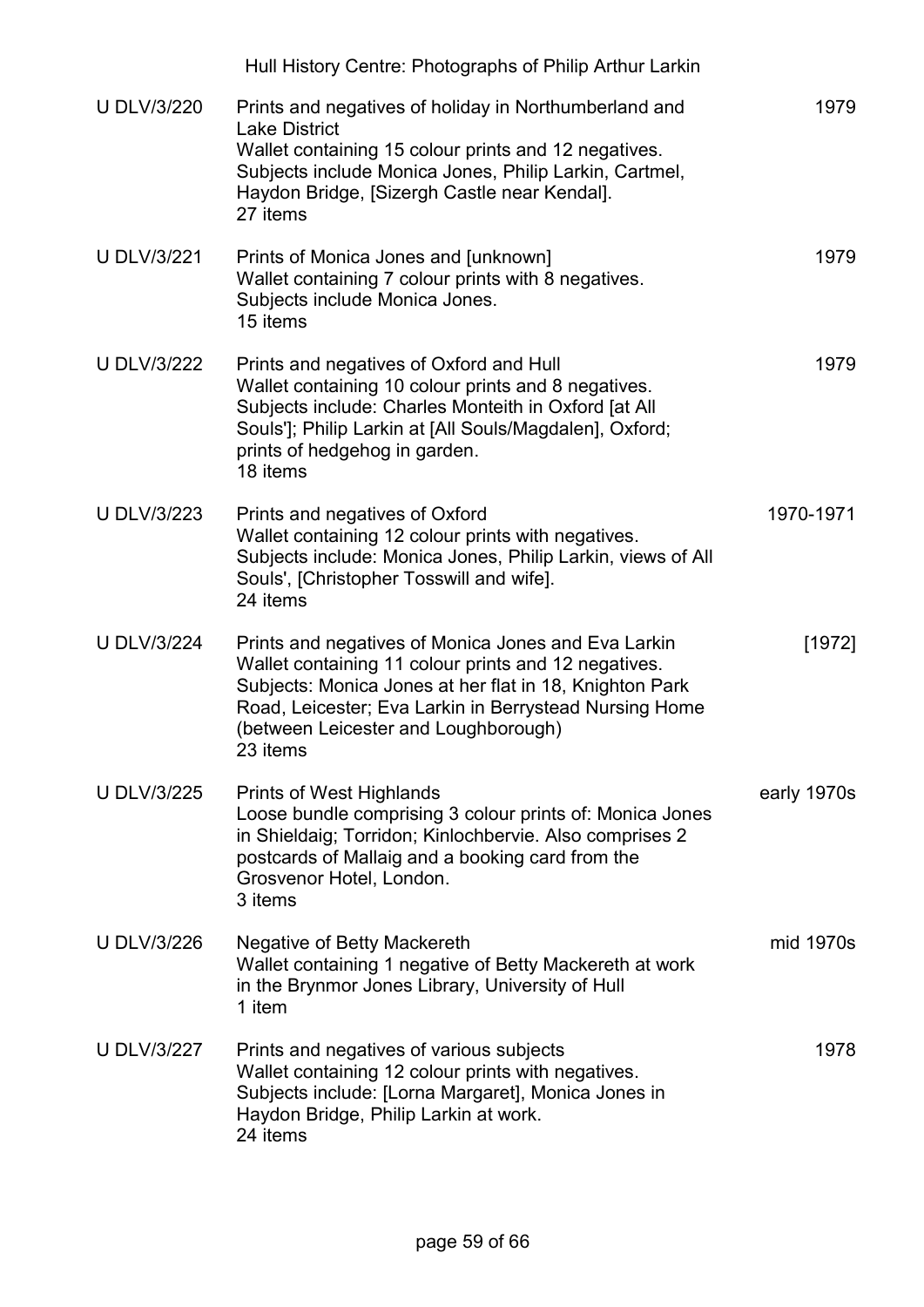|                    | Hull History Centre: Photographs of Philip Arthur Larkin                                                                                                                                                                                                                                                                                                                                                                                              |        |
|--------------------|-------------------------------------------------------------------------------------------------------------------------------------------------------------------------------------------------------------------------------------------------------------------------------------------------------------------------------------------------------------------------------------------------------------------------------------------------------|--------|
| <b>U DLV/3/228</b> | Prints and negatives of various subjects<br>Wallet containing 9 black and white prints and 10<br>negatives. Subjects include: Eva Larkin; the 'Norfolk<br>Hotel'; several of a rabbit.<br>19 items                                                                                                                                                                                                                                                    | 1970s  |
| <b>U DLV/3/229</b> | Print and negative of Wendy Mann<br>Envelope containing one print with negative of Wendy<br>Mann on Hull University campus.<br>2 items                                                                                                                                                                                                                                                                                                                | 1970s  |
| <b>U DLV/3/230</b> | Prints of various subjects<br>Wallet containing 21 colour prints of various subjects,<br>mostly of holiday [in Scotland]. Subjects include: coastal<br>scenery, Monica Jones, Philip Larkin; also print 1 of<br>Monica Jones and Larkin in Haydon Bridge.<br>21 items                                                                                                                                                                                 | 1970s  |
| <b>U DLV/3/231</b> | Prints of holidays in the Western Isles and in<br>Northumberland (border country)<br>Envelope containing 41 colour prints of Monica Jones and<br>Philip Larkin on holiday. Subjects include:<br>coastal/mountain scenes, gardens, the Western Isles,<br>Northumberland, 'England' border signs, ship: the<br>'Hebrides'. Also one of Larkin in doctoral robes. Also<br>contains small booklet entitled 'The thoughts of Chairman<br>Bun'.<br>41 items | c.1970 |
| <b>U DLV/3/232</b> | Prints and negatives of various subjects<br>Wallet containing 11 colour prints and 7 negatives.<br>Subjects include: Philip Larkin and Monica Jones on<br>holiday; Larkin in doctoral robes; gravestone of Cecil Day-<br>Lewis in St. Michael's Churchyard, Stinsford, Dorset;<br>Betty Mackereth.<br>18 items                                                                                                                                        | 1978   |
| <b>U DLV/3/233</b> | Prints and negatives of Eva Larkin<br>Wallet containing 5 colour prints and 2 negatives, all of<br>Eva Larkin.<br>7 items                                                                                                                                                                                                                                                                                                                             | c.1970 |
| <b>U DLV/3/234</b> | Print and negative of Maeve Brennan<br>Wallet containing 1 colour print with negative of Maeve<br>Brennan by coast.<br>2 items                                                                                                                                                                                                                                                                                                                        | c.1970 |
| <b>U DLV/3/235</b> | Prints and negatives of Eva Larkin<br>Wallet containing 10 black and white prints and 6<br>negatives of Eva Larkin<br>16 items                                                                                                                                                                                                                                                                                                                        | c.1970 |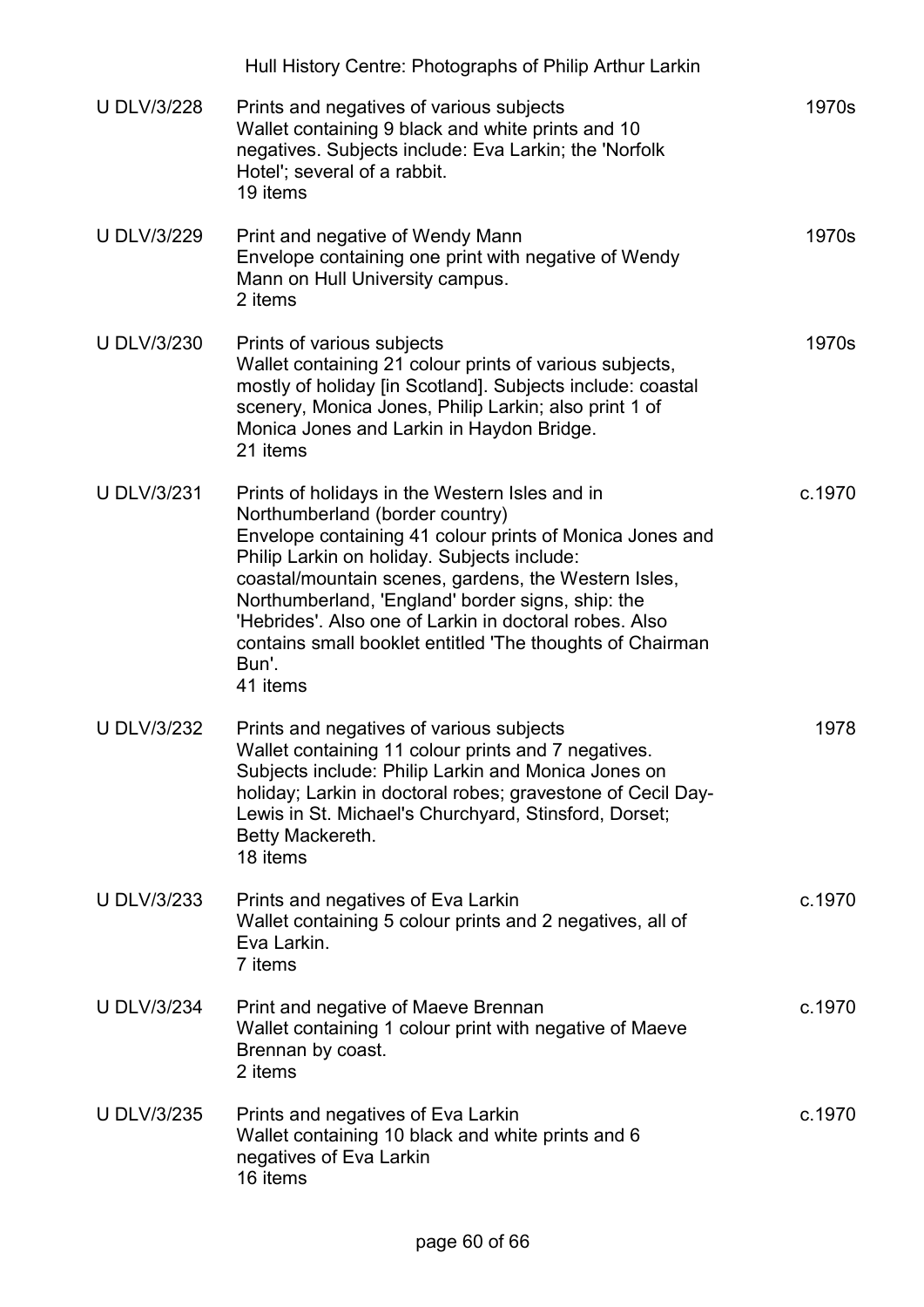|                    | Hull History Centre: Photographs of Philip Arthur Larkin                                                                                                                                                                                                                                                                              |       |
|--------------------|---------------------------------------------------------------------------------------------------------------------------------------------------------------------------------------------------------------------------------------------------------------------------------------------------------------------------------------|-------|
| <b>U DLV/3/236</b> | Prints and negatives of Philip Larkin and Betty Mackereth<br>Wallet containing 4 colour prints and 5 negatives<br>(unrelated). Prints comprise: two of Philip Larkin and two<br>of Betty Mackereth in countryside [N Yorks]. Negatives<br>include [man and woman, little girl] and Eva Larkin.<br>9 items                             | 1970s |
| <b>U DLV/3/237</b> | Prints and negatives of English/Scottish border<br>Wallet containing 11 colour prints with negatives.<br>Subjects include: Hadrian's Wall; Monica Jones; Scottish<br>borders; ferry<br>22 items                                                                                                                                       | 1970s |
| <b>U DLV/3/238</b> | Prints and negatives mainly of North Yorkshire, Cumbria,<br>Northumberland and S.W.Scotland<br>Wallet containing 12 colour prints with negatives.<br>Subjects include: Monica Jones, Philip Larkin, Dent,<br>Whernside, Muker, Glen Trool.<br>24 items                                                                                | 1970s |
| <b>U DLV/3/239</b> | Prints and negatives of Scotland<br>Wallet containing 11 colour prints with negatives.<br>Subjects include: Monica Jones, ferry, coastal scenes<br>22 items                                                                                                                                                                           | 1970s |
| <b>U DLV/3/240</b> | Prints mainly of Cumbria and Northumberland<br>28 colour prints, mainly of holiday in Cumbria (also North<br>Yorkshire, Northumberland and S.W.Scotland). Subjects<br>include: Monica Jones, Philip Larkin, Muker, Dent,<br>Whernside, Glen Trool, Hadrian's Wall. Also one print of<br>Larkin on Hull University campus.<br>29 items | 1970s |
| <b>U DLV/3/241</b> | Prints and negatives of holiday in Northumberland<br>Wallet containing 12 colour prints with negatives.<br>Subjects include: Monica Jones, Philip Larkin, Allendale,<br>[Roseland], Bellingham Agricultural Show.<br>24 items                                                                                                         | 1980  |
| <b>U DLV/3/242</b> | Philip and negatives Larkin and Betty Mackereth<br>Wallet containing 6 colour prints and 4 negatives.<br>Subjects: Philip Larkin and Betty Mackereth [in North<br>Yorkshire]<br>10 items                                                                                                                                              | 1981  |
| <b>U DLV/3/243</b> | Prints and negatives of Philip Larkin and Monica Jones<br>Wallet containing 10 black and white prints with<br>negatives. Subjects: Monica Jones, Philip Larkin, [Hull]<br>20 items                                                                                                                                                    | 1981  |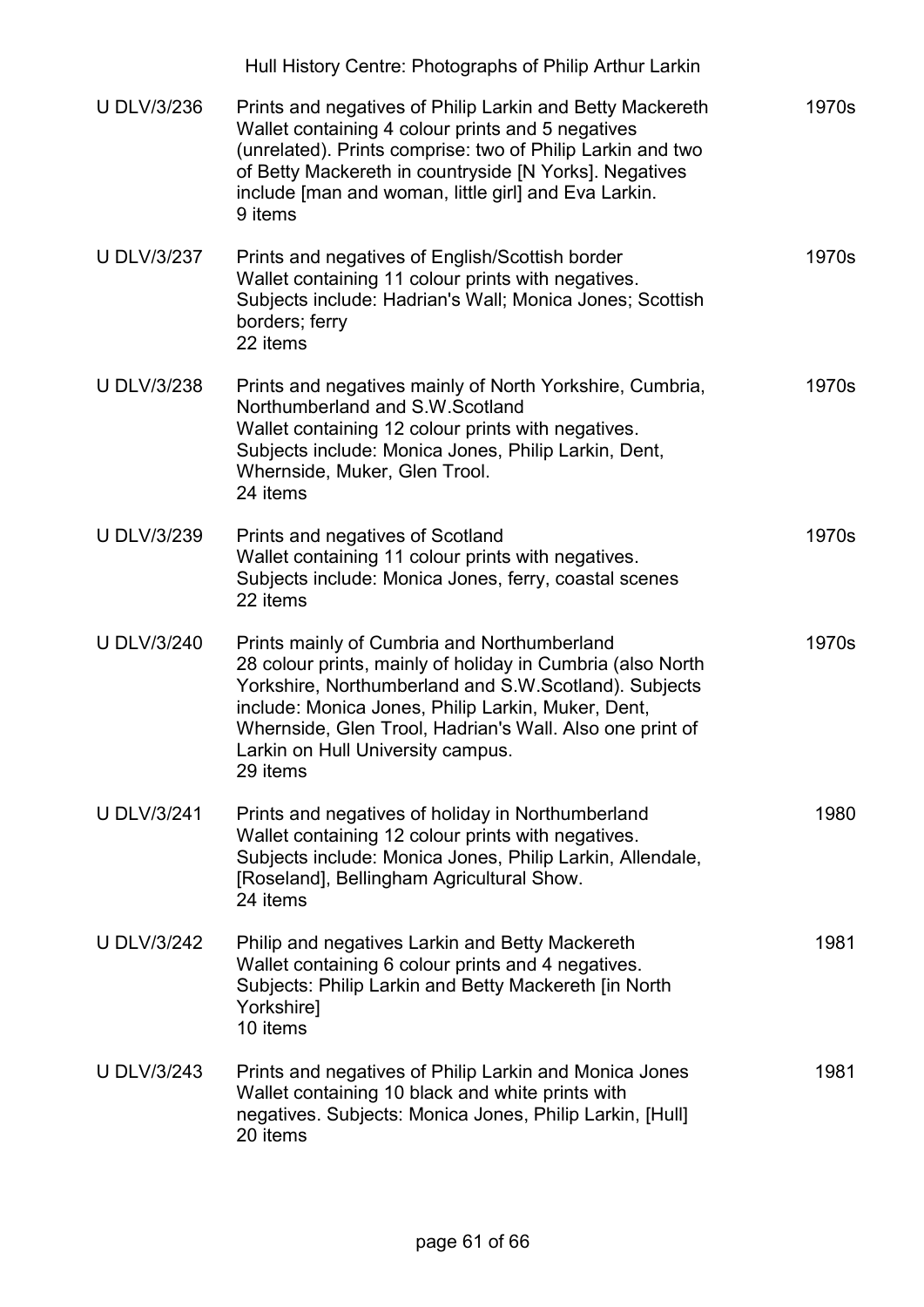|                    | Hull History Centre: Photographs of Philip Arthur Larkin                                                                                                                                                                                                                                                                                                                                                                                                                                                                                                                |               |
|--------------------|-------------------------------------------------------------------------------------------------------------------------------------------------------------------------------------------------------------------------------------------------------------------------------------------------------------------------------------------------------------------------------------------------------------------------------------------------------------------------------------------------------------------------------------------------------------------------|---------------|
| <b>U DLV/3/244</b> | Prints and negatives of various subjects<br>Wallet containing 8 colour prints and 11 negatives.<br>Subjects include: [Brenda Moon], unidentified woman<br>(larger version of print in red album in paper frame<br>U DLV/2/4/26), Monica Jones and Philip Larkin, Peebles.<br>19 items                                                                                                                                                                                                                                                                                   | 1981          |
| <b>U DLV/3/245</b> | Prints and negatives of Somersby (North Lincolnshire)<br>and Northumberland<br>Wallet containing 10 colour prints with 12 negatives.<br>Subjects include: Monica Jones; Somersby, N.Lincs;<br>Northumberland<br>22 items                                                                                                                                                                                                                                                                                                                                                | 1982          |
| <b>U DLV/3/246</b> | Prints and negatives of Monica Jones<br>Wallet containing 11 colour prints with negatives of<br>Monica Jones on her 62nd birthday.<br>22 items                                                                                                                                                                                                                                                                                                                                                                                                                          | May 1984      |
| <b>U DLV/3/247</b> | Print and negative of Philip Larkin<br>Wallet containing 1 black and white print with negative of<br>Philip Larkin.<br>2 items                                                                                                                                                                                                                                                                                                                                                                                                                                          | c.1980        |
| <b>U DLV/3/248</b> | Prints of Philip Larkin and Monica Jones on holiday<br>[mainly in Southern and Western Scotland.<br>3 black and white prints including two of Monica Jones<br>(dating from c.1960) and 67 colour prints (print 69 is<br>dated 'Peebles 1981'). Subjects include: Monica Jones<br>and Philip Larkin, Kilchoan, Ardnamurchan Lighthouse,<br>Corran, Rosedale Abbey, Allendale, churchyard at<br>Tweedsmuir, Boarhills, Peebles. Also Larkin in doctoral<br>robes on occasion of his receiving an honorary doctorate<br>from Queen's University Belfast (1969)<br>70 items | c.1960-c.1980 |
| <b>U DLV/3/249</b> | Prints and negatives of [Spring Bank Cemetery]<br>Wallet containing 17 black and white prints with<br>negatives. All are of gravestones [probably at Spring<br>Bank Cemetery].<br>34 items                                                                                                                                                                                                                                                                                                                                                                              | 20th cent.    |
| <b>U DLV/3/250</b> | 'Manuscript Negatives'<br>Plastic tub containing reel of negatives                                                                                                                                                                                                                                                                                                                                                                                                                                                                                                      | 20th cent.    |
| <b>U DLV/3/251</b> | <b>Negative</b><br>1 negative (view of lane/alley)<br>1 item                                                                                                                                                                                                                                                                                                                                                                                                                                                                                                            | 20th cent.    |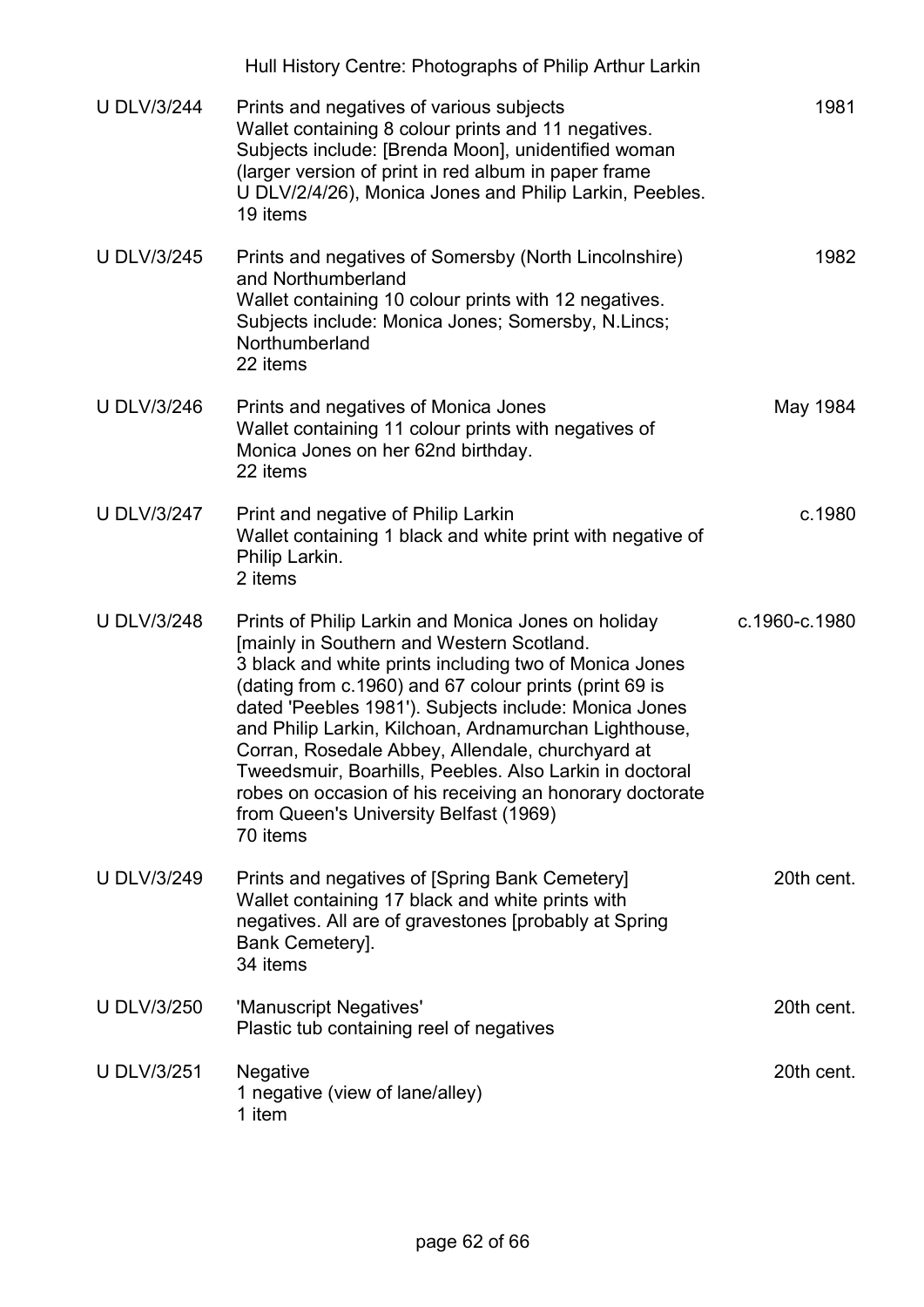|                    | Hull History Centre: Photographs of Philip Arthur Larkin                                                                                                                                                                                                          |            |
|--------------------|-------------------------------------------------------------------------------------------------------------------------------------------------------------------------------------------------------------------------------------------------------------------|------------|
| <b>U DLV/3/252</b> | Negatives of various subjects<br>2 negatives of woman.<br>2 items                                                                                                                                                                                                 | 20th cent. |
| <b>U DLV/3/253</b> | Negatives of birthplace of D.H.Lawrence<br>Envelope containing 5 negatives of D.H.Lawrence's<br>birthplace at 8A Victoria Street, Eastwood,<br>Nottinghamshire<br>5 items                                                                                         | 20th cent. |
| <b>U DLV/3/254</b> | Print and negative of a cornfield<br>Wallet containing 1 black and white print with negative of<br>a cornfield<br>2 items                                                                                                                                         | 20th cent. |
| <b>U DLV/3/255</b> | Prints of various subjects<br>Wallet containing 4 black and white prints. Subjects:<br>interior of a Library; [shots of an industrial town]<br>4 items                                                                                                            | 20th cent. |
| <b>U DLV/3/256</b> | Prints and negatives of various subjects<br>Wallet containing 11 black and white prints and 10<br>negatives. Subjects include: Betty Mackereth; Philip<br>Larkin; [cathedral]; [cat]; Monica Jones<br>21 items                                                    | 20th cent. |
| <b>U DLV/3/257</b> | Negative of Ruth Bowman<br>Wallet containing 1 negative of Ruth Bowman at<br><b>Lymington Harbour</b><br>1 item                                                                                                                                                   | 20th cent. |
| <b>U DLV/3/258</b> | Prints and negatives of Minehead and Lincoln<br>Wallet containing 10 black and white prints and 9<br>negatives. Subjects: view of Minehead and of Lincoln<br>(including 2 prints of the statue of Alfred Lord Tennyson<br>outside Lincoln Cathedral).<br>19 items | 20th cent. |
| <b>U DLV/3/259</b> | Prints and negatives of Somerset<br>Wallet containing 12 black and white prints with<br>negatives. Subjects include: Minehead; Selworthy;<br>Porlock Weir; Dulverton; [Bossington]; Eva Larkin<br>24 items                                                        | 20th cent. |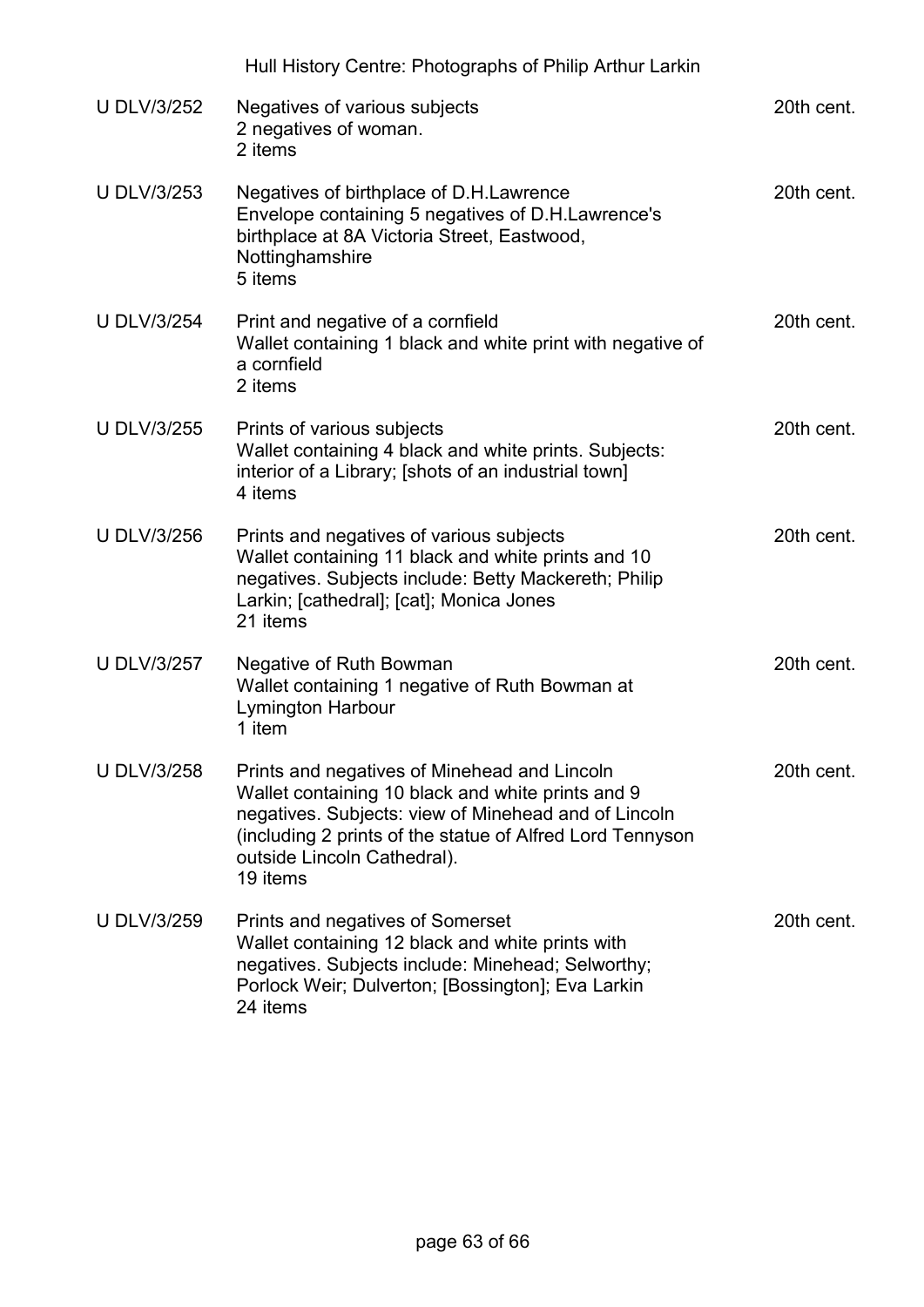|                    | Hull History Centre: Photographs of Philip Arthur Larkin                                                                                                                                                                                                                                                                                                  |            |
|--------------------|-----------------------------------------------------------------------------------------------------------------------------------------------------------------------------------------------------------------------------------------------------------------------------------------------------------------------------------------------------------|------------|
| <b>U DLV/3/260</b> | Prints and negatives of various subjects: prints marked for<br>selective enlargement<br>Wallet containing 3 black and white prints and 2<br>negatives: print of priest [Fr Anthony Storey?] and curate<br>on steps of [cathedral]; print of Monica Jones with Eva<br>Larkin; print of Betty Mackereth at work in the Brynmor<br>Jones Library.<br>5 items | 20th cent. |
| <b>U DLV/3/261</b> | Prints of various subjects<br>[Green box] containing 11 black and white prints, mostly<br>of Philip Larkin. Subjects also include: Monica Jones; Eva<br>Larkin.<br>11 items                                                                                                                                                                               | 20th cent. |
| <b>U DLV/3/262</b> | Prints and negatives of various subjects<br>Wallet containing 12 colour prints with negatives of Philip<br>Larkin and Monica Jones on holiday [in Ireland]<br>24 items                                                                                                                                                                                    | 20th cent. |
| <b>U DLV/3/263</b> | Prints and negatives of various subjects<br>Wallet containing 11 colour prints and negatives. Subjects<br>include: Eva Larkin, Monica Jones, Maeve Brennan<br>22 items                                                                                                                                                                                    | 20th cent. |
| <b>U DLV/3/264</b> | Prints and negatives of holiday [in Scotland]<br>Wallet containing 9 black and white prints with negatives.<br>Subjects include Monica Jones, coastal scenes,<br>churchyard.<br>18 items                                                                                                                                                                  | 20th cent. |
| <b>U DLV/3/265</b> | Prints and negatives of holiday [in Sark]<br>Wallet containing 10 colour prints with negatives of<br>holiday [in Sark]. Subjects include Philip Larkin, Monica<br>Jones, coastal scenes<br>20 items                                                                                                                                                       | 20th cent. |
| <b>U DLV/3/266</b> | Prints and negatives of various subjects<br>Wallet containing 11 colour prints with negatives.<br>Subjects include: Eva Larkin, Monica Jones, Philip Larkin,<br>England border signposts, William Booth house, statue in<br>Leicester.<br>22 items                                                                                                        | pre 1974   |
| <b>U DLV/3/267</b> | Prints and negatives of holiday in Western Scotland<br>Wallet containing 12 colour prints with negatives.<br>Subjects include: Monica Jones, views of mountains and<br>lake, views of Oban harbour<br>24 items                                                                                                                                            | 20th cent. |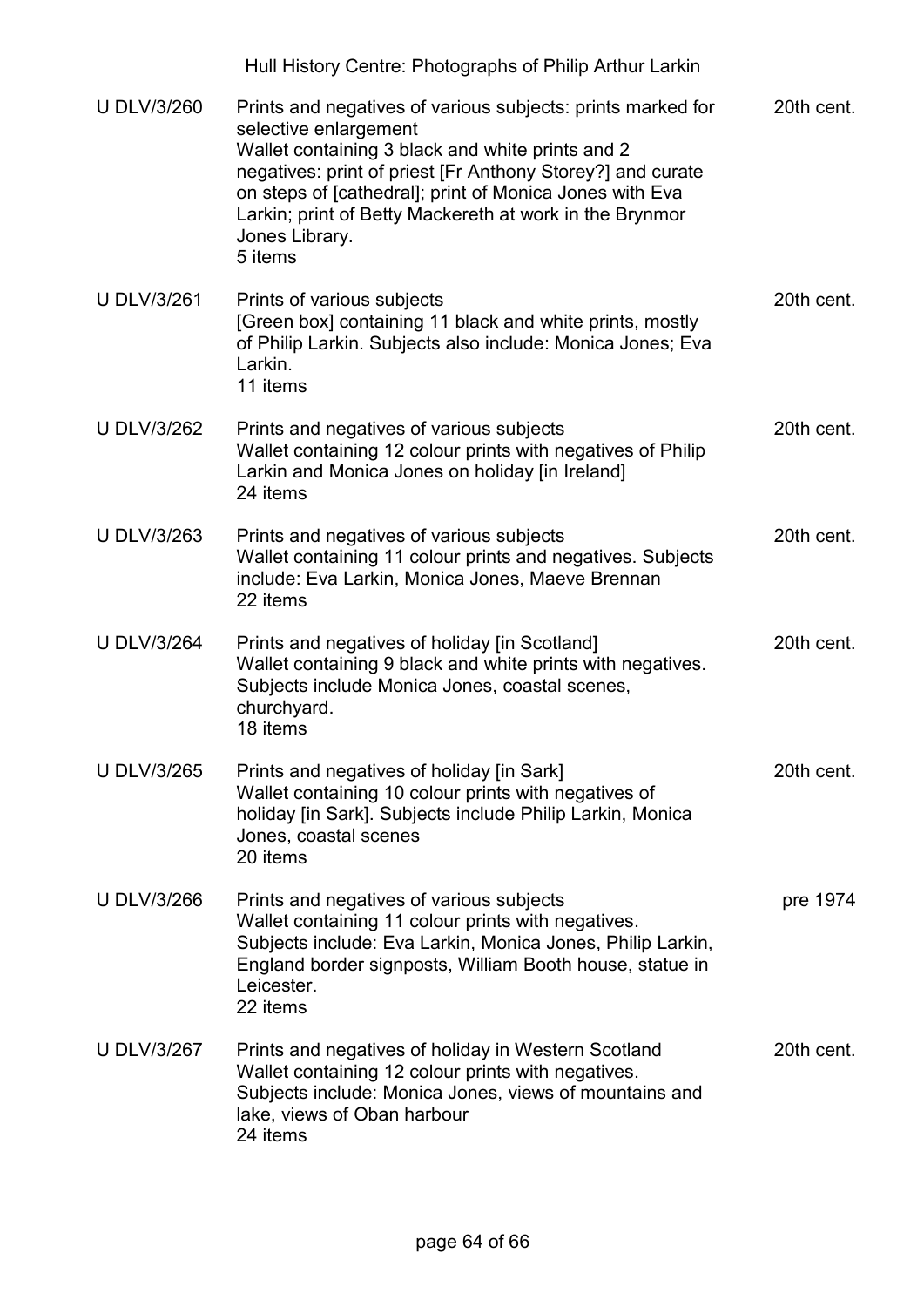|                    | Hull History Centre: Photographs of Philip Arthur Larkin                                                                                                                                                                                                                                                                                                                                                                                                                                                                                                                               |            |
|--------------------|----------------------------------------------------------------------------------------------------------------------------------------------------------------------------------------------------------------------------------------------------------------------------------------------------------------------------------------------------------------------------------------------------------------------------------------------------------------------------------------------------------------------------------------------------------------------------------------|------------|
| <b>U DLV/3/268</b> | Prints and negatives of Sark Horse Show<br>Wallet containing 11 black and white prints with negatives<br>of Sark Horse Show<br>22 items                                                                                                                                                                                                                                                                                                                                                                                                                                                | 20th cent. |
| <b>U DLV/3/269</b> | Prints and negatives of various subjects<br>Wallet containing 11 black and white prints and 10<br>negatives. Subjects include: Larkin, Maeve Brennan,<br>Monica Jones, [woman in wedding dress], smart car.<br>21 items                                                                                                                                                                                                                                                                                                                                                                | 20th cent. |
| <b>U DLV/3/270</b> | Negatives and prints of various subjects<br>Envelope containing: 1 black and white photograph/card<br>of children outside a shop (James Rooney Ltd); 3 black<br>and white photographs in paper frames: one of Philip<br>Larkin as teenager with family; one of young couple and<br>daughter on the beach; one of J.C. Beckett, includes<br>newspaper cutting. Also one paper frame containing 3<br>negatives [of man]. Also holds 46 negatives (in 2 sizes -<br>15 smaller & 31 larger), among which subjects include<br>Larkin, Monica Jones, [Bruce Montgomery], Belfast<br>57 items | pre-1955   |
| <b>U DLV/3/271</b> | Prints and negatives various subjects<br>Wallet containing 9 black and white prints with 6<br>negatives. Subjects include: ruins of [Coventry] cathedral,<br>Eva Larkin and [Nellie Day].<br>15 items                                                                                                                                                                                                                                                                                                                                                                                  | 20th cent. |
| <b>U DLV/3/272</b> | Prints and negative of [Guernsey]<br>Loose bundle containing 10 colour prints and 1 negative.<br>Subjects include: [Hotel at L'Eree Bay on Guernsey]; view<br>of L'Eree Bay.<br>11 items                                                                                                                                                                                                                                                                                                                                                                                               | 20th cent. |
| <b>U DLV/3/273</b> | Prints and negatives of the Holloway family<br>Wallet containing 12 black and white prints with negatives<br>of [John Holloway, his wife and daughter]. One print<br>includes Philip Larkin and extended group.<br>24 items                                                                                                                                                                                                                                                                                                                                                            | 20th cent. |